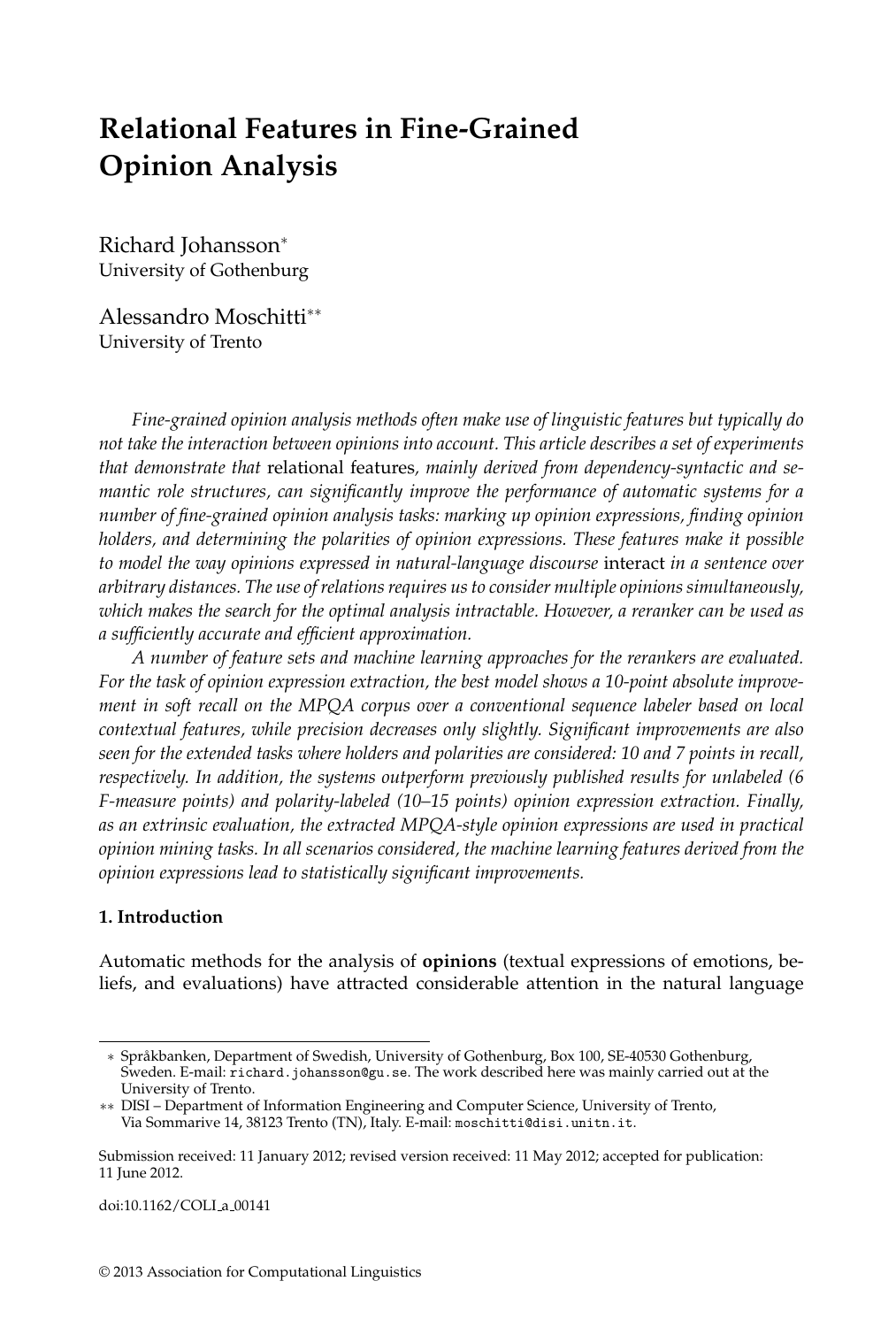processing community in recent years (Pang and Lee 2008). Apart from their interest from a linguistic and psychological point of view, the technologies emerging from this research have obvious practical uses, either as stand-alone applications or supporting other tools such as information retrieval or question answering systems.

The research community initially focused on high-level tasks such as retrieving documents or passages expressing opinion, or classifying the polarity of a given text, and these coarse-grained problem formulations naturally led to the application of methods derived from standard retrieval or text categorization techniques. The models underlying these approaches have used very simple feature representations such as purely lexical (Pang, Lee, and Vaithyanathan 2002; Yu and Hatzivassiloglou 2003) or low-level grammatical features such as part-of-speech tags and functional words (Wiebe, Bruce, and O'Hara 1999). This is in line with the general consensus in the information retrieval community that very little can be gained by complex linguistic processing for tasks such as text categorization and search (Moschitti and Basili 2004). There are a few exceptions, such as Karlgren et al. (2010), who showed that construction features added to a bag-ofwords representation resulted in improved performance on a number of coarse-grained opinion analysis tasks. Similarly, Greene and Resnik (2009) argued that a speaker's attitude can be predicted from syntactic features such as the selection of a transitive or intransitive verb frame.

In contrast to the early work, recent years have seen a shift towards more detailed problem formulations where the task is not only to find a piece of opinionated text, but also to extract a structured representation of the opinion. For instance, we may determine the person holding the opinion (the **holder**) and towards which entity or fact it is directed (the **topic**), whether it is positive or negative (the **polarity**), and the strength of the opinion (the **intensity**). The increasing complexity of representation leads us from retrieval and categorization deep into natural language processing territory; the methods used here have been inspired by information extraction and semantic role labeling, combinatorial optimization, and structured machine learning. For such tasks, deeper representations of linguistic structure have seen more use than in the coarsegrained case. Syntactic and shallow-semantic relations have repeatedly proven useful for subtasks of opinion analysis that are relational in nature, above all for determining the holder or topic of a given opinion, in which case there is considerable similarity to tasks such as semantic role labeling (Kim and Hovy 2006; Ruppenhofer, Somasundaran, and Wiebe 2008).

There has been no systematic research, however, on the role played by linguistic structure in the relations *between opinions* expressed in text, despite the fact that the opinion expressions in a sentence are not independent but organized rhetorically to achieve a communicative effect intended by the speaker. We therefore expect that the interplay between opinion expressions can be exploited to derive information useful for the analysis of opinions expressed in text. In this article, we start from this intuition and propose several novel features derived from the interdependencies between opinion expressions on the syntactic and shallow-semantic levels.

Based on these features, we devised structured prediction models for (1) extraction of opinion expressions, (2) joint expression extraction and holder extraction, and (3) joint expression extraction and polarity labeling. The models were trained using a number of discriminative machine learning methods. Because the interdependency features required us to consider more than one opinion expression at a time, the inference steps carried out at training and prediction time could not rely on commonly used opinion expression mark-up methods based on Viterbi search, but we show that an approximate search method using **reranking** suffices for this purpose: In a first step a base system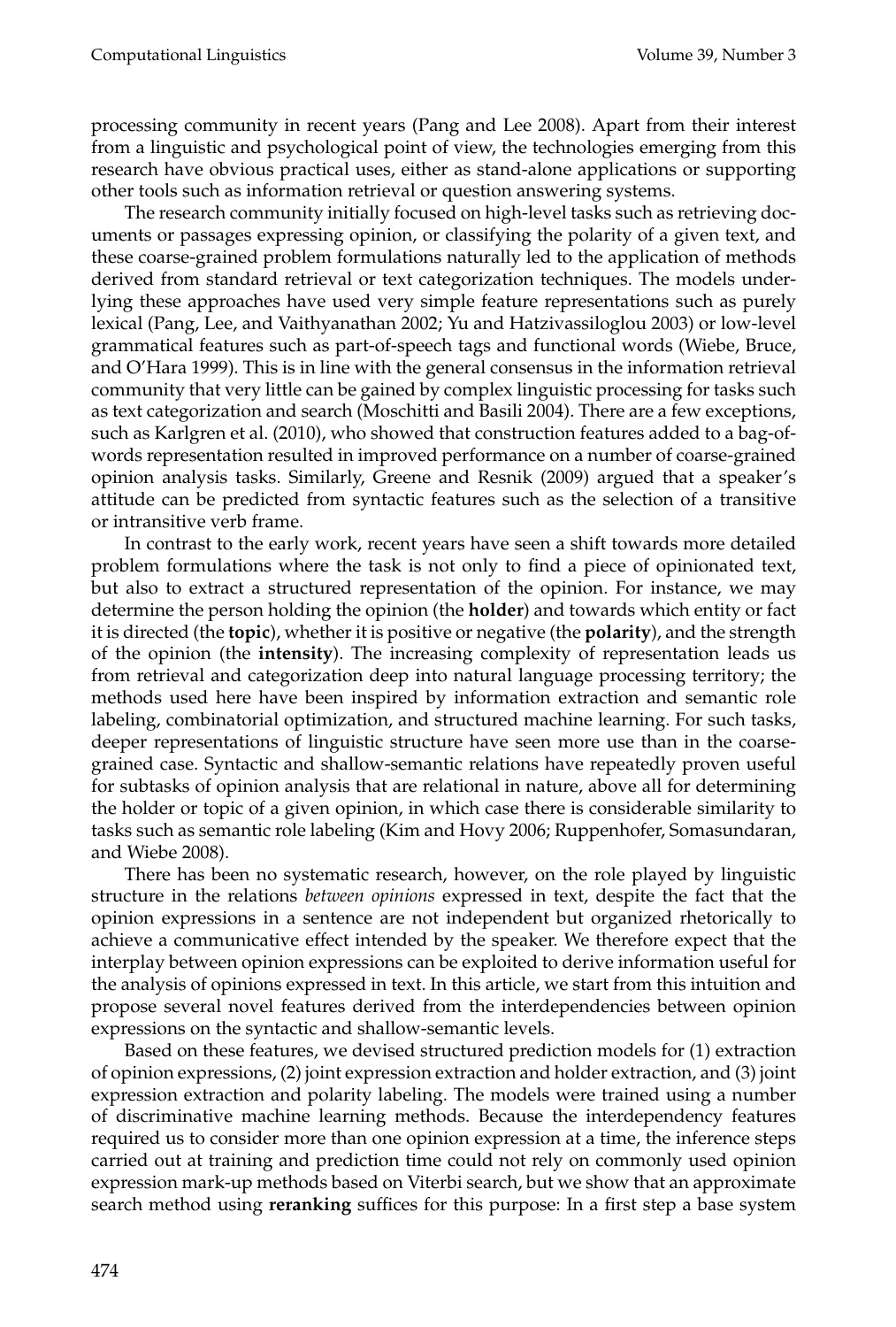using local features and efficient search generates a small set of hypotheses, and in a second step a classifier using the complex features selects the final output from the hypothesis set. This approach allows us to make use of arbitrary features extracted from the complete set of opinion expressions in a sentence, without having to impose any restriction on the expressivity of the features. An additional advantage is that it is fairly easy to implement as long as the underlying system is able to generate *k*-best output.

The interaction-based reranking systems were evaluated on a test set extracted from the MPQA corpus, and compared to strong baselines consisting of stand-alone systems for opinion expression mark-up, opinion holder extraction, and polarity classification. Our evaluations showed that (1) the best opinion expression mark-up system we evaluated achieved a 10-point absolute improvement in soft recall, and a 5-point improvement in F-measure, over the baseline sequence labeler. Our system outperformed previously described opinion expression mark-up tools by six points in overlap F-measure. (2) The recall was boosted by almost 10 points for the holder extraction task (over three points in F-measure) by modeling the interaction of opinion expressions with respect to holders. (3) We saw an improvement for the extraction of polaritylabeled expression of four F-measure points. Our result for opinion extraction and polarity labeling is especially striking when compared with the best previously published end-to-end system for this task: 10–15 points in F-measure improvement. In addition to the performance evaluations, we studied the impact of features on the subtasks, and the effect of the choice of the machine learning method for training the reranker.

As a final extrinsic evaluation of the system, we evaluated the usefulness of its output in a number of applications. Although there have been several publications detailing the extraction of MPQA-style opinion expressions, as far as we are aware there has been no attempt to use them in an application. In contrast, we show that the opinion expressions as defined by the MPQA corpus may be used to derive machine learning features that are useful in two practical opinion mining tasks; the addition of these features leads to statistically significant improvements in all scenarios we evaluated. First, we develop a system for the extraction of **evaluations of product attributes** from product reviews (Hu and Liu 2004a, 2004b; Popescu and Etzioni 2005; Titov and McDonald 2008), and we show that the features derived from opinion expressions lead to significant improvement. Secondly, we show that fine-grained opinion structural information can even be used to build features that improve a coarse-grained sentiment task: **document polarity classification** of reviews (Pang, Lee, and Vaithyanathan 2002; Pang and Lee 2004).

After the present introduction, Section 2 gives a linguistic motivation and an overview of the related work; Section 3 describes the MPQA opinion corpus and its underlying representation; Section 4 illustrates the baseline systems: a sequence labeler for the extraction of opinion expressions and classifiers for opinion holder extraction and polarity labeling; Section 5 reports on the main contribution: the description of the interaction models and their features; finally, Section 7 presents the experimental results and Section 8 derives the conclusions.

# **2. Motivation and Related Work**

Intuitively, interdependency features could be useful in the process of *locating* and *disambiguating* expressions of opinion. These expressions tend to occur in patterns, and the presence of one opinionated piece of text may influence ourinterpretation of another as opinionated or not. Consider, for instance, the word *said* in sentences (a) and (b) in Example (1), where the presence or non-presence of emotionally loaded words in the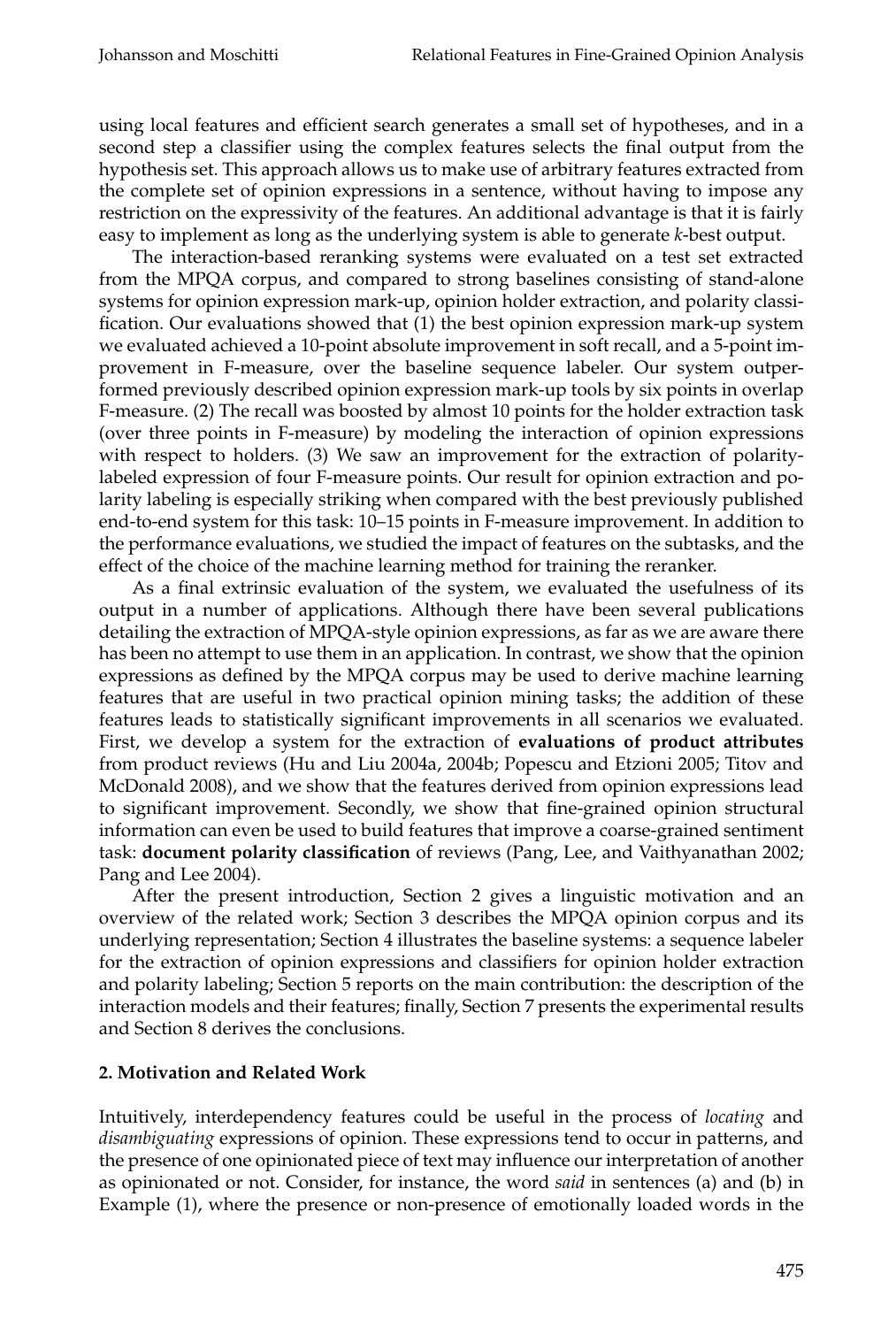complement clause provides evidence for the interpretation as a subjective opinion or an objective speech event. (In the example, opinionated expressions are marked S for subjective and the non-opinionated speech event O for objective.)

# **Example (1)**

(a) "We will identify the [**culprits**]<sub>S</sub> of these clashes and [**punish**]<sub>S</sub> them," he [**said**]<sub>S</sub>.

(b) On Monday, 80 Libyan soldiers disembarked from an Antonov transport plane carrying military equipment, an African diplomat [said]<sub>O</sub>.

Moreover, opinions expressed in a sentence are interdependent when it comes to the resolution of their *holders*—the person or entity having the attitude expressed in the opinion expression. Clearly, the structure of the sentence is also influential for this task because certain linguistic constructions provide evidence for opinion holder correlation. In the most obvious case, shown in the two sentences in Example (2), pejorative words share the opinion holder with the communication and categorization verbs dominating them. (Here, opinions are marked S and holders H.)

# **Example (2)**

(a)  $\textbf{[Domestic observers]}_{\text{H}}$   $\textbf{[tended to side with]}_{\text{S}}$  the MDC,  $\textbf{[denouncing]}_{\text{S}}$  the election as [**fraud-tainted**]<sub>S</sub> and [**unfair**]<sub>S</sub>.

(b) [**Bush**]<sub>H</sub> [**labeled**]<sub>S</sub> North Korea, Iran and Iraq an "[**axis of evil**]<sub>S</sub>."

In addition, interaction is important when determining opinion *polarity*. Here, relations that influence polarity interpretation include coordination, verb–complement, as well as other types of *discourse relations*. In particular, the presence of a COMPARISON discourse relation, such as contrast or concession (Prasad et al. 2008), may allow us to infer that opinion expressions have different polarities. In Example (3), we see how contrastive discourse connectives (underlined) are used when there are contrasting polarities in the surrounding opinion expressions. (Positive opinions are tagged '+', negative '-'.)

# **Example (3)**

(a) "[**This is no blind violence but rather targeted violence**]- ," Annemie Neyts [**said**]- . "*However*, the movement [**is more than that**]+."

(b) "[**Trade alone will not save the world**]- ," Neyts [**said**]- , *but* it constitutes an [**important**]<sup>+</sup> factor for economic development.

The problems we focus on in this article—extracting opinion expressions with holders and polarity labeling—have naturally been studied previously, especially since the release of the MPQA corpus (Wiebe, Wilson, and Cardie 2005). For the first subtask, because the MPQA corpus uses span-based annotation to represent opinions, it is natural to apply straightforward sequence labeling techniques to extract them. This idea has resulted in a number of publications (Choi, Breck, and Cardie 2006; Breck, Choi, and Cardie 2007). Such systems do not use any features describing the interaction between opinions, and it would not be possible to add interaction features because a Viterbibased sequence labeler by construction is restricted to using local features in a small contextual window.

Works using syntactic features to extract topics and holders of opinions are numerous (Bethard et al. 2005; Kobayashi, Inui, and Matsumoto 2007; Joshi and Penstein-Rose´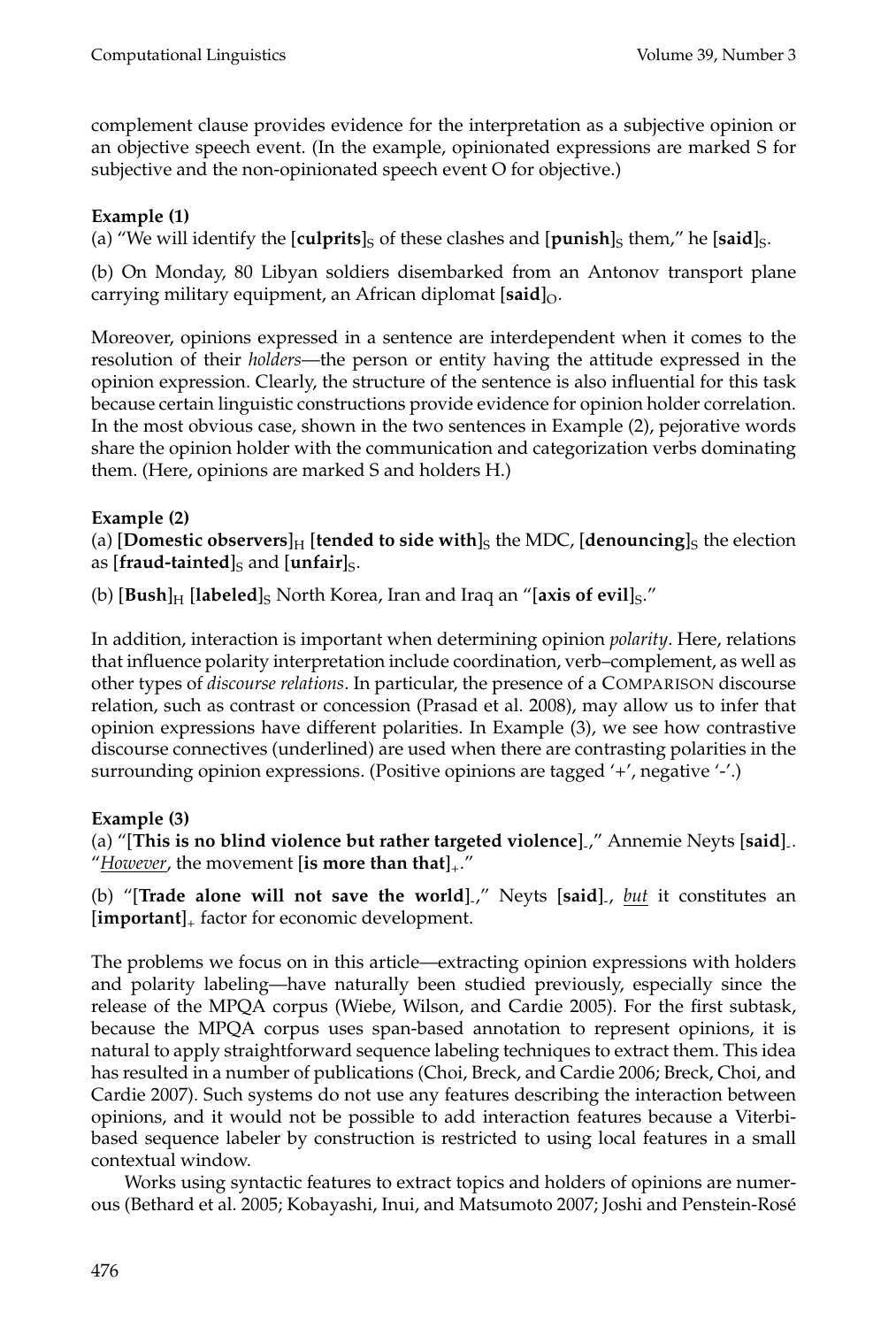2009; Wu et al. 2009). Semantic role analysis has also proven useful: Kim and Hovy (2006) used a FrameNet-based semantic role labeler to determine holder and topic of opinions. Similarly, Choi, Breck, and Cardie (2006) successfully used a PropBank-based role labeler for opinion holder extraction, and Wiegand and Klakow (2010) recently applied tree kernel learning methods on a combination of syntactic and semantic role trees for extracting holders, but did not consider their relations to the opinion expressions. Ruppenhofer, Somasundaran, and Wiebe (2008) argued that semantic role techniques are useful but not completely sufficient for holder and topic identification, and that other linguistic phenomena must be studied as well. Choi, Breck, and Cardie (2006) built a joint model of opinion expression extraction and holder extraction and applied integer linear programming to carry out the optimization step.

While the tasks of opinion expression detection and polarity classification of opinion expressions (Wilson, Wiebe, and Hoffmann 2009) have mostly been studied in isolation, Choi and Cardie (2010) developed a sequence labeler that simultaneously extracted opinion expressions and assigned them polarity values and this is so far the only published result on joint opinion segmentation and polarity classification. Their experiment, however, lacked the obvious baseline: a standard pipeline consisting of an expression tagger followed by a polarity classifier. In addition, although their model is the first end-to-end system for opinion expression extraction and polarity classification, it is still based on sequence labeling and thus by construction limited in feature expressivity.

On a conceptual level, discourse-oriented approaches (Asher, Benamara, and Mathieu 2009; Somasundaran et al. 2009; Zirn et al. 2011) applying interaction features for polarity classification are arguably the most related because they are driven by a vision similar to ours: Individual opinion expressions interplay in discourse and thus provide information about each other. On a practical level there are obvious differences, since our features are extracted from syntactic and shallow-semantic linguistic representations, which we argue are *reflections* of discourse structure, while they extract features directly from a discourse representation. It is doubtful whether automatic discourse representation extraction in text is currently mature enough to provide informative features, whereas syntactic parsing and shallow-semantic analysis are today fairly reliable. Another related line of work is represented by Choi and Cardie (2008), where interaction features based on compositional semantics were used in a joint model for the assignment of polarity values to pre-segmented opinion expressions in a sentence.

# **3. The MPQA Corpus and its Annotation of Opinion Expressions**

The most detailed linguistic resource useful for developing automatic systems for opinion analysis is the MPQA corpus (Wiebe, Wilson, and Cardie 2005). In this article, we use the word **opinion** in its broadest sense, equivalent to the word **private state** used by the MPQA annotators (page 2): "opinions, emotions, sentiments, speculations, evaluations, and other private states (Quirk et al. 1985), i.e., internal states that cannot be directly observed by others."

The central building block in the MPQA annotation is the **opinion expression** (or subjective expression): A text piece that expresses a private state, allowing us to draw the conclusion that someone has a particular emotion or belief about some topic. Identifying these units allows us to carry out further analysis, such as the determination of opinion holder and the polarity of the opinion. The annotation scheme defines two types of opinion expressions: **direct subjective expressions** (DSEs), which are explicit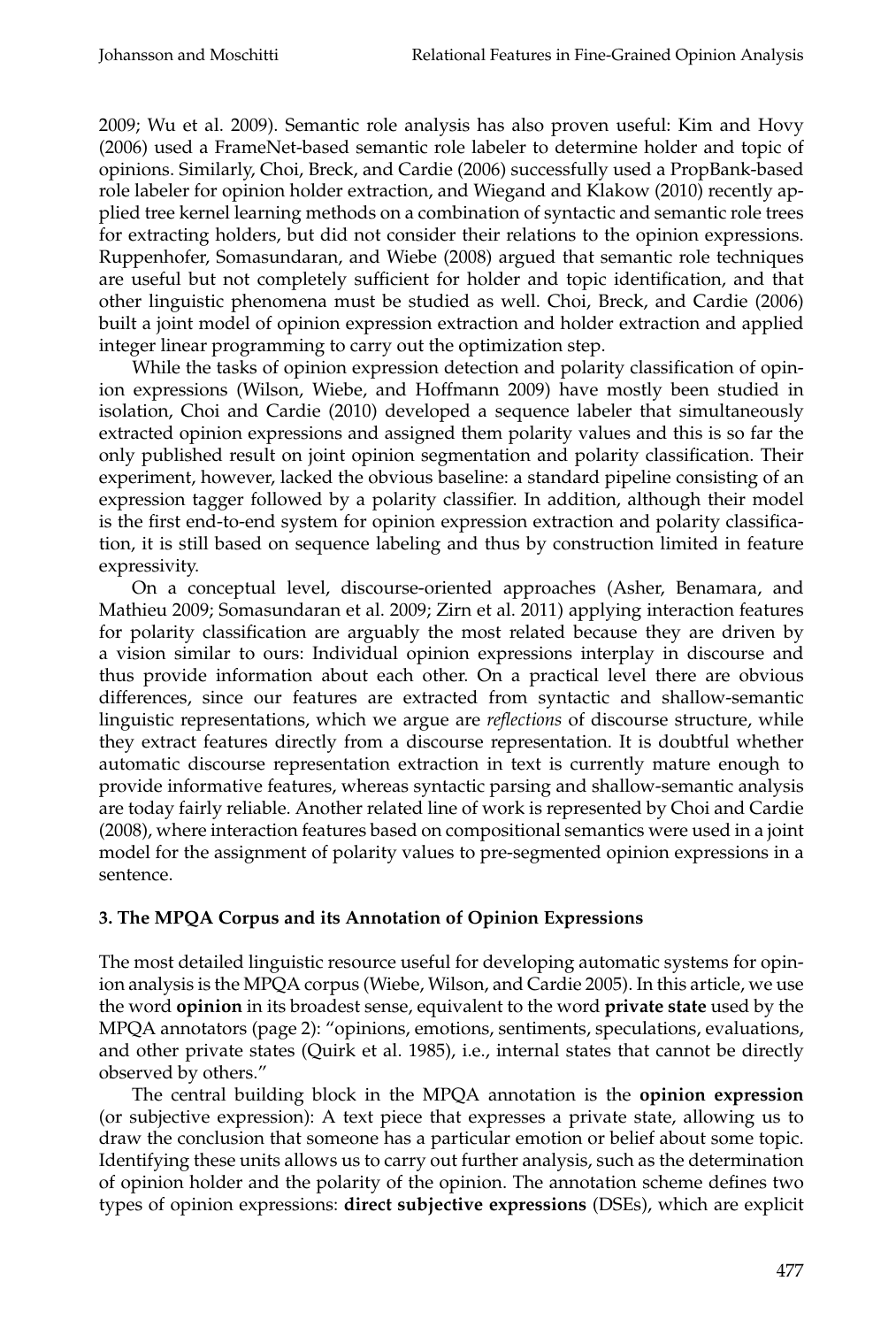mentions of attitude or evaluation, and **expressive subjective elements** (ESEs), which signal the attitude of the speaker by the choice of words. The prototypical example of a DSE would be a verb of statement, feeling, or categorization such as *praise* or *disgust*. ESEs, on the other hand, are less easy to categorize syntactically; prototypical examples would include simple value-expressing adjectives such as *beautiful* and strongly charged words like *appeasement* or *big government*. In addition to DSEs and ESEs, the corpus also contains annotation for non-subjective statements, which are referred to as **objective speech events** (OSEs). Some words such as *say* may appear as DSEs or OSEs depending on the context, so for an automatic system there is a need for disambiguation.

Example (4) shows a number of sentences from the MPQA corpus where DSEs and ESEs have been manually annotated.

# **Example (4)**

(a) He [made such charges]<sub>DSE</sub> [despite the fact]<sub>ESE</sub> that women's political, social, and cultural participation is [**not less than that**] $_{\text{ESE}}$  of men.

(b) [However]<sub>ESE</sub>, it is becoming [rather fashionable]<sub>ESE</sub> to [exchange harsh words]<sub>DSE</sub> with each other [like kids]<sub>ESE</sub>.

(c) For instance, he [denounced]<sub>DSE</sub> as a [human rights violation]<sub>ESE</sub> the banning and seizure of satellite dishes in Iran.

(d) This [**is viewed**] $_{\text{DSE}}$  as the [**main impediment**] $_{\text{ESE}}$  to the establishment of political order in the country.

Every expression in the corpus is connected to an **opinion holder**, 1 an entity that experiences the sentiment or utters the evaluation that appears textually in the opinion expression. For DSEs, it is often fairly straightforward to find the opinion holders because they tend to be realized as direct semantic arguments filling semantic roles such as SPEAKER or EXPERIENCER—and the DSEs tend to be verbs or nominalizations. For ESEs, the connection between the expression and the opinion holder is typically less clear-cut than for DSEs; the holder is more frequently implicit or located outside the sentence for ESEs than for DSEs.

The MPQA corpus does not annotate links directly from opinion expressions to particular mentions of a holder entity. Instead, the opinions are connected to **holder coreference chains** that may span the whole text. Some opinion expressions are linked to entities that are not explicitly mentioned in the text. If this entity is the author of the text, it is called the **writer**, otherwise **implicit**. Example (5) shows sentences annotated with expressions and holders.

# **Example (5)**

(a) For instance,  $[\text{he}]_{H1}$  [denounced]<sub>DSE/H1</sub> as a [human rights violation]<sub>ESE/H1</sub> the banning and seizure of satellite dishes in Iran.

(b)  $[$ **(writer)** $]_{H1}$ :  $[He]_{H2}$  [made such charges] $]_{\text{DSE/H2}}$  [despite the fact] $_{\text{ESE/H1}}$  that women's political, social, and cultural participation is [**not less than that**] $_{\text{ESE/H1}}$  of men.

(c)  $[\text{(implicit)}]_{\text{H1}}$ : This  $[\text{is viewed}]_{\text{DSE/H1}}$  as the  $[\text{main impediment}]_{\text{ESE/H1}}$  to the establishment of political order in the country.

<sup>1</sup> The MPQA uses the term *source* but we prefer the term *holder* because it seems to be more common.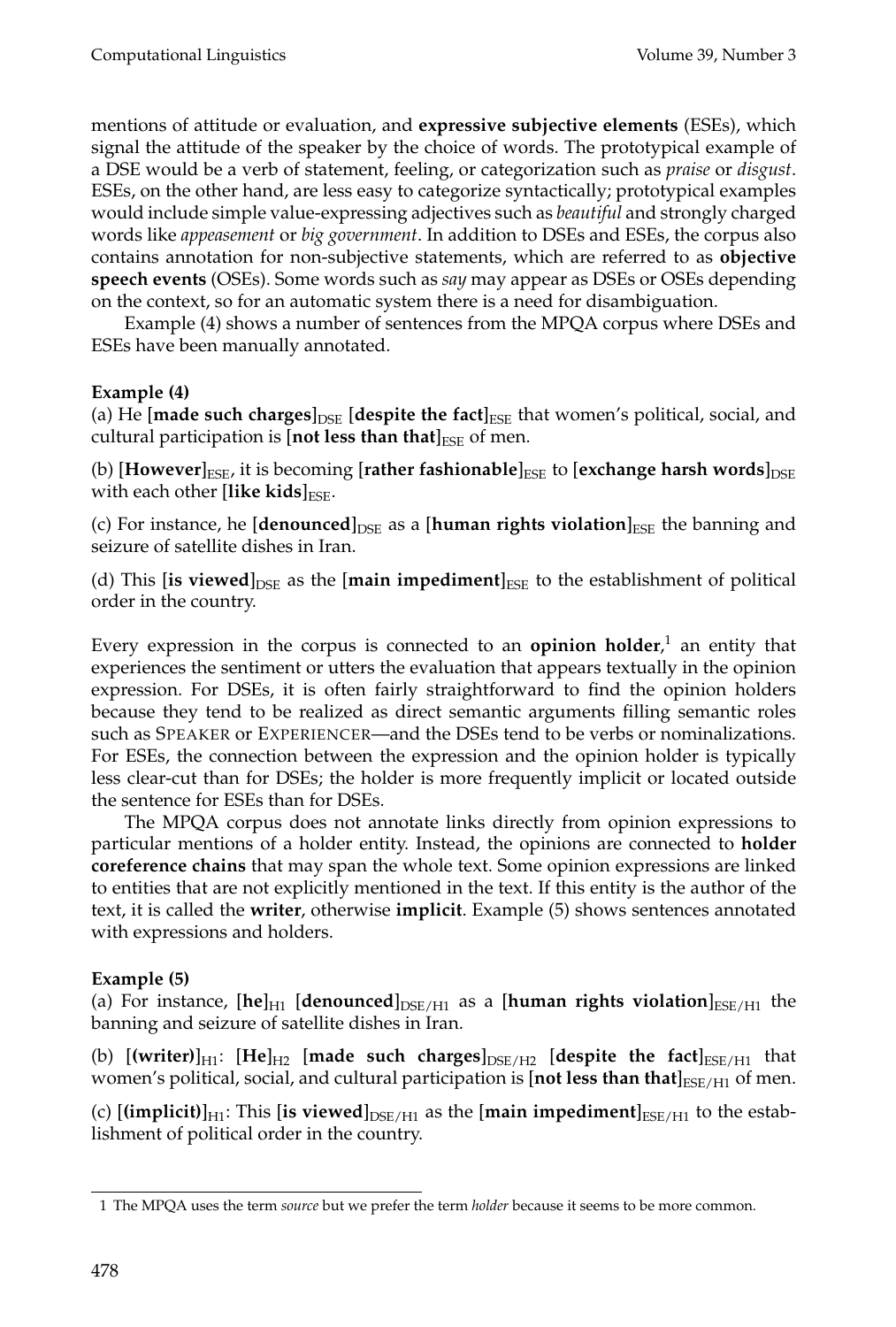Finally, MPQA associates opinion expressions (DSEs and ESEs, but not OSEs) with a **polarity** feature taking the values POSITIVE, NEGATIVE, NEUTRAL, and BOTH, and with an **intensity** feature taking the values LOW, MEDIUM, HIGH, and EXTREME. The two sentences in Example (6) from the MPQA corpus show opinion expressions with polarities. Positive polarity is represented with a '+' and negative with a '-'.

### **Example (6)**

(a) We foresaw electoral [**fraud**]- but not [**daylight robbery**]- .

(b) Join in this [**wonderful**]<sup>+</sup> event and help Jameson Camp continue to provide the year-round support that gives kids a [**chance to create dreams**]+.

The corpus does not currently contain annotation of **topics** (evaluees) of opinions, although there have been efforts to add this separately (Stoyanov and Cardie 2008).

#### **4. Baseline Systems for Fine-Grained Opinion Analysis**

The assessment of our reranking-based systems requires us to compare against strong baselines. We developed (1) a sequence labeler for opinion expression extraction similar to that by Breck, Choi, and Cardie (2007), (2) a set of classifiers to determine the opinion holder, and (3) a multiclass classifier that assigns polarity to a given opinion expression similar to that described by Wilson, Wiebe, and Hoffmann (2009). These tools were also used to generate the hypothesis sets for the rerankers described in Section 5.

#### **4.1 Sequence Labeler for Opinion Expression Mark-up**

To extract opinion expressions, we implemented a standard sequence labeler for subjective expression mark-up similar to the approach by Breck, Choi, and Cardie (2007). The sequence labeler extracted basic grammatical and lexical features (word, lemma, and POS tag), as well as prior polarity and intensity features derived from the lexicon created by Wilson, Wiebe, and Hoffmann (2005), which we refer to as **subjectivity clues**. It is important to note that prior subjectivity does not always imply subjectivity in a particular context; this is why contextual features are essential for this task. The grammatical features and subjectivity clues were extracted in a window of size 3 around the word in focus. We encoded the opinionated expression brackets by means of the IOB2 scheme (Tjong Kim Sang and Veenstra 1999). When using this representation, we are unable to handle overlapping opinion expressions, but they are fortunately rare.

To exemplify, Figure 1 shows an example of a sentence and how it is processed by the sequence labeler. The ESE *defenseless situation* is encoded in IOB2 as two tags B-ESE and I-ESE. There are four input columns (words, lemmas, POS tags, subjectivity clues) and one output column (opinion expression tags in IOB2 encoding). The figure also shows the sliding window from which the feature extraction function can extract features when predicting an output tag (at the arrow).

We trained the model using the method by Collins (2002), with a Viterbi decoder and the online Passive–Aggressive algorithm (Crammer et al. 2006) to estimate the model weights. The learning algorithm parameters were tuned on a development set. When searching for the best value of the *C* parameter, we varied it along a log scale from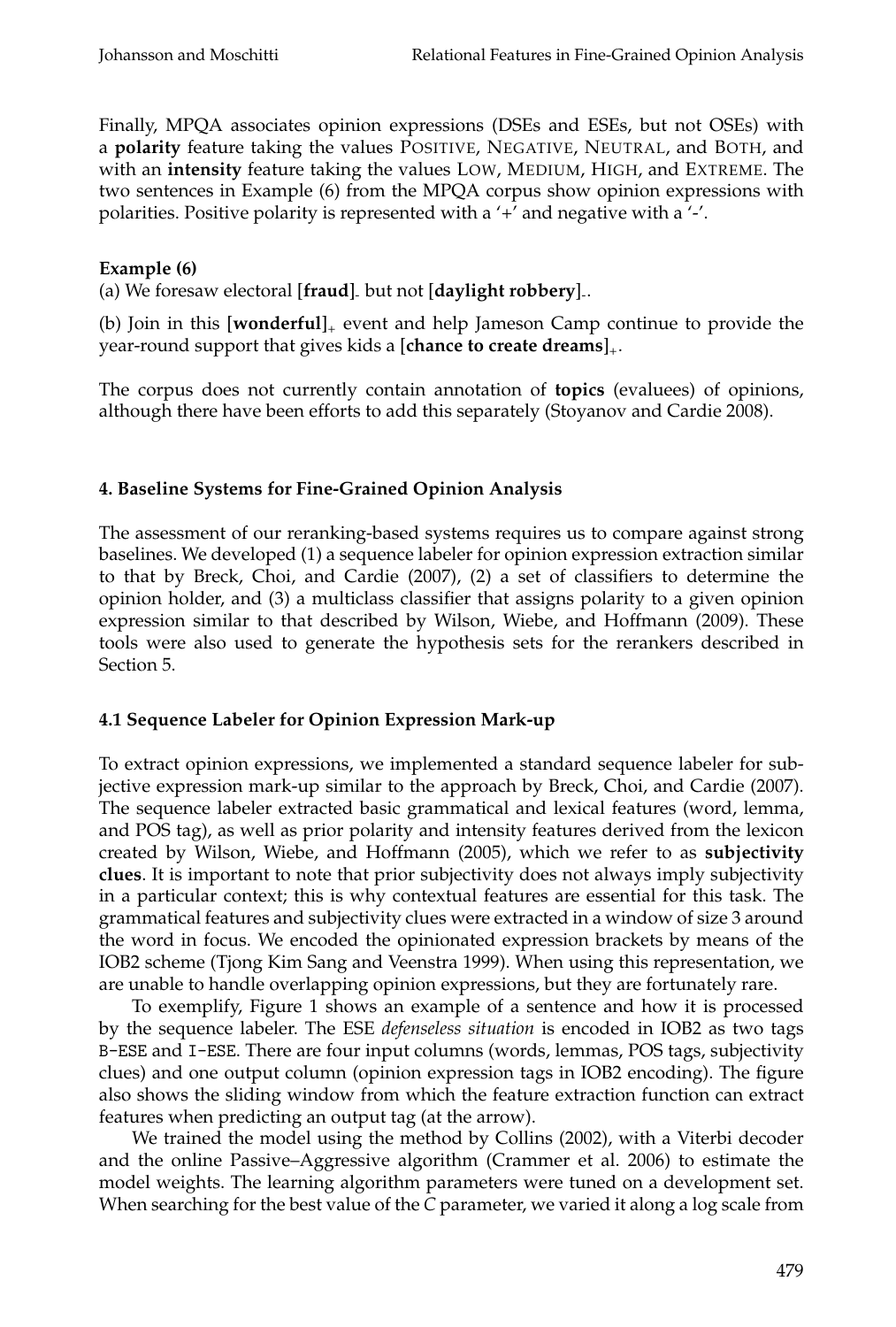| <b>HRW</b>  | <b>HRW</b>  | NNP        |          |              |
|-------------|-------------|------------|----------|--------------|
| has         | have        | <b>VBZ</b> |          | O            |
| denounced   | denounce    | <b>VBN</b> | str/neg  | <b>B-DSE</b> |
| the         | the         | DΤ         |          |              |
| defenseless | defenseless | JJ         |          | <b>B-ESE</b> |
| situation   | situation   | NN         |          | $I-ESE$      |
| ⊹of         | οf          | IN         |          |              |
| these       | this        | DΤ         |          |              |
| prisoners   | prisoner    | <b>NNS</b> | weak/neg |              |

#### **Figure 1**

Sequence labeling example.

0.001 to 100, and the best value was 0.1. We used the max-loss version of the algorithm and ten iterations through the training set.

# **4.2 Classifiers for Opinion Holder Extraction**

The problem of extracting opinion holders for a given opinion expression is in many ways similar to argument detection in semantic role labeling (Choi, Breck, and Cardie 2006; Ruppenhofer, Somasundaran, and Wiebe 2008). For instance, in the simplest case when the opinion expression is a verb of evaluation or categorization, finding the holder would entail finding a semantic argument such as an EXPERIENCER or COMMUNICATOR. We therefore approached this problem using methods inspired by semantic role labeling: Given an opinion expression in a sentence, we define binary classifiers that decide whether each noun phrase of the sentence is its holder or not. Separate classifiers were trained to extract holders for DSEs, ESEs, and OSEs.

Hereafter, we describe the feature set used by the classifiers. Our walkthrough example is given by the sentence in Figure 1. Some features are derived from the syntactic and shallow semantic analysis of the sentence, shown in Figure 2 (Section 6.1 gives more details on this).

- **SYNTACTIC PATH**. Similarly to the path feature widely used in semantic role labeling (SRL), we extract a feature representing the path in the dependency tree between the expression and the holder (Johansson and Nugues 2008). For instance, the path from *denounced* to *HRW* in the example is VC↑SBJ↓.
- **SHALLOW-SEMANTIC RELATION**. If there is a direct shallow-semantic relation between the expression and the holder, we use a feature representing its semantic role, such as A0 between *denounced* and *HRW*.
- **EXPRESSION HEAD WORD, POS, AND LEMMA**. denounced, VBD, denounce for *denounced*; situation, NN, situation for *defenseless situation*.
- **HEAD WORD AND POS OF HOLDER CANDIDATE**. HRW, NNP for *HRW*.
- **DOMINATING EXPRESSION TYPE**. When locating the holder for the ESE *defenseless situation*, we extract a feature representing the fact that it is syntactically dominated by a DSE. At test time, the expression and its type were extracted automatically.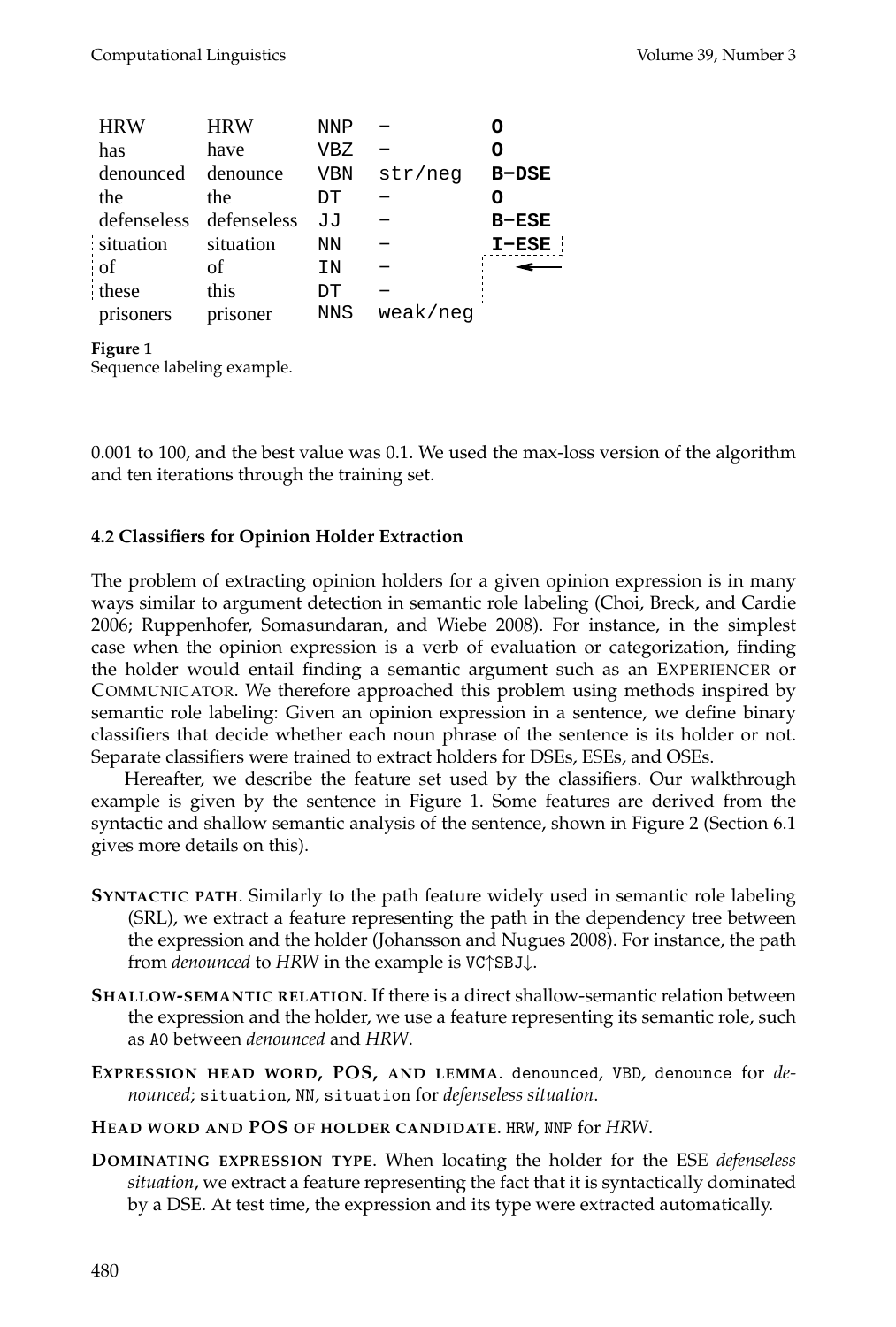- **CONTEXT WORDS AND POS FOR HOLDER CANDIDATE**. Words adjacent to the left and right; for *HRW* we extract Right:has, Right:VBZ.
- **EXPRESSION VERB VOICE**. Similar to the common voice feature used in SRL. Takes the values Active, Passive, and None (for non-verbal opinion expressions). In the example, we get Active for *denounced* and None for *defenseless situation*.

#### **EXPRESSION DEPENDENCY RELATION TO PARENT**. VC and OBJ, respectively.

There are also differences compared with typical argument extraction in SRL, however. First, as outlined in Section 3, it is important to note that the MPQA corpus does not annotate direct links from opinions to holders, but from opinions to *holder coreference chains*. To handle this issue, we used the following approach when training the classifier: We created a positive training instance for each member of the coreference chain occurring in the same sentence as the opinion, and negative training instances for all other noun phrases in the sentence. We do not use coreference information at test time, in order for the system not to rely on automatic coreference resolution.

A second complication is that in addition to the explicit noun phrases in the same sentence, an opinion may be linked to an *implicit* holder; a special case of implicit holder is the *writer* of the text. To detect implicit and writer links, we trained two separate classifiers that did not use the features requiring a holder phrase. We did not try to link opinion expressions to explicitly expressed holders *outside* the sentence; this is an interesting open problem with some connections to inter-sentential semantic role labeling, a problem whose study is in its infancy (Gerber and Chai 2010).

We implemented the classifiers as linear support vector machines (SVMs; Boser, Guyon, and Vapnik 1992) using the LIBLINEAR software (Fan et al. 2008). To handle the restriction that every expression can have at most one holder, the classifier selects only the highest-scoring opinion holder candidate at test time. We tuned the learning parameters on a development set, and the best results were obtained with an L2 regularized L2-loss SVM and a *C* value of 1.

# **4.3 Polarity Classifier**

Given an expression, we use a classifier to assign a polarity value: POSITIVE, NEUTRAL, or NEGATIVE. Following Choi and Cardie (2010), the polarity value BOTH was mapped to NEUTRAL—the expressions having this value were in any case very few. In the cases where the polarity value was empty or missing, we set the polarity to NEUTRAL. In addition, the annotators of the MPQA corpus may use special uncertainty labels in the case where the annotator was unsure of which polarity to assign, such as UNCERTAIN-POSITIVE. In these cases, we just removed the uncertainty label.

We again trained SVMs to carry out this classification. The problem of polarity classification has been studied in detail by Wilson, Wiebe, and Hoffmann (2009), who used a set of carefully devised linguistic features. Our classifier is simpler and is based on fairly shallow features. Like the sequence labeler for opinion expressions, this classifier made use of the lexicon of subjectivity clues.

The feature set used by the polarity classifier consisted of the following features. The examples come from the opinion expression *defenseless situation* in Figure 1.

**WORDS IN EXPRESSION**: defenseless, situation.

**POS TAGS IN EXPRESSION**: JJ, NN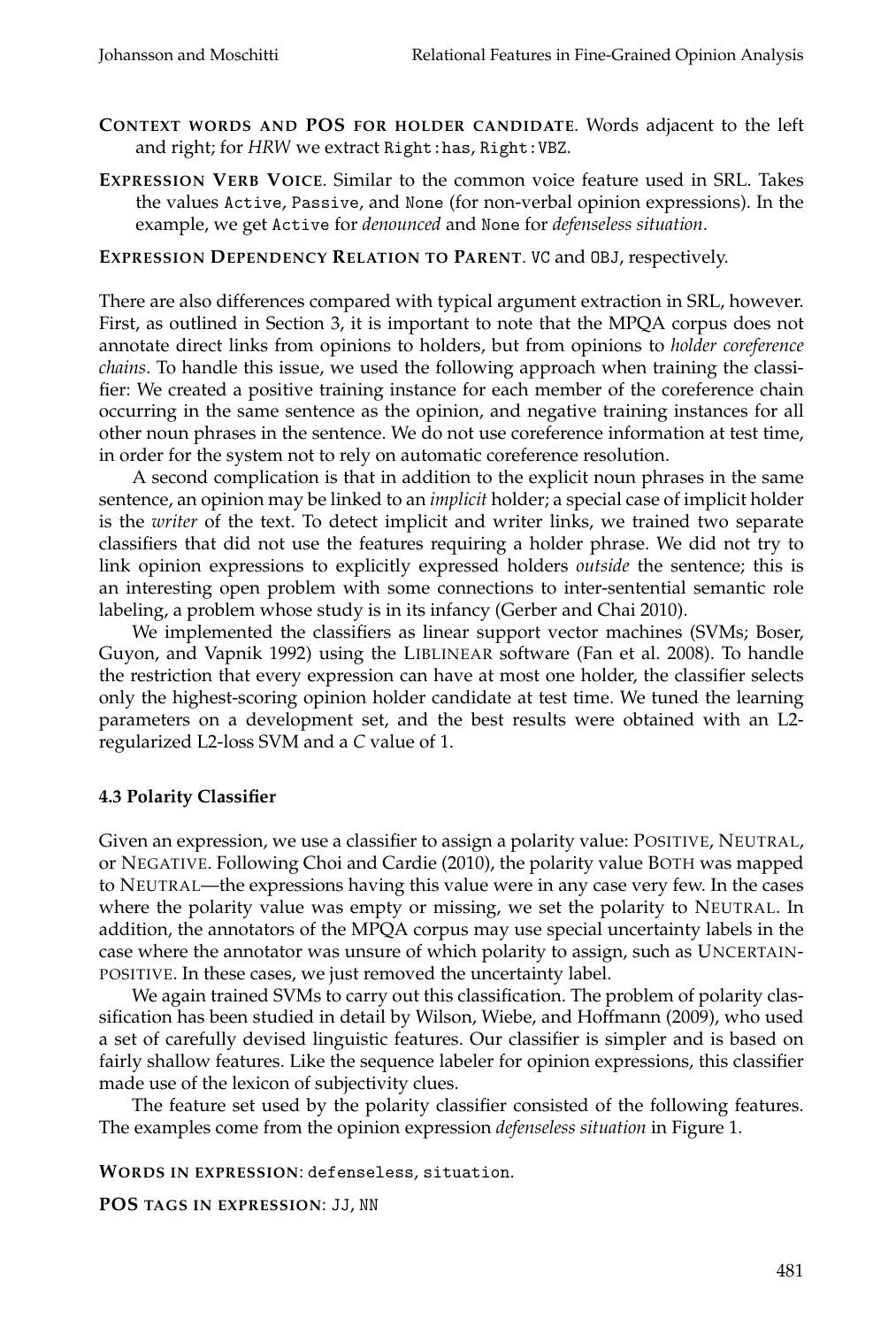#### **SUBJECTIVITY CLUES OF WORDS IN EXPRESSION**: None.

#### WORD BIGRAMS IN EXPRESSION: defenseless\_situation.

#### **WORDS BEFORE AND AFTER EXPRESSION**: B:the, A:of.

#### **POS TAGS BEFORE AND AFTER EXPRESSION**: B:DT, A:IN.

To train the support vector classifiers, we again used LIBLINEAR with the same parameters. The three-class classification problem was binarized using the one-versus-all method.

#### **5. Fine-Grained Opinion Analysis with Interaction Features**

Because there is a combinatorial number of ways to segment a sentence into opinion expressions, and label the opinion expressions with type labels (DSE, ESE, OSE) as well as polarities and opinion holders, the tractability of the opinion expression segmentation task will obviously depend on whether we impose restrictions on the problem in a way that allows for efficient inference. Most previous work (Choi, Breck, and Cardie 2006; Breck, Choi, and Cardie 2007; Choi and Cardie 2010) used Markov factorizations and could thus apply standard sequence labeling techniques where the arg max step was carried out using the Viterbi algorithm (as described in Section 4.1). As we argued in the introduction, however, it makes linguistic sense that opinion expression segmentation and other tasks could be improved if*relations* between possible expressions were considered; these relations can be syntactic or semantic in nature, for instance.

We will show that adding relational features causes the Markov assumption to break down and the problem of finding the best analysis to become computationally intractable. We thus have to turn to approximate inference methods based on reranking, which can be trained efficiently.

#### **5.1 Formalization of the Model**

We formulate the problem of extracting the opinion structure (the set of opinion expressions, and possibly also their holders or polarities) from a given sentence as a structured prediction problem

$$
\hat{y} = \underset{y}{\arg \max} \ w \cdot \Phi(x, y) \tag{1}
$$

where *w* is a weight vector and  $\Phi(x, y)$  a feature extraction function representing a sentence *x* and an opinion structure *y* as a high-dimensional feature vector. We now further decompose the feature representation  $\Phi$  into a local part  $\Phi_L$  and a nonlocal part  $\Phi_{NL}$ :

$$
\Phi = \Phi_L + \Phi_{NL} \tag{2}
$$

where Φ*<sup>L</sup>* is a standard first-order Markov factorization, and Φ*NL* represents the nonlocal interactions between *pairs* of opinion expressions:

$$
\Phi_{NL}(x,y) = \sum_{e_i,e_j \in y, e_i \neq e_j} \Phi_p(e_i,e_j,x) \tag{3}
$$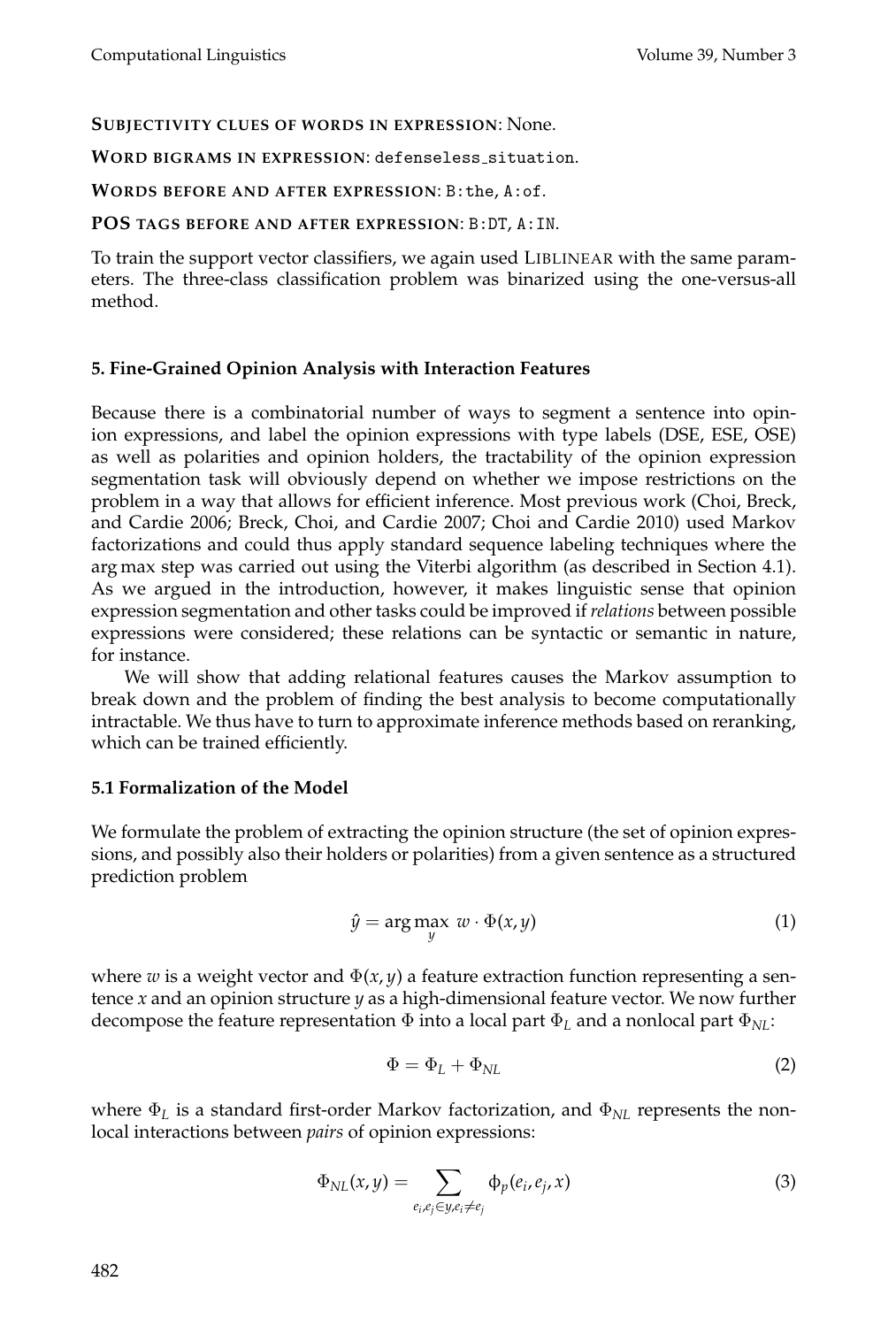The feature function  $\phi_p$  represents a pair of opinion expressions  $e_i$  and  $e_j$  and their interaction in the sentence  $x$ , such as the syntactic and semantic relations connecting them.

# **5.2 Approximate Inference with Interaction Features**

It is easy to see that the inference step arg max<sub>*y*</sub>  $w \cdot \Phi(x, y)$  is NP-hard for unrestricted pairwise interaction feature representations φ: This class of models includes simpler ones such as loopy Markov random fields, where inference is known to be NP-hard and require the use of approximate approaches such as belief propagation. Although it is possible that search algorithms for approximate inference in our model could be devised along similar lines, we sidestepped this issue by using a *reranking* decomposition of the problem:

- r Apply a simple model based on local context features Φ*<sup>L</sup>* but no structural interaction features. Generate a small hypothesis set of size *k*.
- r Apply a complex model using interaction features Φ*NL* to pick the top hypothesis from the hypothesis set.

The advantages of a reranking approach compared with more complex approaches requiring advanced search techniques are mainly simplicity and efficiency: This approach is conceptually simple and fairly easy to implement provided that *k*-best output can be generated efficiently, which is certainly true for the Viterbi-based sequence labeler described in Section 4.1. The features can then be arbitrarily complex because we do not have to think about how the problem structure affects the algorithmic complexity of the inference step. Reranking has been used in a wide range of applications, starting in speech recognition (Schwartz and Austin 1991) and very commonly in syntactic parsing of natural language (Collins 2000).

The hypothesis generation procedure becomes slightly more complex when polarity values and opinion holders of the opinion expressions enter the picture. In that case, we not only need hypotheses generated by a sequence labeler, but also the outputs of a secondary classifier: the holder extractor (Section 4.2) or the polarity classifier (Section 4.3). The hypothesis set generation thus proceeds as follows:

- For a given sentence, let the base sequence labeler generate up to  $k_1$ sequences of unlabeled opinion expressions;
- r for every sequence, apply the secondary classifier to generate up to  $k_2$ outputs.

The hypothesis set size is thus at most  $k_1 \cdot k_2$ .

To illustrate this process we give a hypothetical example, assuming  $k_1 = k_2 = 2$ and the sentence *The appeasement emboldened the terrorists*. We first apply the opinion expression extractor to generate a set of  $k_1$  possible segmentations of the sentence:

The [appeasement] emboldened the [terrorists]

The [appeasement] [emboldened] the [terrorists]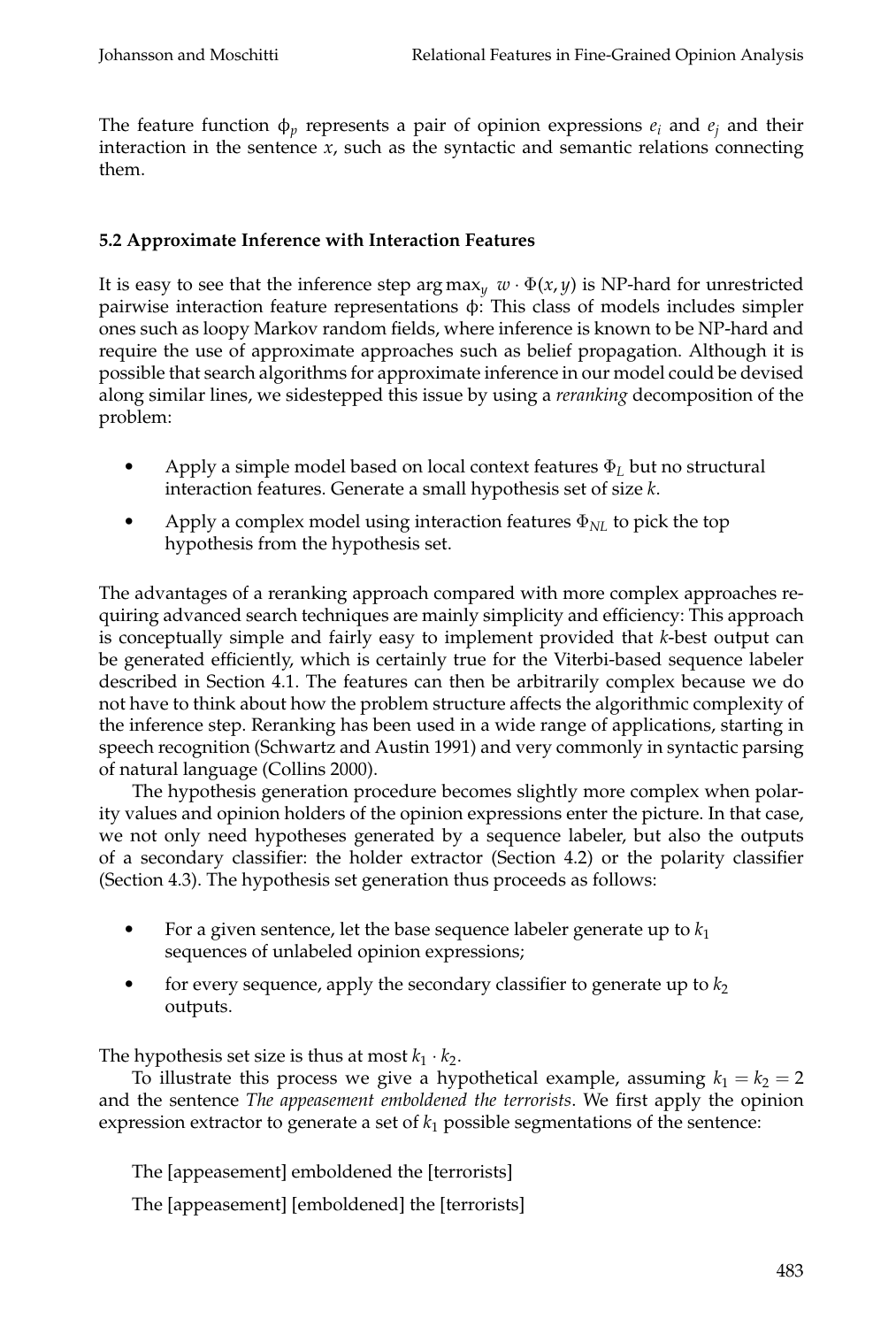In the second step, we add polarity values, up to  $k_2$  labelings for every segmentation candidate:

The [appeasement]<sub>−</sub> emboldened the [terrorists]<sub>−</sub>

The [appeasement] $=$  [emboldened] $+$  the [terrorists] $=$ 

The [appeasement] $_0$  emboldened the [terrorists] $_$ 

The [appeasement] $_$  [emboldened] $_0$  the [terrorists] $_$ 

# **5.3 Training the Rerankers**

In addition to the approximate inference method to carry out the maximization of Equation (1), we still need a machine learning method to assign weights to the vector *w* by estimating on a training set. We investigated a number of machine learning approaches to train the rerankers.

*5.3.1 Structured SVM Learning.* We first applied the method of **large-margin estimation** for structured output spaces, also known as **structured support vector machines**. In this method, we use quadratic optimization to find the smallest weight vector *w* that satisfies the constraint that the difference in output score between the correct output *y* and an incorrect output  $\hat{y}$  should be at least  $\Delta(y, \hat{y})$ , where  $\Delta$  is a **loss function** based on the degree of error in the output  $\hat{y}$  with respect to the gold standard *y*. This is a generalization of the well-known support vector machine from binary classification to prediction of structured objects.

Formally, for a given training set  $\mathcal{T} = \{ \langle x_i, y_i \rangle \}$  where the output space for the input  $x_i$  is  $\mathcal{Y}_i$ , we state the learning problem as a constrained quadratic optimization program:

$$
\begin{array}{ll}\n\text{minimize}_{w} \ \|w\|^2\\ \n\text{subject to} & w \cdot (\Phi(x_i, y_i) - \Phi(x_i, y_{ij})) \ge \Delta(y_i, y_{ij}),\\ \forall \langle x_i, y_i \rangle \in \mathcal{T}, y_{ij} \in \mathcal{Y}_i\n\end{array} \tag{4}
$$

Because real-world data tend to be noisy, this optimization problem is usually also regularized to reduce overfitting, which leads to the introduction of a parameter *C* as in regular support vector machines (see Taskar, Guestrin, and Koller [2004] inter alia for details).

The optimization problem (4) is usually not solved directly because the number of constraints makes a direct solution of the optimization program intractable for most realistic types of problems. Instead, an approximation has to be used in practice, and we used the SVM<sup>struct</sup>software package (Tsochantaridis et al. 2005; Joachims, Finley, and Yu 2009), which finds a solution to the quadratic program by successively finding its most violated constraints and adding them to a working set. We used the default values for the learning parameters, except for the parameter *C*, which was determined by optimizing on a development set. This resulted in a *C* value of 500.

We defined the loss function  $\Delta$  as 1 minus the intersection F-measure defined in Section 7.1. When training rerankers for the complex extraction tasks (expressions + holders or expressions + polarities), we used a weighted combination of F-measures for the primary task (expressions) and the secondary task (holders or polarities, see Sections 7.1.1 and 7.1.2, respectively).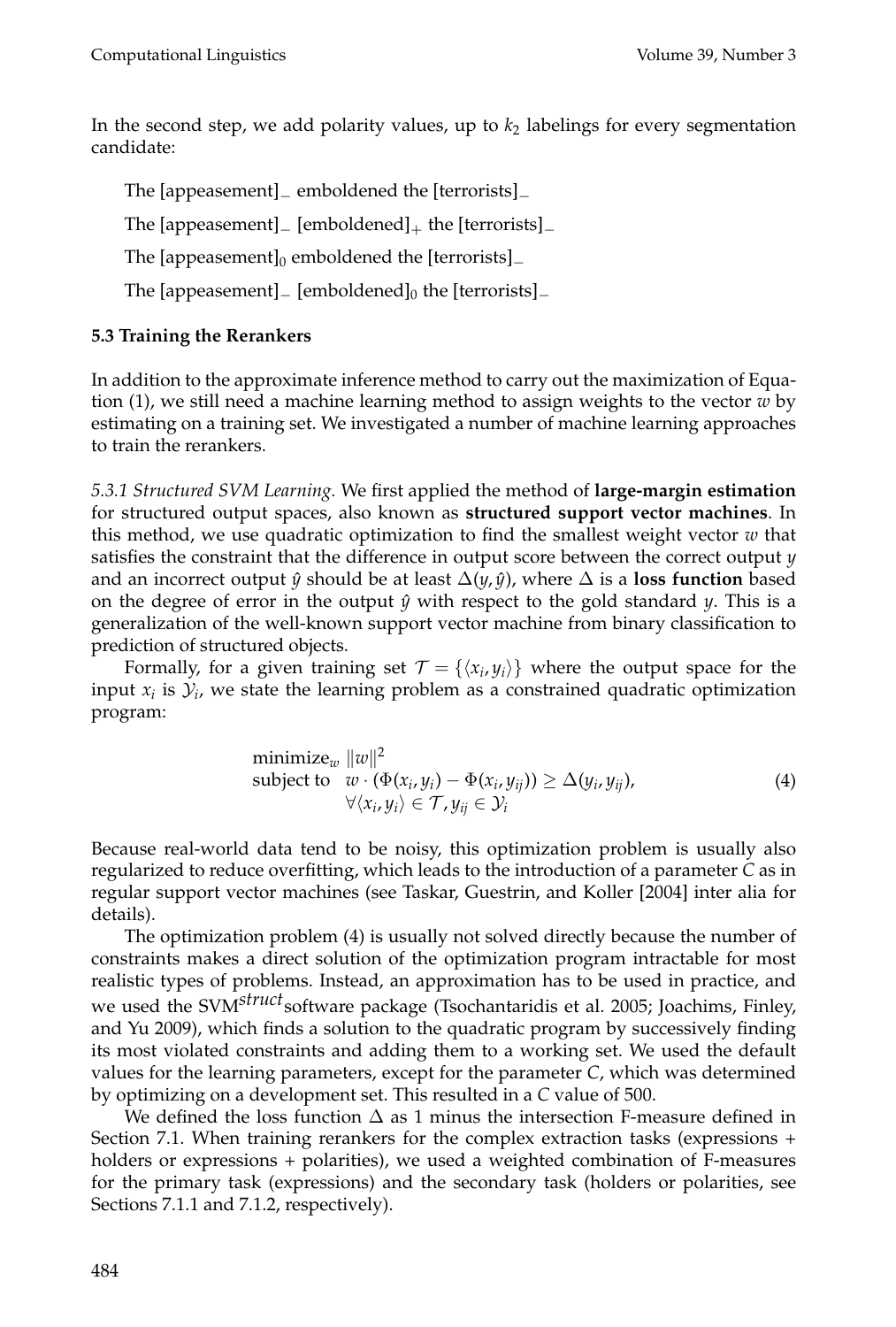*5.3.2 On-line Learning.* In addition to the structured SVM learning method, we trained models using two variants of on-line learning. Such learning methods are a feasible alternative for performance reasons. We investigated two on-line learning algorithms: the popular **structured perceptron** (Collins 2002) and the **Passive–Aggressive** (PA) algorithm (Crammer et al. 2006). To increase robustness, we used an averaged implementation (Freund and Schapire 1999) of both algorithms.

The difference between the two algorithms is the way the weight vector is incremented in each step. In the perceptron, for a given input *x*, we compute an update to the current weight vector by computing the difference between the correct output *y* and the predicted output  $\hat{y}$ . Pseudocode is given in Algorithm 1.

The PA algorithm, with pseudocode in Algorithm 2, is based on the theory of largemargin learning similar to the structured SVM. Here we instead base the update step on the  $\hat{y}$  that violates the margin constraints maximally, also taking the loss function  $\Delta$ into account. The update step length  $\tau$  is computed based on the margin; this update is bounded by a regularization constant *C*, which we set to 0.005 after tuning on a development set. The number *N* of iterations through the training set was 8 for both on-line algorithms.

**Algorithm 2** The on-line passive–aggressive algorithm.

```
function PASSIVE–AGGRESSIVE(\mathcal{T}, N, C)
input Training set \mathcal{T} = \{ (x_i, y_i) \}_{i=1}^TNumber of iterations N
           Regularization parameter C
    w_0 \leftarrow (0, \ldots, 0)repeat N times
        for (x, y) in T\hat{y} \leftarrow \arg \max_{h} w \cdot (\Phi(x, h) - \Phi(x, y)) + \sqrt{\Delta(y, h)}\tau \leftarrow \min\left( C, \frac{w \cdot (\Phi(x, \hat{y}) - \Phi(x, y)) + \sqrt{\Delta(y, \hat{y})}}{\|\Phi(x, \hat{y}) - \Phi(x, y)\|^2} \right)\frac{(x, \hat{y}) - \Phi(x,y) + \sqrt{\Delta(y, \hat{y})}}{\|\Phi(x, \hat{y}) - \Phi(x,y)\|^2}w_{i+1} \leftarrow w_i + \tau(\Phi(x,y) - \Phi(x,\hat{y}))i \leftarrow i + 1\mathbf{return} \frac{1}{NT}\sum_{i=1}^{NT}w_i
```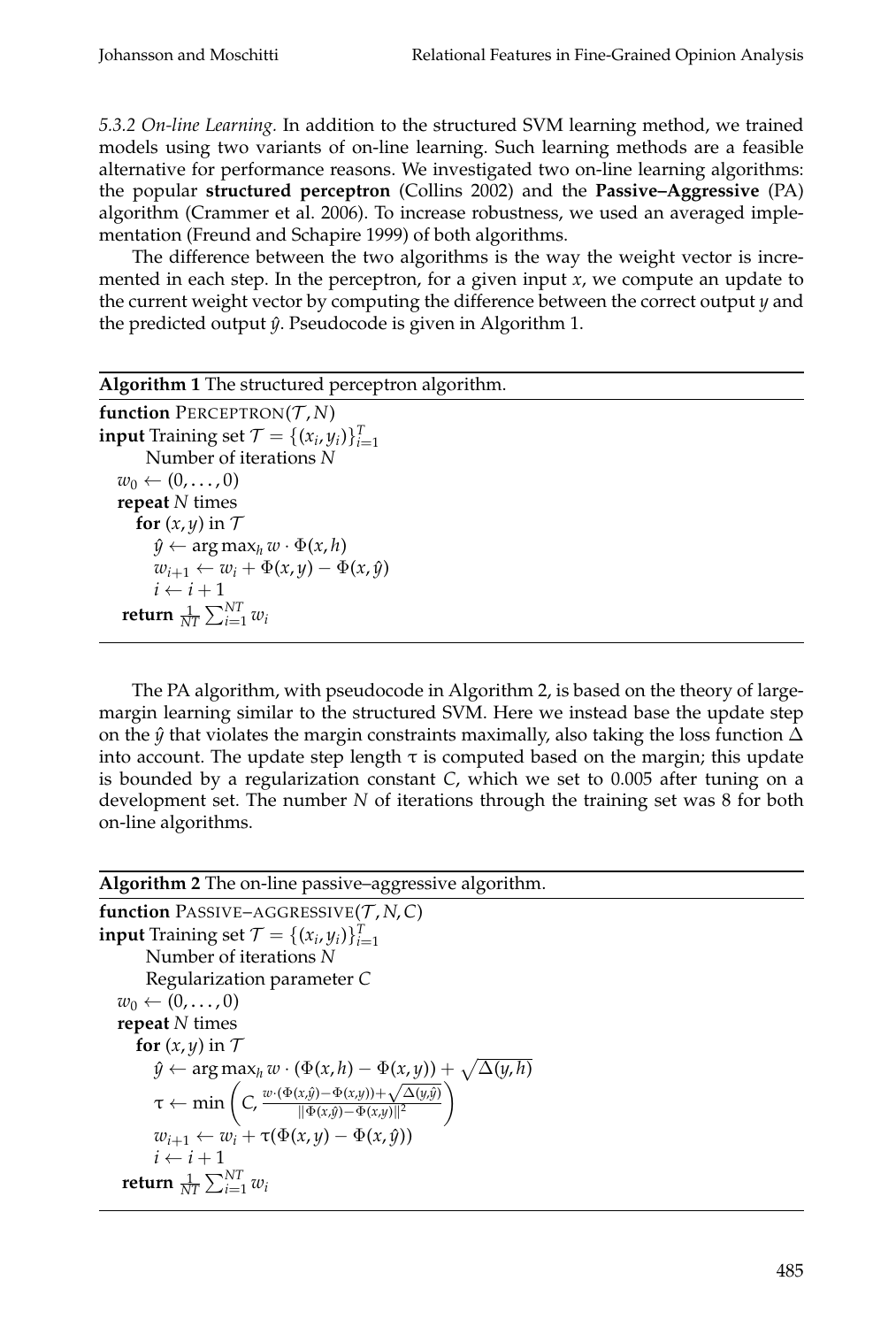#### **6. Overview of the Interaction Features**

The feature extraction function  $\Phi_{NL}$  extracts three groups of interaction features: (1) features considering the opinion expressions only; (2) features considering opinion holders; and (3) features considering polarity values.

In addition to the interaction features Φ*NL*, the rerankers used features representing the scores output by the base models (opinion expression sequence labeler and secondary classifiers); they did not directly use the local features Φ*L*. We normalized the scores over the *k* candidates so that their exponentials summed to 1.

# **6.1 Syntactic and Shallow Semantic Analysis**

The features used by the rerankers, as well as the opinion holder extractor in Section 4.2, are to a large extent derived from syntactic and semantic role structures. To extract them, we used the syntactic–semantic parser by Johansson and Nugues (2008), which annotates the sentences with dependency syntax (Mel'čuk 1988) and shallow semantics in the PropBank (Palmer, Gildea, and Kingsbury 2005) and NomBank (Meyers et al. 2004) frameworks, using the format of the CoNLL-2008 Shared Task (Surdeanu et al. 2008). The system includes a sense disambiguator that assigns PropBank or NomBank senses to the predicate words.

Figure 2 shows an example of the structure of the annotation: The sentence *HRW denounced the defenseless situation of these prisoners*, where *denounced* is a DSE and *defenseless situation* is an ESE, has been annotated with dependency syntax (above the text) and semantic role structure (below the text). The predicate *denounced*, which is an instance of the PropBank frame denounce.01, has two semantic arguments: the Speaker (A0, or Agent in VerbNet terminology) and the Subject (A1, or Theme), which are realized on the surface-syntactic level as a subject and a direct object, respectively. Similarly, *situation* has the NomBank frame situation.01 and an EXPERIENCER semantic argument (A0).

# **6.2 Opinion Expression Interaction Features**

The rerankers use two types of structural features: syntactic features extracted from the dependency tree, and semantic features extracted from the predicate–argument (semantic role) graph.

The syntactic features are based on paths through the dependency tree. This leads to a minor complication for multiword opinion expressions; we select the shortest possible path in such cases. For instance, in the sentence in Figure 2, the path will be computed between *denounced* and *situation*.



**Figure 2**

Example sentence and its syntactic and shallow-semantic analysis.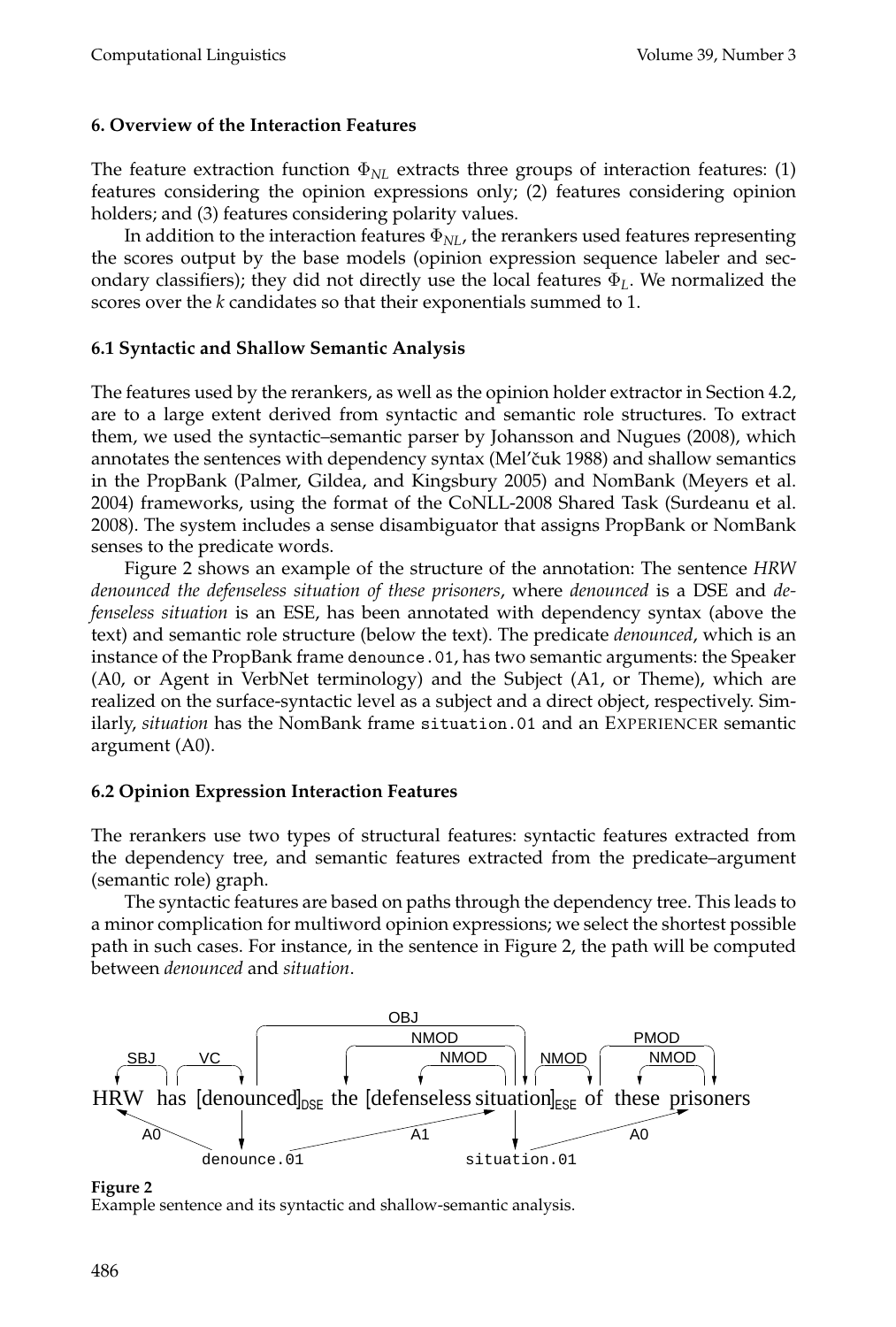We used the following syntactic interaction features. All examples refer to Figure 2.

- **SYNTACTIC PATH**. Given a pair of opinion expressions, we use a feature representing the labels of the two expressions and the path between them through the syntactic tree, following standard practice from dependency-based semantic role labeling (Johansson and Nugues 2008). For instance, for the DSE *denounced* and the ESE *defenseless situation* in Figure 2, we represent the syntactic configuration using the feature DSE:OBJ↓:ESE, meaning that the syntactic relation between the DSE and the ESE consists of a single link representing a grammatical object.
- **LEXICALIZED PATH**. Same as above, but with lexical information attached: DSE/ denounced:OBJ↓:ESE/situation.
- **DOMINANCE**. In addition to the features based on syntactic paths, we created a more generic feature template describing dominance relations between expressions. For instance, from the graph in Figure 2, we extract the feature DSE/ denounced→ESE/situation, meaning that a DSE with the word *denounced* dominates an ESE with the word *situation*.

The features based on semantic roles were the following:

- **PREDICATE SENSE LABEL**. For every predicate found inside an opinion expression, we add a feature consisting of the expression label and the predicate sense identifier. For instance, the verb *denounced*, which is also a DSE, is represented with the feature DSE/denounce.01.
- **PREDICATE AND ARGUMENT LABEL**. For every argument of a predicate inside an opinion expression, we also create a feature representing the predicate–argument pair: DSE/denounced.01:A0.
- **CONNECTING ARGUMENT LABEL**. When a predicate inside some opinion expression is connected to some argument inside another opinion expression, we use a feature consisting of the two expression labels and the argument label. For instance, the ESE *defenseless situation* is connected to the DSE *denounced* via an A1 label, and we represent this using a feature DSE:A1:ESE.

# **6.3 Opinion Holder Interaction Features**

In addition, we modeled the interaction between different opinions with respect to their holders. We used the following two features to represent this interaction:

- **SHARED HOLDERS**. A feature representing whether or not two opinion expressions have the same holder. For instance, if a DSE dominates an ESE and they have the same holder as in Figure 2, where the holder is *HRW*, we represent this by the feature DSE:ESE:true.
- **HOLDER TYPES + PATH**. A feature representing the types of the holders, combined with the syntactic path between the expressions. The types take the following possible values: explicit, implicit, writer. In Figure 2, we would thus extract the feature DSE/Expl:OBJ↓:ESE/Expl.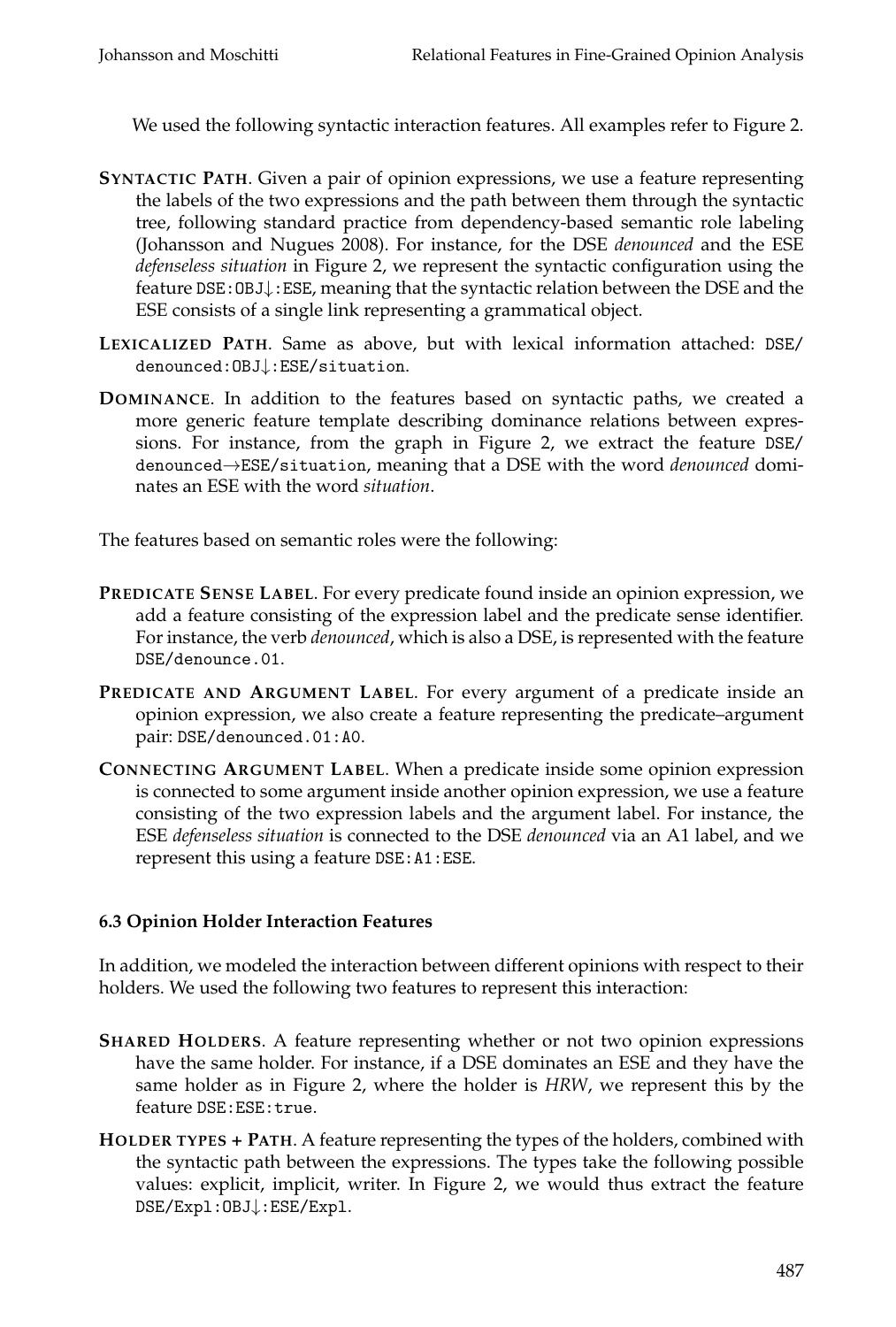# **6.4 Polarity Interaction Features**

The model used the following features that take the polarities of the expressions into account. These features are extracted from DSEs and ESEs only, because the OSEs have no polarity values. The examples of extracted features are given with respect to the two opinion expressions (*denounced* and *defenseless situation*) in Figure 2, both of which have a negative polarity value.

- **POLARITY PAIR**. For every pair of opinion expressions in the sentence, we create a feature consisting of the pair of polarity values, such as NEGATIVE:NEGATIVE.
- **POLARITY PAIR AND SYNTACTIC PATH**. NEGATIVE:OBJ↓:NEGATIVE.
- **POLARITY PAIR AND SYNTACTIC DOMINANCE**. NEGATIVE→NEGATIVE.
- **POLARITY PAIR AND WORD PAIR**. NEGATIVE-denounced:NEGATIVE-situation.
- **POLARITY PAIR AND EXPRESSION TYPES**. Adds the expression types (ESE or DSE) to the polarity pair: DSE-NEGATIVE:ESE-NEGATIVE.
- **POLARITY PAIR AND TYPES AND SYNTACTIC PATH**. Adds syntactic information to the type and polarity combination: DSE-NEGATIVE:OBJ↓:ESE-NEGATIVE.
- **POLARITY PAIR AND SHALLOW-SEMANTIC RELATION**. When two opinion expressions are directly connected through a link in the shallow-semantic structure, we create a feature based on the semantic role label of the connecting link: NEGA-TIVE:A1:NEGATIVE.
- **POLARITY PAIR AND WORDS ALONG SYNTACTIC PATH**. We follow the syntactic path between the two expressions and create a feature for every word we pass on the way. In the example, no such feature is extracted because the expressions are directly connected.

# **7. Experiments**

We trained and evaluated the rerankers on version 2.0 of the MPQA corpus, $^2$  which contains 692 documents. We discarded one document whose annotation was garbled and we split the remaining 691 into a training set (541 documents) and a test set (150 documents). We also set aside a development set of 90 documents from the training set that we used when developing features and tuning learning algorithm parameters; all experiments described in this article, however, used models that were trained on the full training set. Table 1 shows some statistics about the training and test sets: the number of documents and sentences; the number of DSEs, ESEs, and OSEs; and the number of expressions marked with the various polarity labels.

We considered three experimental settings: (1) opinion expression extraction; (2) joint opinion expression and holder extraction; and (3) joint opinion expression and polarity classification. Finally, the polarity-based opinion extraction system was used in an extrinsic evaluation: document polarity classification of movie reviews.

To generate the training data for the rerankers, we carried out a 5-fold hold-out procedure: We split the training set into five pieces, trained a sequence labeler and secondary classifiers on pieces 1–4, applied them to piece 5, and so on.

<sup>2</sup> http://www.cs.pitt.edu/mpqa/databaserelease/.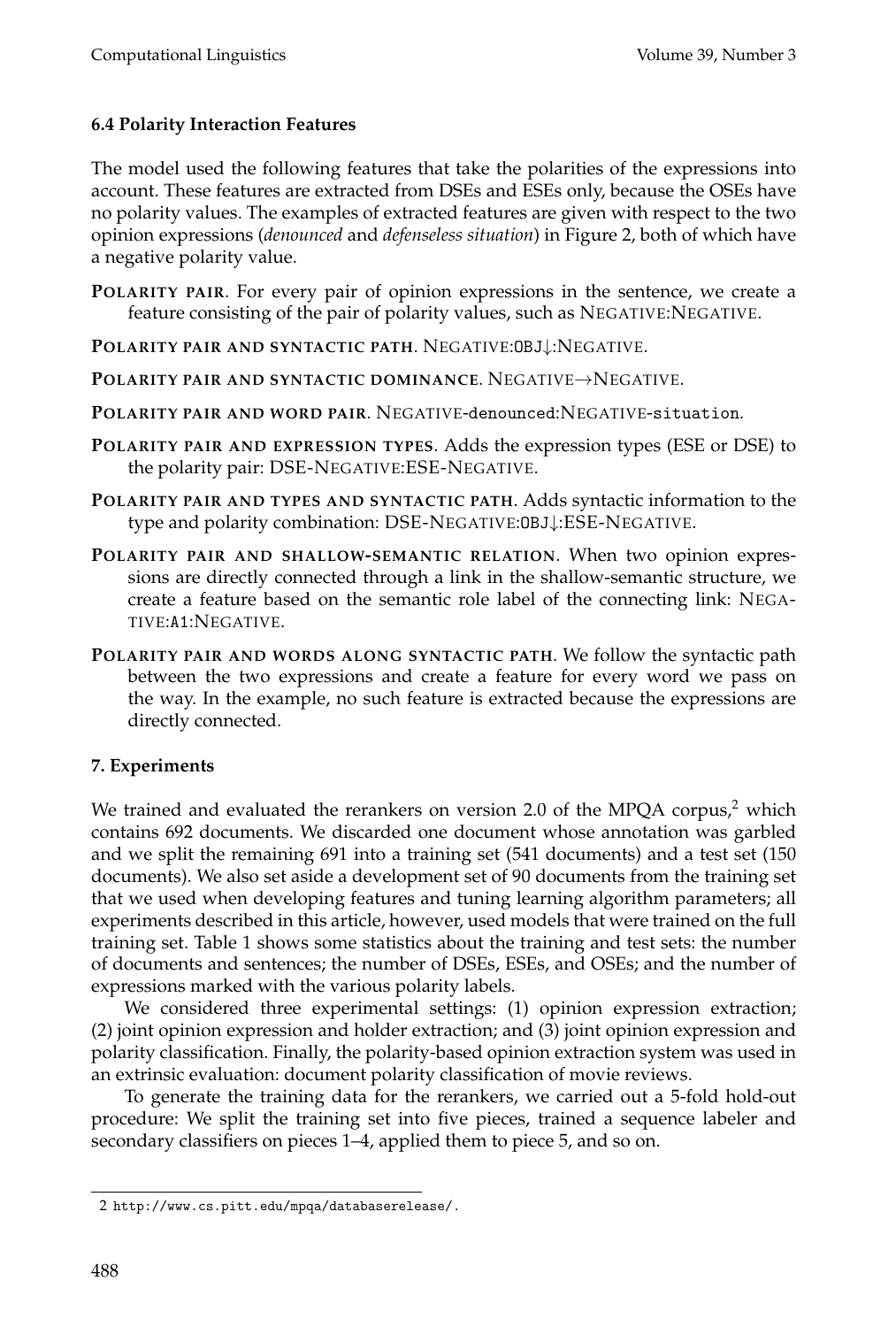|                 |          |       | Statistics for the training and test splits of the MPQA collection. |
|-----------------|----------|-------|---------------------------------------------------------------------|
|                 | Training | Test  |                                                                     |
| Documents       | 541      | 150   |                                                                     |
| Sentences       | 12,010   | 3,743 |                                                                     |
| <b>DSE</b>      | 8,389    | 2,442 |                                                                     |
| ESE             | 10,279   | 3,370 |                                                                     |
| <b>OSE</b>      | 3,048    | 704   |                                                                     |
| <b>POSITIVE</b> | 3,192    | 1,049 |                                                                     |
| <b>NEGATIVE</b> | 6,093    | 1,675 |                                                                     |
| <b>NEUTRAL</b>  | 9,105    | 3,007 |                                                                     |
| <b>BOTH</b>     | 278      | 81    |                                                                     |

| Table 1                                                        |  |  |  |
|----------------------------------------------------------------|--|--|--|
| Chatichies for the training and took onlite of the MDOA solled |  |  |  |

#### **7.1 Evaluation Metrics**

Because expression boundaries are hard to define rigorously (Wiebe, Wilson, and Cardie 2005), our evaluations mainly used **intersection-based precision and recall** measures to score the quality of the system output. The idea is to assign values between 0 and 1, as opposed to traditional precision and recall where a span is counted as either correctly or incorrectly detected. We thus define the **span coverage** *c* of a span *s* (a set of token indices) with respect to another span *s* ′ , which measures how well *s* ′ is covered by *s*:

$$
c(s,s') = \frac{|s \cap s'|}{|s'|}
$$

In this formula, |*s*| means the length of the span *s*, and the intersection ∩ gives the set of token indices that two spans have in common. Because our evaluation takes span labels (DSE, ESE, OSE) into account, we set *c*(*s*,*s* ′ ) to zero if the labels associated with *s* and *s* ′ are different.

Using the span coverage, we define the **span set coverage** *C* of a set of spans *S* with respect to a set *S* ′ :

$$
C(\boldsymbol{S}, \boldsymbol{S'}) = \sum_{s_j \in \boldsymbol{S}} \sum_{s_k' \in \boldsymbol{S'}} c(s_j, s_k')
$$

We now define the intersection-based precision *P* and recall *R* of a proposed set of spans *S*ˆ with respect to a gold standard set *S* as follows:

$$
P(S, \hat{S}) = \frac{C(S, \hat{S})}{|\hat{S}|} \qquad R(S, \hat{S}) = \frac{C(\hat{S}, S)}{|S|}
$$

Note that in this formula, |*S*| means the number of spans in a set *S*.

Conventionally, when measuring the quality of a system for an information extraction task, a predicted entity is counted as correct if it exactly matches the boundaries of a corresponding entity in the gold standard; there is thus no reward for close matches. Because the boundaries of the spans annotated in the MPQA corpus are not strictly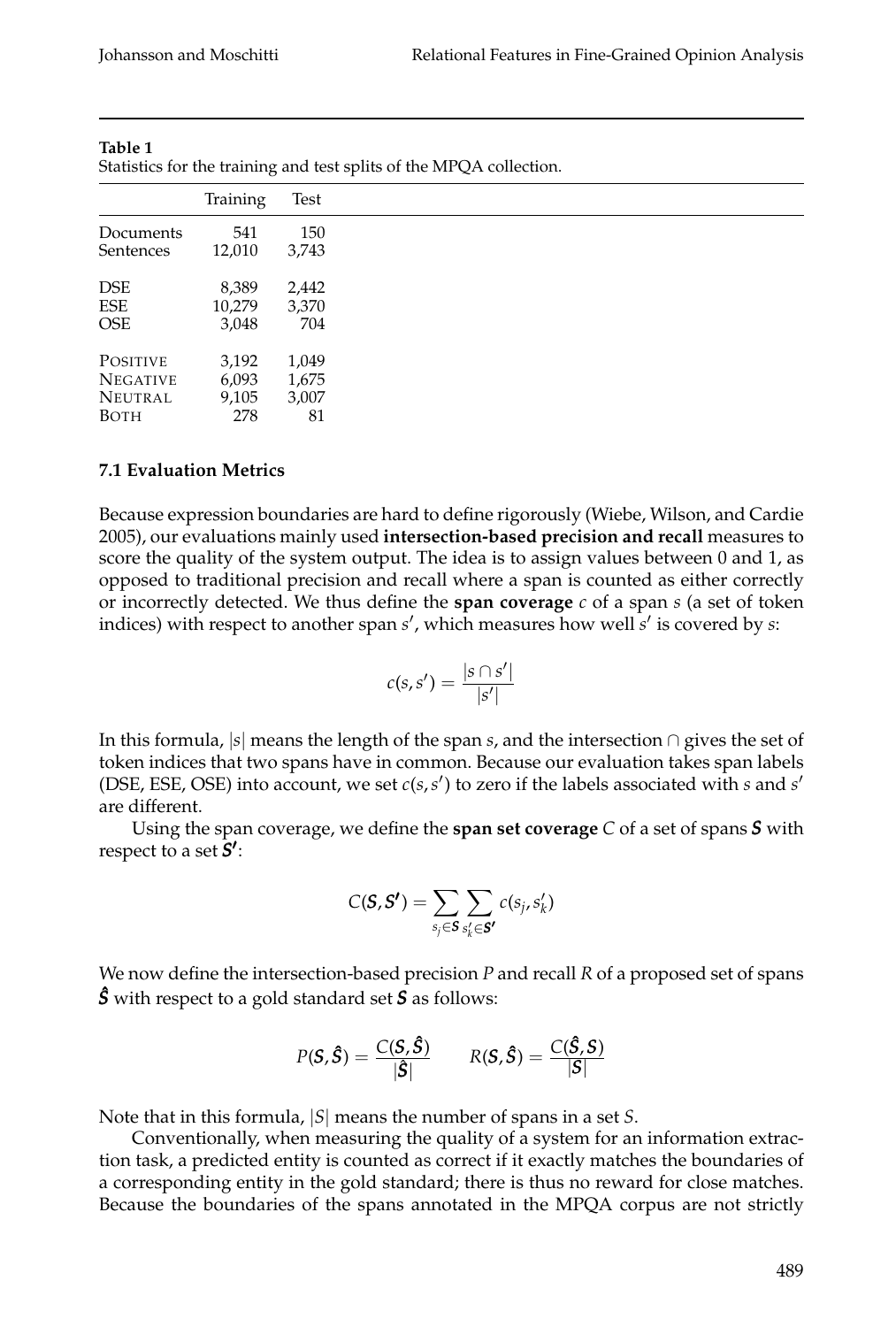defined in the annotation guidelines (Wiebe, Wilson, and Cardie 2005), however, measuring precision and recall using exact boundary scoring will result in figures that are too low to be indicative of the usefulness of the system. Therefore, most work using this corpus instead use overlap-based precision and recall measures, where a span is counted as correctly detected if it *overlaps* with a span in the gold standard (Choi, Breck, and Cardie 2006; Breck, Choi, and Cardie 2007). As pointed out by Breck, Choi, and Cardie (2007), this is problematic because it will tend to reward long spans—for instance, a span covering the whole sentence will always be counted as correct if the gold standard contains any span for that sentence. Conversely, the overlap metric does not give higher credit to a span that is perfectly detected than to one that has a very low overlap with the gold standard.

The precision and recall measures proposed here correct the problem with overlapbased measures: If the system proposes a span covering the whole sentence, the span coverage will be low and result in a low soft precision, and a low soft recall will be assigned if only a small part of a gold standard span is covered. Note that our measures are bounded below by the exact measures and above by the overlap-based measures.

*7.1.1 Opinion Holders.* To score the extraction of opinion holders, we started from the same basic idea: Assign a score based on intersection. The evaluation of this task is more complex, however, because (1) we only want to give credit for holders for correctly extracted opinion expressions; (2) the gold standard links opinion expressions to coreference chains rather than individual mentions of holders; and (3) the holder entity may be the writer or implicit (see Section 4.2).

We therefore used the following method: If the system has proposed an opinion expression *e* and its holder *h*, we first located the expression *e* ′ in the gold standard that most closely corresponds to *e*, that is  $e' = \arg \max_x c(x, e)$ , regardless of the span labels of *e* and *e* ′ . To assign a score to the proposed holder entity, we then selected the most closely corresponding gold standard holder entity *h* ′ in the coreference chain *H*′ linked to  $e'$ :  $h' = \arg \max_{x \in H'} c(x, h)$ . Finally, we computed the precision and recall scores using *c*(*h* ′ , *h*) and *c*(*h*, *h* ′ ). We stress again that the gold standard coreference chains were used for evaluation purposes only, and that our system did not make use of them at test time.

If the system guesses that the holder of some opinion is the writer entity, we score it as perfectly detected (coverage 1) if the coreference chain *H* annotated in the gold standard contains the writer, and a full error (coverage 0) otherwise, and similar if *h* is implicit.

*7.1.2 Polarity.* In our experiments involving opinion expressions with polarities, we report precision and recall values for polarity-labeled opinion expression segmentation: In order to be assigned an intersection score above zero, a segment must be labeled with the correct polarity. In the gold standard, all polarity labels were changed as described in Section 4.3. In these evaluations, OSEs were ignored and DSEs and ESEs were not distinguished.

# **7.2 Experiments in Opinion Expression Extraction**

The first task we considered was the extraction of opinion expression (labeled with expression types). We first studied the impact of the machine learning method and hypothesis set size on the reranker performance. Then, we carried out an analysis of the effectiveness of the features used by the reranker. We finally compared the performance of the expression extraction system with previous work (Breck, Choi, and Cardie 2007).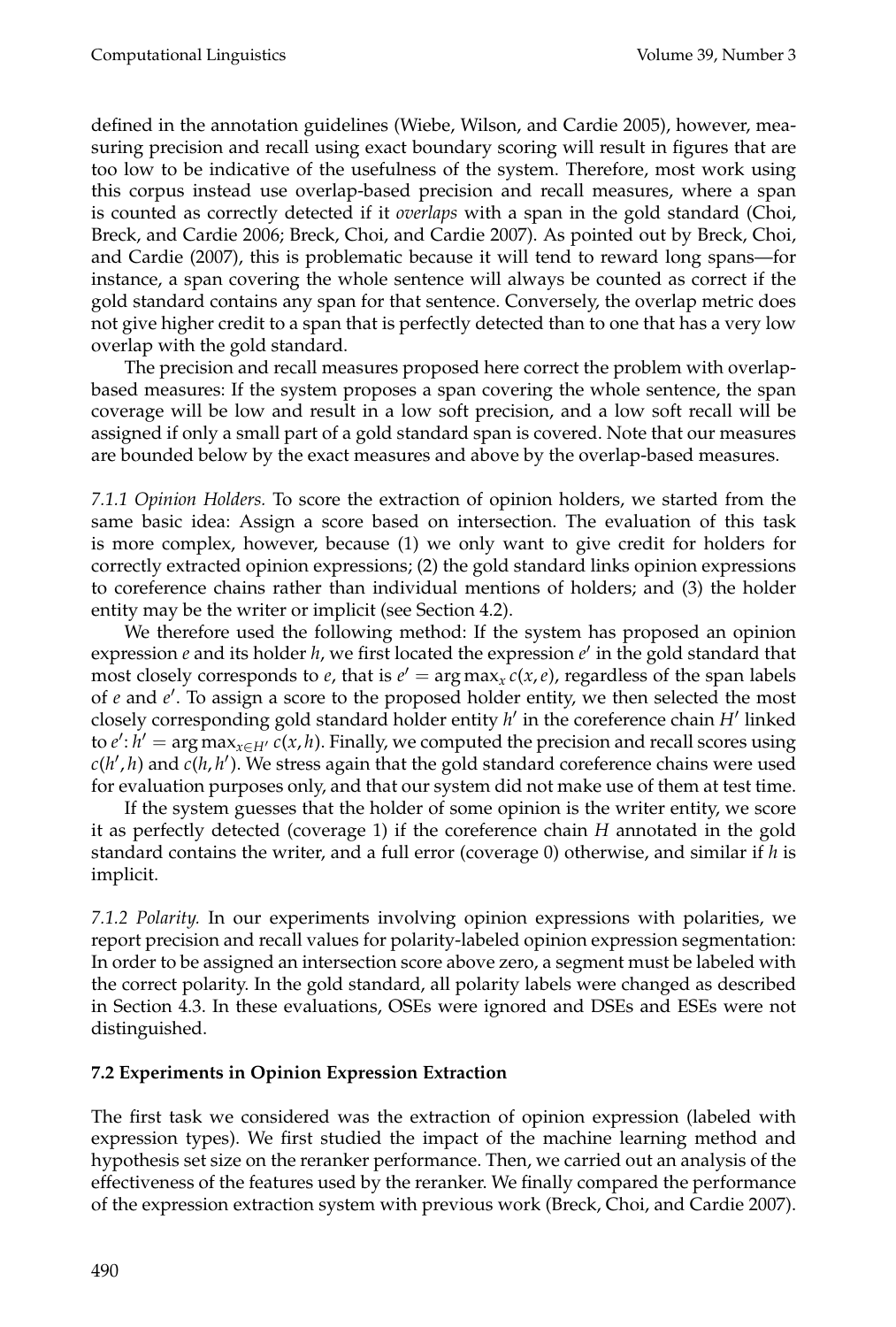| Learning method<br>Baseline<br>$63.4 \pm 1.5$ $46.8 \pm 1.2$ $53.8 \pm 1.1$<br>Structured SVM<br>$61.8 \pm 1.5$ $52.5 \pm 1.3$ $56.8 \pm 1.1$<br>$62.8 \pm 1.5$ $48.1 \pm 1.3$ $54.5 \pm 1.2$<br>Perceptron | Evaluation of reranking learning methods. |  |
|-------------------------------------------------------------------------------------------------------------------------------------------------------------------------------------------------------------|-------------------------------------------|--|
|                                                                                                                                                                                                             |                                           |  |
| Passive-Aggressive $63.5 \pm 1.5$ $51.8 \pm 1.3$ $57.0 \pm 1.1$                                                                                                                                             |                                           |  |

Evaluation of reranking learning methods.

#### **Table 3**

Oracle and reranker performance as a function of candidate set size.

|                  |                  | Reranked |       |                  | Oracle |       |
|------------------|------------------|----------|-------|------------------|--------|-------|
| $\boldsymbol{k}$ | $\boldsymbol{P}$ | R        | F     | $\boldsymbol{P}$ | R      | F     |
| 1                | 63.36            | 46.77    | 53.82 | 63.36            | 46.77  | 53.82 |
| 2                | 63.70            | 48.17    | 54.86 | 72.66            | 55.18  | 62.72 |
| $\overline{4}$   | 63.57            | 49.78    | 55.84 | 79.12            | 62.24  | 69.68 |
| 8                | 63.50            | 51.79    | 57.05 | 83.72            | 68.14  | 75.13 |
| 16               | 63.00            | 52.94    | 57.54 | 86.92            | 72.79  | 79.23 |
| 32               | 62.15            | 54.50    | 58.07 | 89.18            | 76.76  | 82.51 |
| 64               | 61.03            | 55.67    | 58.23 | 91.09            | 80.19  | 85.29 |
| 128              | 60.22            | 56.45    | 58.27 | 92.63            | 83.00  | 87.55 |
| 256              | 59.87            | 57.22    | 58.51 | 94.01            | 85.27  | 89.43 |

*7.2.1 Evaluation of Machine Learning Methods.* We compared the machine learning methods described in Section 5. In these experiments, we used a hypothesis set size *k* of 8. All features from Section 6.2 were used. Table 2 shows the results of the evaluations using the precision and recall measures described earlier.<sup>3</sup> The baseline is the result of taking the top-scoring labeling from the base sequence labeler.

We note that the margin-based methods—structured SVM and the on-line PA algorithm—outperform the perceptron soundly, which shows the benefit of learning methods that make use of the cost function  $\Delta$ . Comparing the two best-performing learning methods, we note that the reranker using the structured SVM is more recalloriented whereas the PA-based reranker more precision-oriented; the difference in F-measure is not statistically significant. In the remainder of this article, all rerankers are trained using the PA learning algorithm (with the same parameters) because its training process is much faster than that of the structured SVM.

*7.2.2 Candidate Set Size.* In any method based on reranking, it is important to study the influence of the hypothesis set size on the quality of the reranked output. In addition, an interesting question is what the upper bound on reranker performance is—the *oracle* performance. Table 3 shows the result of an experiment that investigates these questions.

<sup>3</sup> All confidence intervals in this article are at the 95% level and were estimated using a resampling method (Hjorth 1993). The significance tests for differences were carried out using permutation tests.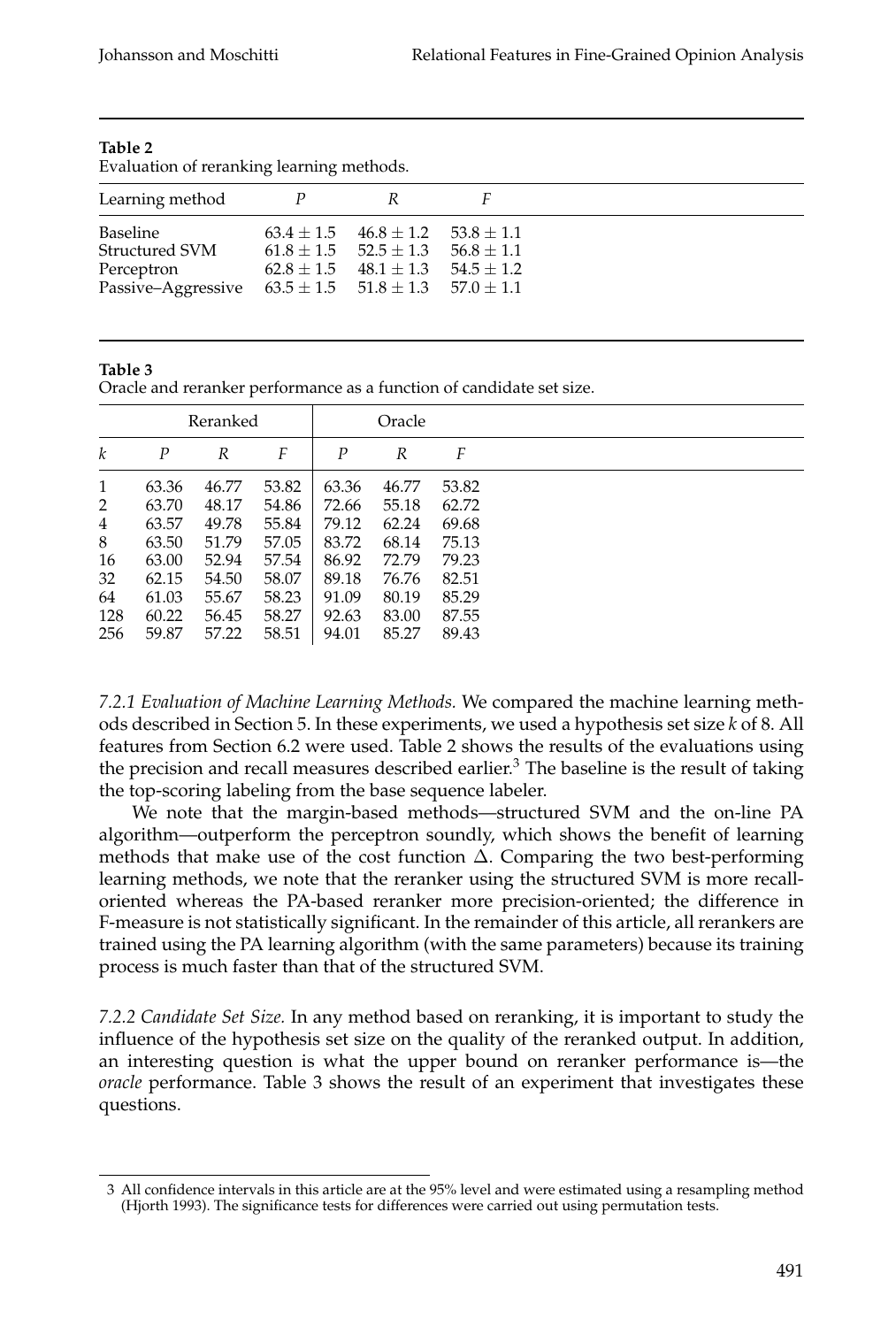| P<br>R<br>$63.4 \pm 1.5$ $46.8 \pm 1.2$ $53.8 \pm 1.1$<br>$62.5 \pm 1.4$ $53.2 \pm 1.2$ $57.5 \pm 1.1$<br>$64.4 \pm 1.5$ $48.7 \pm 1.2$ $55.5 \pm 1.1$<br>$62.6 \pm 1.4$ $53.2 \pm 1.2$ $57.5 \pm 1.1$<br>$62.3 \pm 1.5$ $52.9 \pm 1.2$ $57.2 \pm 1.1$ | Investigation of the contribution of syntactic features.                                                  |  |  |
|--------------------------------------------------------------------------------------------------------------------------------------------------------------------------------------------------------------------------------------------------------|-----------------------------------------------------------------------------------------------------------|--|--|
|                                                                                                                                                                                                                                                        | Feature set                                                                                               |  |  |
|                                                                                                                                                                                                                                                        | Baseline<br>All syntactic features<br>Removed SYNTACTIC PATH<br>Removed LEXICAL PATH<br>Removed DOMINANCE |  |  |

Investigation of the contribution of syntactic features.

As is common in reranking tasks, the reranker can exploit only a fraction of the potential improvement—the reduction of the F-measure error ranges between 10% and 15% of the oracle error reduction for all hypothesis set sizes.

The most visible effect of the reranker is that the recall is greatly improved. This does not seem to have an adverse effect on the precision, however, until the candidate set size goes above eight—in fact, the precision actually improves over the baseline for small candidate set sizes. After the size goes above eight, the recall (and the F-measure) still rises, but at the cost of decreased precision. In the remainder of this article, we used a *k* value of 64, which we thought gave a good balance between processing time and performance.

*7.2.3 Feature Analysis.* We studied the impact of syntactic and semantic structural features on the performance of the reranker. Table 4 shows the result of an investigation of the contribution of the syntactic features. Using all the syntactic features (and no semantic features) gives an F-measure roughly four points above the baseline. We then carried out an ablation test and measured the F-measure obtained when each one of the three syntactic features has been removed. It is clear that the unlexicalized syntactic path is the most important syntactic feature; this feature causes a two-point drop in F-measure when removed, which is clearly statistically significant ( $p < 0.0001$ ). The effect of the two lexicalized features is smaller, with only DOMINANCE causing a significant ( $p < 0.05$ ) drop when removed.

A similar result was obtained when studying the semantic features (Table 5). Removing the connecting label feature, which is unlexicalized, has a greater effect than removing the other two semantic features, which are lexicalized. Only the connecting label causes a statistically significant drop when removed ( $p < 0.0001$ ).

Because our most effective structural features combine a pair of opinion expression labels with a tree fragment, it is interesting to study whether the expression labels alone would be enough. If this were the case, we could conclude that the improvement is

| Table |  |
|-------|--|
|       |  |

Investigation of the contribution of semantic features.

| Feature set<br>P<br>R<br>$63.4 \pm 1.5$ $46.8 \pm 1.2$ $53.8 \pm 1.1$<br><b>Baseline</b><br>All semantic features<br>$61.3 \pm 1.4$ $53.8 \pm 1.3$ $57.3 \pm 1.1$<br>Removed PREDICATE SENSE LABEL<br>$61.3 + 1.4$ $53.8 + 1.3$ $57.3 + 1.1$<br>Removed PREDICATE+ARGUMENT LABEL<br>$61.0 \pm 1.4$ $53.6 \pm 1.3$ $57.0 \pm 1.1$<br>Removed CONNECTING ARGUMENT LABEL $60.7 + 1.4$ $50.5 + 1.2$ $55.1 + 1.1$ |  |  |
|--------------------------------------------------------------------------------------------------------------------------------------------------------------------------------------------------------------------------------------------------------------------------------------------------------------------------------------------------------------------------------------------------------------|--|--|
|                                                                                                                                                                                                                                                                                                                                                                                                              |  |  |
|                                                                                                                                                                                                                                                                                                                                                                                                              |  |  |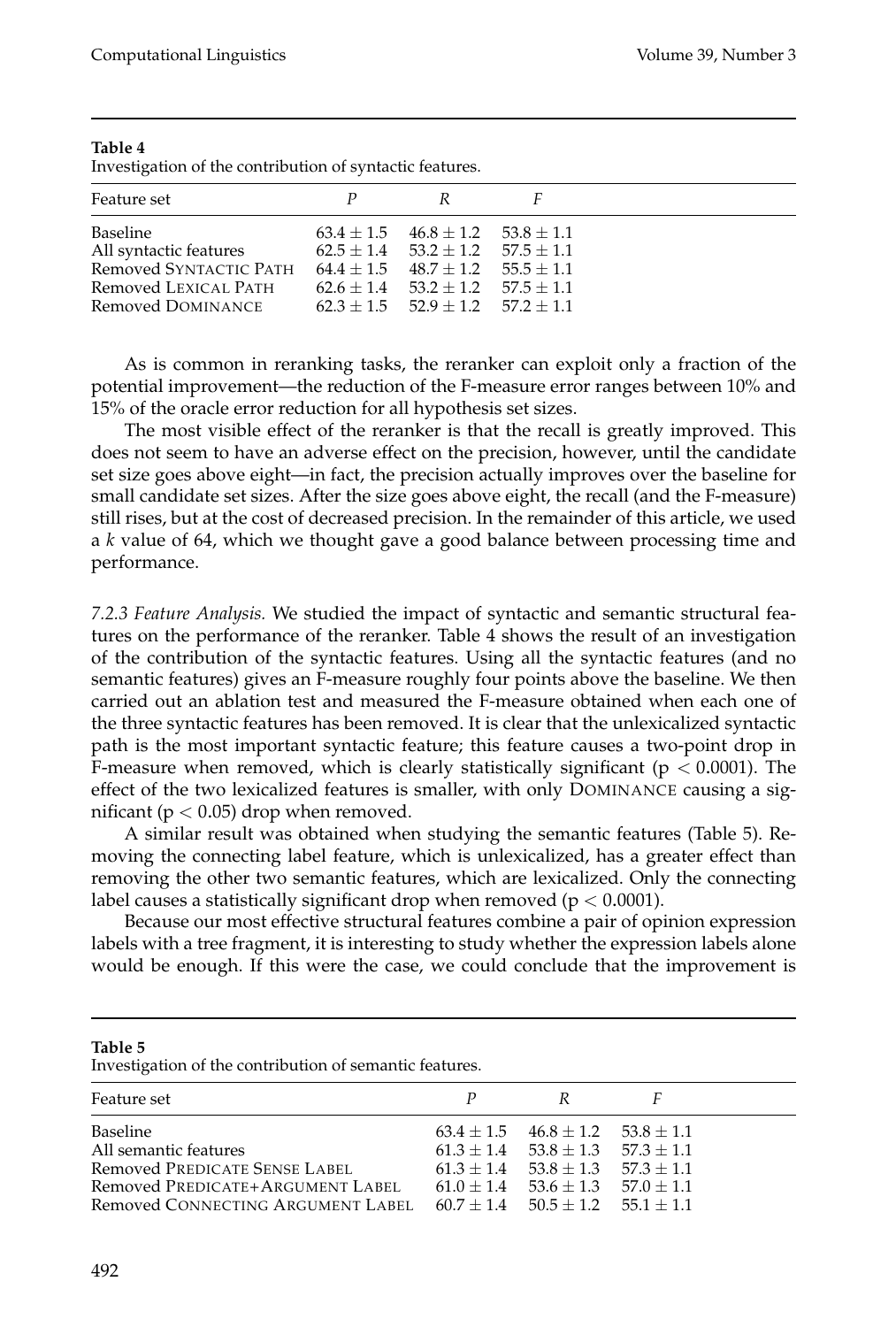| Feature set                                                                     | к                                            |  |
|---------------------------------------------------------------------------------|----------------------------------------------|--|
| Baseline                                                                        | $63.4 \pm 1.5$ $46.8 \pm 1.2$ $53.8 \pm 1.1$ |  |
| Label pairs                                                                     | $62.0 \pm 1.5$ $52.7 \pm 1.2$ $57.0 \pm 1.1$ |  |
| All syntactic features                                                          | $62.5 \pm 1.4$ $53.2 \pm 1.2$ $57.5 \pm 1.1$ |  |
| All semantic features                                                           | $61.3 \pm 1.4$ $53.8 \pm 1.3$ $57.3 \pm 1.1$ |  |
| Syntactic + semantic                                                            | $61.0 \pm 1.4$ $55.7 \pm 1.2$ $58.2 \pm 1.1$ |  |
| Syntactic + semantic + label pairs $61.6 \pm 1.4$ $54.8 \pm 1.3$ $58.0 \pm 1.1$ |                                              |  |
|                                                                                 |                                              |  |

Structural features compared to label pairs.

caused not by the structural features, but just by learning which combinations of labels are common in the training set, such as that DSE+ESE would be more common than OSE+ESE. We thus carried out an experiment comparing a reranker using label pair features against rerankers based on syntactic features only, semantic features only, and the full feature set. Table 6 shows the results. We see that the reranker using label pairs indeed achieves a performance well above the baseline. Its performance is below that of any reranker using structural features, however. In addition, we see no improvement when adding label pair features to the structural feature set; this is to be expected because the label pair information is subsumed by the structural features.

*7.2.4 Analysis of the Performance Depending on Expression Type.* In order to better understand the performance details of the expression extraction, we analyzed how well it extracted the three different classes of expressions. Table 7 shows the results of this evaluation. The DSE row in the table thus shows the results of the performance on DSEs, without taking ESEs or OSEs into account.

Apart from evaluations of the three different types of expressions, we evaluated the performance for a number of combined classes that we think may be interesting for applications: DSE & ESE, finding all opinionated expressions and ignoring objective speech events; DSE & OSE, finding opinionated and non-opinionated speech and categorization events and ignoring expressive elements; and unlabeled evaluation of all types of MPQA expressions. The same extraction system was used in all experiments, and it was not retrained to maximize the different measures of performance.

Again, the strongest overall tendency is that the reranker boosts the recall. Going into the details, we see that the reranker gives very large improvements for DSEs and OSEs, but a smaller improvement for the combined DSE  $\&$  OSE class. This shows that

| I chomiance depending on the type of expression. |                |                |                |                |                |                |  |
|--------------------------------------------------|----------------|----------------|----------------|----------------|----------------|----------------|--|
|                                                  | P              | Baseline<br>R  | F              | P              | Reranked<br>R  | F              |  |
| <b>DSE</b>                                       | $68.5 \pm 2.1$ | $57.8 \pm 2.0$ | $62.7 \pm 1.7$ | $67.0 \pm 2.0$ | $64.9 \pm 1.9$ | $66.0 \pm 1.6$ |  |
| ESE                                              | $63.0 \pm 2.1$ | $36.9 \pm 1.5$ | $46.5 \pm 1.4$ | $58.2 \pm 1.9$ | $46.2 \pm 1.6$ | $51.5 \pm 1.3$ |  |
| <b>OSE</b>                                       | $53.5 \pm 3.5$ | $62.3 + 3.5$   | $57.5 \pm 3.0$ | $57.0 \pm 3.3$ | $73.9 + 3.2$   | $64.3 + 2.7$   |  |
| DSE & ESE                                        | $71.1 \pm 1.6$ | $48.1 \pm 1.2$ | $57.4 \pm 1.1$ | $68.0 \pm 1.5$ | $57.6 \pm 1.3$ | $62.4 \pm 1.0$ |  |
| DSE & OSE                                        | $76.6 \pm 1.8$ | $70.3 \pm 1.6$ | $73.3 \pm 1.3$ | $72.6 \pm 1.8$ | $75.8 \pm 1.5$ | $74.2 + 1.2$   |  |
| Unlabeled                                        | $75.6 \pm 1.5$ | $55.3 \pm 1.2$ | $63.9 \pm 1.0$ | $71.0 \pm 1.4$ | $63.7 \pm 1.2$ | $67.2 \pm 1.0$ |  |

**Table 7** Performance depending on the type of expression.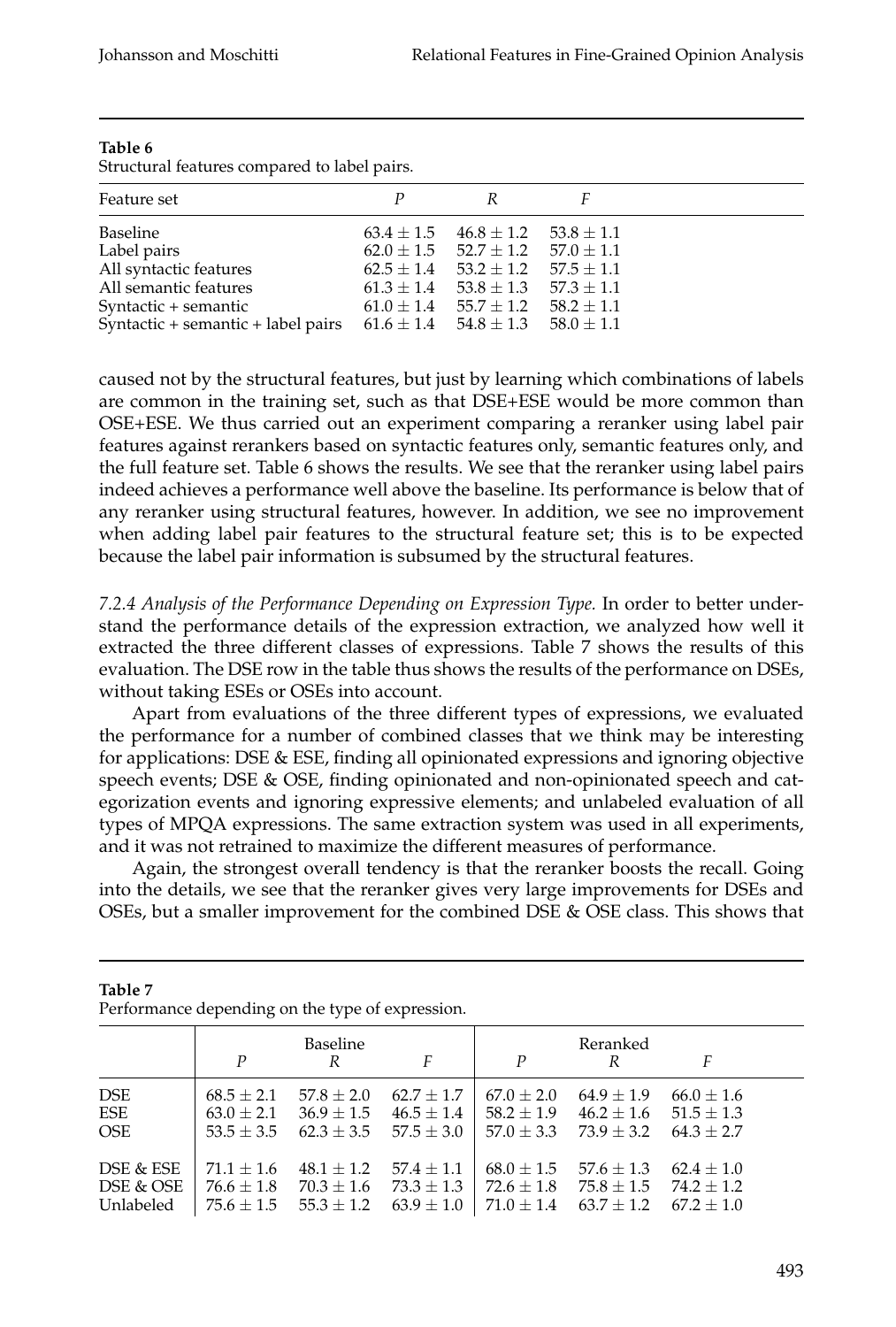one of the most clear benefits of the complex features is to help disambiguate these expressions. This also affects the performance for general opinionated expressions (DSE  $&$  ESE).

*7.2.5 Comparison with Breck, Choi, and Cardie (2007).* Comparison of systems in opinion expression detection is often nontrivial because evaluation settings have differed widely. Since our problem setting—marking up and labeling opinion expressions in the MPQA corpus—is most similar to that described by Breck, Choi, and Cardie (2007), we carried out an evaluation using the setting from their experiment.

For compatibility with their experimental set-up, this experiment differed from the ones described in the previous sections in the following ways:

- The results were measured using the overlap-based precision and recall, although this is problematic as pointed out in Section 7.1.
- The system did not need to distinguish DSEs and ESEs and did not have to detect the OSEs.
- r Instead of the training/test split used in the previous evaluations, the systems were evaluated using a 10-fold cross-validation over the same set of 400 documents and the same cross-validation split as used in Breck, Choi, and Cardie's experiment. Each of the 10 rerankers was evaluated on one fold and trained on data generated in a cross-validation over the remaining nine folds.

Again, our reranker uses the PA learning method with the full feature set (Section 6.2) and a hypothesis set size *k* of 64. Table 8 shows the performance of our baseline (Section 4.1) and reranked system, along with the best results reported by Breck, Choi, and Cardie (2007).

We see that the performance of our system is clearly higher—in both precision and recall—than all results reported by Breck, Choi, and Cardie (2007). Note that our system was optimized for the intersection metric rather than the overlap metric and that we did not retrain it for this evaluation.

# **7.3 Opinion Holder Extraction**

Table 9 shows the performance of our holder extraction systems, evaluated using the scoring method described in Section 7.1.1. We compared the performance of the reranker using opinion holder interaction features (Section 6.3) to two baselines: The first of them consisted of the opinion expression sequence labeler (ES, Section 4.1) and the holder extraction classifier (HC, Section 4.2), without modeling any interactions between opinions. The second and more challenging baseline was implemented by

**Table 8**

Results using the evaluation setting from Breck, Choi, and Cardie (2007).

| System                                                       | К                                                                                                     |       |
|--------------------------------------------------------------|-------------------------------------------------------------------------------------------------------|-------|
| Breck, Choi, and Cardie (2007) 71.64<br>Baseline<br>Reranked | 74.70<br>$86.1 \pm 1.0$ $66.7 \pm 0.8$ $75.1 \pm 0.7$<br>$83.4 \pm 1.0$ $75.0 \pm 0.8$ $79.0 \pm 0.6$ | 73.05 |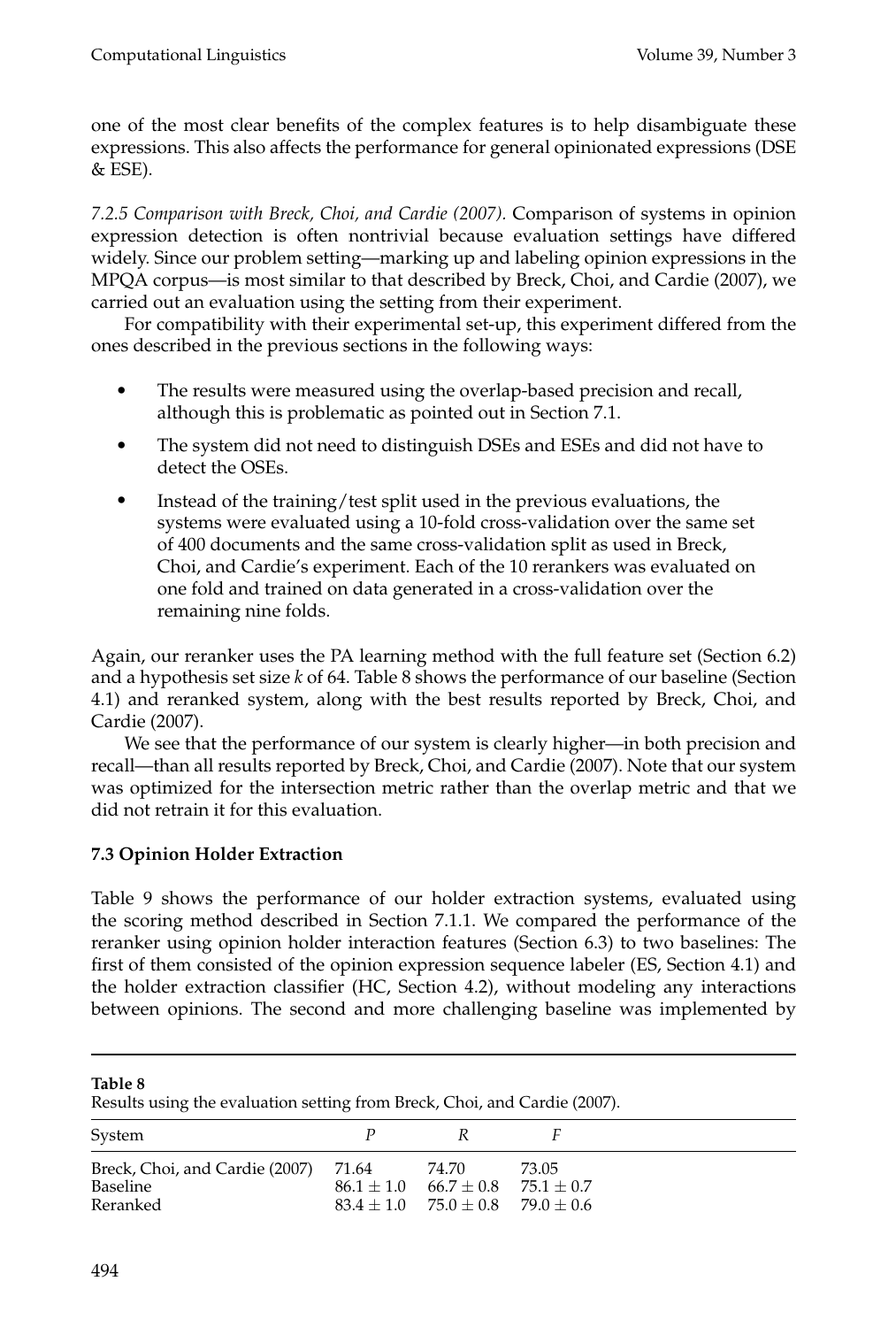| Table 9<br>Opinion holder extraction results.                           |   |                                                                                        |  |  |  |
|-------------------------------------------------------------------------|---|----------------------------------------------------------------------------------------|--|--|--|
| System                                                                  | P | R                                                                                      |  |  |  |
| ES+HC<br>$ES+ER+HC$<br>ES+HC+EHR $53.2 + 1.6$ $55.1 + 1.5$ $54.2 + 1.4$ |   | $57.7 \pm 1.7$ $45.3 \pm 1.3$ $50.8 \pm 1.3$<br>$53.3 + 1.5$ $52.0 + 1.4$ $52.6 + 1.3$ |  |  |  |

adding the opinion expression reranker (ER) without holder interaction features to the pipeline. This results in a large performance boost simply as a consequence of improved expression detection, because a correct expression is required to get credit for a holder. However, both baselines are outperformed by the reranker using holder interaction features, which we refer to as the expression/holder reranker (EHR); the differences to the strong baseline in recall and F-measure are both statistically significant  $(p < 0.0001)$ .

We carried out an ablation test to gauge the impact of the two holder interaction features; we see in Table 10 that both of them contribute to improving the recall, and the effect on the precision is negligible. The statistical significance for the recall improvement is highest for SHARED HOLDERS ( $p < 0.0001$ ) and lower for HOLDER TYPES + PATH ( $p < 0.02$ ).

We omit a comparison with previous work in holder extraction because our formulation of the opinion holder extraction problem is different from those used in previous publications. Choi, Breck, and Cardie (2006) used the holders of a simplified set of opinion expressions, whereas Wiegand and Klakow (2010) extracted *every* entity tagged as "source" in MPQA regardless of whether it was connected to any opinion expression. Neither of them extracted *implicit* or *writer* holders.

Table 11 shows a detailed breakdown of the holder extraction results based on opinion expression type (DSE, OSE, and ESE), and whether the holder is internally or externally located; that is, whether or not the holder is textually realized in the same sentence as the opinion expression. In addition, Table 12 shows the performance for the two types of externally located holders.

As we noted in previous evaluations, the most obvious change between the baseline system and the reranker is that the recall and F-measure are improved; this is the case in every single evaluation. As previously, a large share of the improvement is explained simply by improved expression detection, which can be seen by comparing the reranked system to the strong baseline (ES+ER+HC). For the most important situations, however, we see improvement when using the reranker with holder interaction features. In those cases it outperforms the strong baseline significantly: DSE internal:  $p < 0.001$ , ESE internal  $p < 0.001$ , ESE external  $p < 0.05$  (Table 11), writer  $p < 0.05$  (Table 12).

#### **Table 10**

Opinion holder reranker feature ablation test.

| Feature set                                                            | P | R.                                                                                                                                     |  |
|------------------------------------------------------------------------|---|----------------------------------------------------------------------------------------------------------------------------------------|--|
| Both features<br>Removed HOLDER TYPES + PATH<br>Removed SHARED HOLDERS |   | $53.2 + 1.6$ $55.1 + 1.5$ $54.2 + 1.4$<br>$53.1 \pm 1.6$ $54.6 \pm 1.5$ $53.8 \pm 1.3$<br>$53.1 \pm 1.5$ $53.6 \pm 1.5$ $53.3 \pm 1.3$ |  |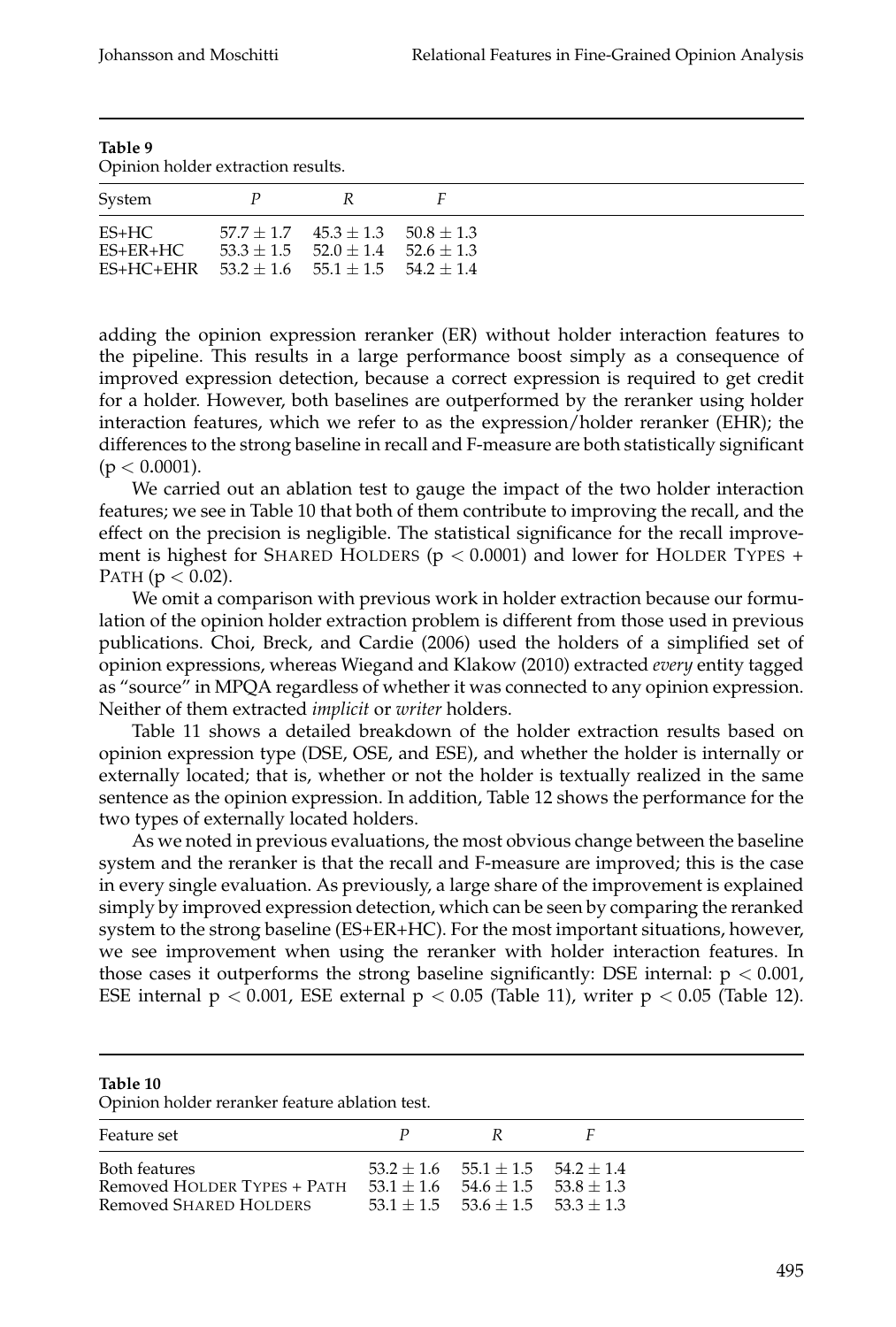| <b>DSE</b>                           | $\boldsymbol{P}$                                   | Internal<br>R                                      | F                                                  | $\boldsymbol{P}$                                      | External<br>R                                         | F                                                     |
|--------------------------------------|----------------------------------------------------|----------------------------------------------------|----------------------------------------------------|-------------------------------------------------------|-------------------------------------------------------|-------------------------------------------------------|
| $ES+HC$<br>$ES+ER+HC$<br>$ES+HC+EHR$ | $57.4 + 2.4$<br>$56.7 \pm 2.2$<br>$55.6 \pm 2.2$   | $48.9 \pm 2.2$<br>$54.2 \pm 2.2$<br>$58.8 \pm 2.3$ | $52.8 \pm 1.9$<br>$55.5 \pm 1.9$<br>$57.2 \pm 1.9$ | $32.3 \pm 6.8$<br>$33.3 \pm 5.9$<br>$35.2 \pm 6.2$    | $25.8 \pm 5.8$<br>$34.2 \pm 6.1$<br>$32.1 \pm 6.0$    | $28.7 \pm 5.8$<br>$33.7 \pm 5.5$<br>$33.6 \pm 5.6$    |
| <b>OSE</b>                           | $\boldsymbol{P}$                                   | Internal<br>R                                      | F                                                  | $\boldsymbol{P}$                                      | External<br>R                                         | F                                                     |
| $ES+HC$<br>$ES+ER+HC$<br>$ES+HC+EHR$ | $46.2 \pm 3.6$<br>$48.6 \pm 3.4$<br>$50.4 \pm 3.6$ | $57.2 \pm 3.9$<br>$66.8 \pm 3.7$<br>$65.9 \pm 3.9$ | $51.1 \pm 3.3$<br>$56.2 \pm 3.1$<br>$57.1 \pm 3.2$ | $39.7 \pm 12.0$<br>$36.8 \pm 11.0$<br>$35.9 \pm 10.9$ | $35.2 \pm 11.2$<br>$39.4 \pm 11.4$<br>$39.4 \pm 11.4$ | $37.3 \pm 10.5$<br>$38.1 \pm 10.2$<br>$37.6 \pm 10.1$ |
| <b>ESE</b>                           | $\boldsymbol{P}$                                   | Internal<br>R                                      | F                                                  | $\boldsymbol{P}$                                      | External<br>R                                         | F                                                     |
| $ES+HC$<br>$ES+ER+HC$<br>$ES+HC+EHR$ | $50.5 \pm 4.7$<br>$48.3 \pm 3.9$<br>$40.4 \pm 3.4$ | $19.2 \pm 2.1$<br>$29.3 \pm 2.8$<br>$36.5 \pm 3.2$ | $27.8 \pm 2.7$<br>$36.4 \pm 2.9$<br>$39.8 \pm 3.0$ | $45.1 \pm 3.0$<br>$40.7 \pm 2.6$<br>$43.2 \pm 2.8$    | $41.2 \pm 2.5$<br>$48.4 \pm 2.7$<br>$47.7 \pm 2.9$    | $43.0 \pm 2.4$<br>$44.2 \pm 2.3$<br>$45.3 \pm 2.4$    |

Detailed opinion holder extraction results.

The only common case where the improvement is not statistically significant is OSE internal.

The improvements are most notable for internally located holders, and especially for the ESEs. Extracting the opinion holder for ESEs is often complex because the expression and the holder are typically not directly connected on the syntactic or shallowsemantic level, as opposed to the typical situation for DSEs. When we use the reranker, however, the interaction features may help us make use of the holders of other opinion expressions in the same sentence; for instance, the interaction features make it easier to distinguish cases like "*the film was* [*awful*]*ESE*" with an external (writer) holder from cases such as "*I* [*thought*]<sub>*DSE</sub> the film was* [*awful*]<sub>*ESE*</sub>" with an internal holder directly</sub> connected to a DSE.

| Table 12<br>Opinion holder extraction results for external holders. |                                                  |                                                  |                                                  |  |  |  |  |
|---------------------------------------------------------------------|--------------------------------------------------|--------------------------------------------------|--------------------------------------------------|--|--|--|--|
| Writer                                                              | $\boldsymbol{P}$                                 | R                                                | F                                                |  |  |  |  |
| ES+HC<br>ES+ER+HC<br>ES+HC+EHR                                      | $44.8 \pm 3.0$<br>$40.6 \pm 2.6$<br>$42.7 + 2.8$ | $42.8 + 2.6$<br>$50.3 \pm 2.7$<br>$49.7 + 2.9$   | $43.8 \pm 2.4$<br>$44.9 \pm 2.3$<br>$45.9 + 2.4$ |  |  |  |  |
| Implicit                                                            | $\boldsymbol{P}$                                 | R                                                | F                                                |  |  |  |  |
| $ES+HC$<br>$ES+ER+HC$<br>ES+HC+EHR                                  | $41.2 + 6.4$<br>38.7 $\pm$ 5.4<br>$43.1 \pm 5.9$ | $28.3 + 4.8$<br>$34.4 \pm 5.1$<br>$32.9 \pm 5.0$ | $33.6 + 4.9$<br>$36.4 \pm 4.7$<br>$37.4 \pm 4.8$ |  |  |  |  |

**Table 12**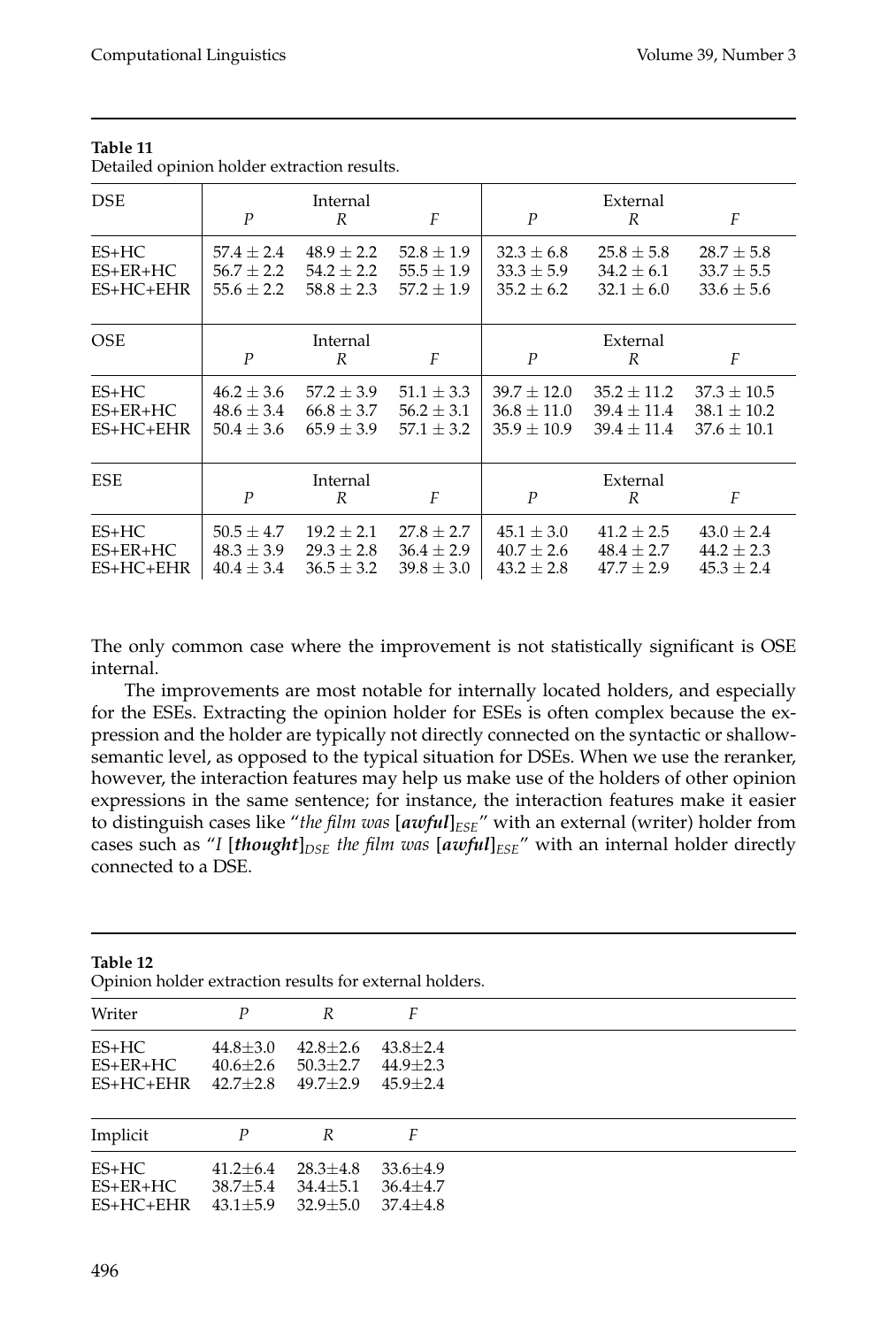| - Overall evaluation of polarity-labeled opinion expression extraction.         |     |                                                                                  |  |  |  |  |  |  |
|---------------------------------------------------------------------------------|-----|----------------------------------------------------------------------------------|--|--|--|--|--|--|
| System                                                                          | P R |                                                                                  |  |  |  |  |  |  |
| $ES+PC$<br>$ES+ER+PC$<br>ES+PC+EPR $54.7 \pm 1.6$ $45.6 \pm 1.3$ $49.7 \pm 1.2$ |     | $56.5 + 1.7$ $38.4 + 1.2$ $45.7 + 1.2$<br>$53.8 + 1.6$ $44.5 + 1.3$ $48.8 + 1.2$ |  |  |  |  |  |  |

Overall evaluation of polarity-labeled opinion expression extraction.

#### **7.4 Polarity Classification**

To evaluate the effect of the polarity-based reranker, we carried out experiments to compare it with two baseline systems similarly to the evaluations of holder extraction performance. Table 13 shows the precision, recall, and F-measures. The evaluation used the polarity-based intersection metric (Section 7.1.2). The first baseline consisted of an expression segmenter and a polarity classifier (ES+PC), and the second also included an expression reranker (ER). The reranker using polarity interaction features is referred to as the expression/polarity reranker (EPR).

The result shows that the polarity-based reranker gives a significant boost in recall, which is in line with our previous results that also mainly improved the recall. The precision shows a slight decrease from the ES+PC baseline but much lower than the recall improvement. The differences between the polarity reranker and the strongest baseline are all statistically significant (precision  $p < 0.02$ , recall and F-measure  $p < 0.005$ ).

In addition, we evaluated the performance for individual polarity values. The figures are shown in Table 14. We see that the differences in performance when adding the polarity reranker are concentrated to the more frequent polarity values (NEUTRAL and NEGATIVE).

| Table 14<br>Intersection-based evaluation for individual polarity values. |                                                    |                                                    |                                                    |  |  |  |  |
|---------------------------------------------------------------------------|----------------------------------------------------|----------------------------------------------------|----------------------------------------------------|--|--|--|--|
| <b>POSITIVE</b>                                                           | $\boldsymbol{P}$                                   | R                                                  | F                                                  |  |  |  |  |
| $ES+PC$<br>ES+ER+PC<br>$ES+PC+EPR$                                        | $53.5 \pm 3.7$<br>$50.5 \pm 3.4$<br>$51.0 \pm 3.5$ | $37.3 \pm 3.0$<br>$41.8 \pm 3.0$<br>$41.6 \pm 3.1$ | $43.9 \pm 2.8$<br>$45.8 \pm 2.6$<br>$45.8 \pm 2.7$ |  |  |  |  |
| <b>NEUTRAL</b>                                                            | $\boldsymbol{P}$                                   | R                                                  | F                                                  |  |  |  |  |
| $ES+PC$<br>$ES+ER+PC$<br>ES+PC+EPR                                        | $56.4 \pm 2.3$<br>$54.0 \pm 2.1$<br>$55.8 \pm 2.1$ | $37.8 \pm 1.7$<br>$45.2 \pm 1.8$<br>$46.1 \pm 1.8$ | $45.3 \pm 1.7$<br>$49.2 \pm 1.6$<br>$50.5 \pm 1.6$ |  |  |  |  |
| <b>NEGATIVE</b>                                                           | $\boldsymbol{P}$                                   | R                                                  | F                                                  |  |  |  |  |
| $ES+PC$<br>$ES+ER+PC$<br>$ES+PC+EPR$                                      | $58.4 \pm 2.8$<br>$55.5 \pm 2.7$<br>$54.9 \pm 2.7$ | $40.1 \pm 2.4$<br>$45.0 \pm 2.3$<br>$47.0 \pm 2.4$ | $47.6 \pm 2.2$<br>$49.7 \pm 2.0$<br>$50.6 \pm 2.0$ |  |  |  |  |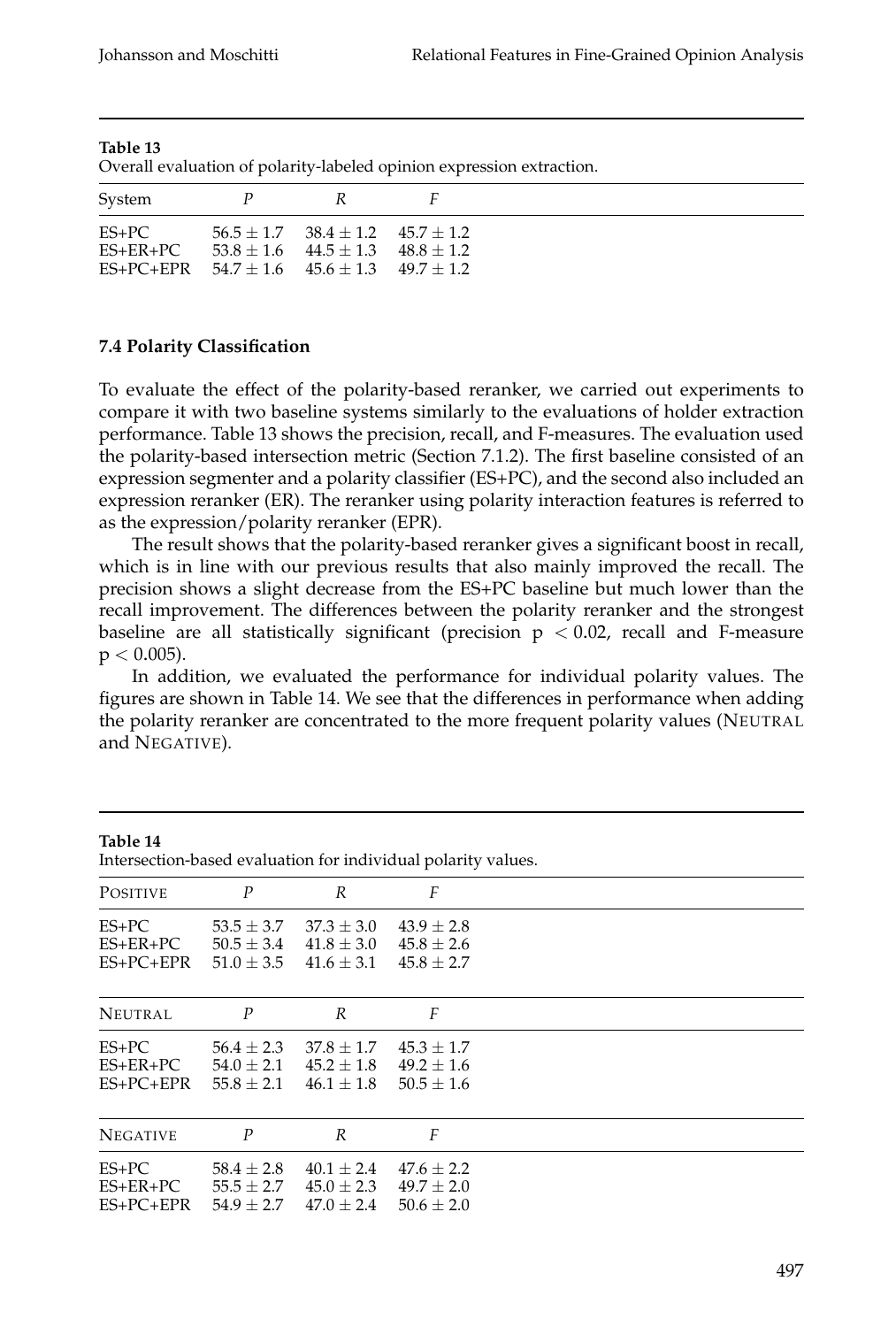| <b>POSITIVE</b>        | $\boldsymbol{P}$ | R              | F              |  |
|------------------------|------------------|----------------|----------------|--|
| $ES+PC$                | $59.4 \pm 2.6$   | $46.1 \pm 2.1$ | $51.9 \pm 2.0$ |  |
| $ES+ER+PC$             | $53.1 \pm 2.3$   | $50.9 \pm 2.2$ | $52.0 \pm 1.9$ |  |
| ES+PC+EPR              | $58.2 \pm 2.5$   | $49.3 \pm 2.2$ | $53.4 \pm 2.0$ |  |
| $ES+PC+EPR_p$          | $63.6 \pm 2.8$   | $44.9 \pm 2.2$ | $52.7 \pm 2.1$ |  |
| Choi and Cardie (2010) | 67.1             | 31.8           | 43.1           |  |
| <b>NEUTRAL</b>         | $\boldsymbol{P}$ | R              | F              |  |
| $ES+PC$                | $60.9 \pm 1.4$   | $49.2 \pm 1.2$ | $54.5 \pm 1.0$ |  |
| $ES+ER+PC$             | $55.1 \pm 1.2$   | $57.7 \pm 1.2$ | $56.4 \pm 1.0$ |  |
| ES+PC+EPR              | $60.3 \pm 1.3$   | $55.8 \pm 1.2$ | $58.0 \pm 1.1$ |  |
| $ES+PC+EPR_p$          | $68.3 \pm 1.5$   | $48.2 \pm 1.2$ | $56.5 \pm 1.2$ |  |
| Choi and Cardie (2010) | 66.6             | 31.9           | 43.1           |  |
| <b>NEGATIVE</b>        | $\boldsymbol{P}$ | R              | F              |  |
| $ES+PC$                | $72.1 \pm 1.8$   | $52.0 \pm 1.5$ | $60.4 \pm 1.4$ |  |
| $ES+ER+PC$             | $65.4 \pm 1.7$   | $58.2 \pm 1.4$ | $61.6 \pm 1.3$ |  |
| ES+PC+EPR              | $67.6 \pm 1.7$   | $59.9 \pm 1.5$ | $63.5 \pm 1.3$ |  |
| $ES+PC+EPR_p$          | $75.4 \pm 2.0$   | $55.0 \pm 1.5$ | $63.6 \pm 1.4$ |  |
| Choi and Cardie (2010) | 76.2             | 40.4           | 52.8           |  |

Overlap-based evaluation for individual polarity values, and comparison with the results reported by Choi and Cardie (2010).

Finally, we carried out an evaluation in the setting<sup>4</sup> of Choi and Cardie (2010) and the figures are shown in Table 15. The table shows our baseline and integrated systems along with the figures<sup>5</sup> from Choi and Cardie. Instead of a single value for all polarities, we show the performance for every individual polarity value (POSITIVE, NEUTRAL, NEGATIVE). This evaluation uses the overlap metric instead of the intersection-based one. As we have pointed out, we use the overlap metric for compatibility although it is problematic.

As can be seen from the table, the system by Choi and Cardie (2010) shows a large precision bias despite being optimized with respect to the recall-promoting overlap metric. In recall and F-measure, their system is significantly outperformed for all polarity values by our baseline consisting of a pipeline of opinion expression extraction and polarity classifier. In addition, our joint model clearly outperforms the pipeline. The precision is slightly lower overall, but this is offset by large boosts in recall in all cases.

In order to rule out the hypothesis that our F-measure improvement compared with the Choi and Cardie system could be caused just by rebalancing precision and recall, we additionally trained a precision-biased reranker EPR<sub>*p*</sub> by changing the loss function  $\Delta$ (see Section 5.3) from  $1 - F_i$  to  $1 - \frac{1}{3}F_i - \frac{2}{3}P_o$ , where  $F_i$  is the intersection F-measure and *Po* the overlap precision. When we use this reranker, we achieve almost the same levels of precision as reported by Choi and Cardie, even outperforming their precision for the

<sup>4</sup> In addition to polarity, their system also assigned opinion intensity, which we do not consider here.

<sup>5</sup> Confidence intervals for Choi and Cardie (2010) are omitted because we had no access to their output.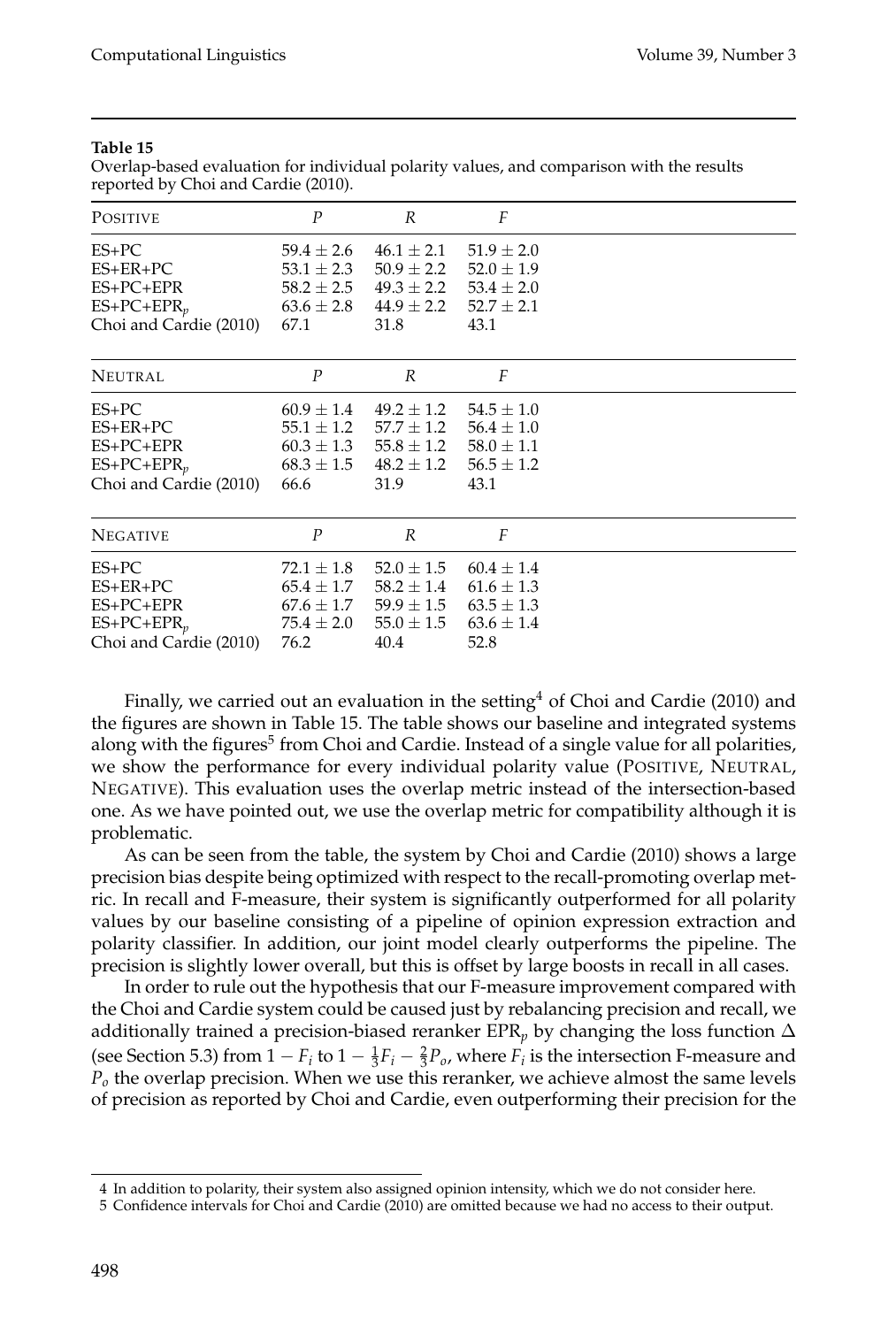NEUTRAL polarity value, while the recall values are still massively higher. The precision bias causes slight drops in F-measure for the POSITIVE and NEUTRAL polarities.

# **7.5 First Extrinsic Evaluation: Extraction of Evaluations of Product Attributes**

As an extrinsic evaluation of the opinion expression extraction system, we evaluated the impact of the expressions on a practical application: extraction of evaluations of attributes from product reviews. We first describe the collection we used and then the implementation of the extractor.

We used the annotated data set by Hu and Liu (2004a, 2004b) $^6$  for the experiments in extraction of attribute evaluations from product reviews. The collection contains reviews of five products: one DVD player, two cameras, one MP3 player, and one cellular phone. In this data set, every sentence is associated with a set of attribute evaluations. An evaluation consists of an attribute name and an evaluation value between −3 and +3, where −3 means a strongly negative evaluation and +3 strongly positive. For instance, the sentence *this player boasts a decent size and weight, a relatively-intuitive navigational system that categorizes based on id3 tags, and excellent sound* is tagged with the attribute evaluations size +2, weight +2, navigational system +2, sound +2. In this work, we do not make use of the exact value of the evaluation but only its sign. We removed the product attribute mentions in the form of anaphoric pronouns referring to entities mentioned in previous sentences; these cases are directly marked in the data set.

*7.5.1 Implementation.* We considered two problems: (1) extraction of attribute evaluations without taking the polarity into account, and (2) extraction with polarity (positive or negative). The former is modeled as a binary classifier that tags each word in the review (except the punctuation) as an evaluation or not, and the latter requires the definition of a three-class polarity classifier. For both tasks, we compared three feature sets: a baseline using simple features, a stronger baseline using a lexicon, and finally a system using features derived from opinion expressions.

Similarly to the opinion expression polarity classifier, we implemented the classifiers as SVMs that we trained using LIBLINEAR. For the extraction task without polarities, the best results were obtained using an L2-regularized L2-loss SVM and a *C* value of 0.1. For the polarity task, we used a multiclass SVM (Crammer and Singer 2001) with the same parameters. To handle the precision/recall tradeoff, we varied the class weighting for the null class.

The baseline classifier used features based on lexical information (word, POS tag, and lemma) in a window of size 3 around the word under consideration (the **focus word**). In addition, it had two features representing the overall sentence polarities. To compute the polarities, we trained bag-of-words classifiers following the implementation by Pang, Lee, and Vaithyanathan (2002). Two separate classifiers were used: one for positive and one for negative polarity. Note that these classifiers detect the *presence* of positive or negative polarity, which may thus occur in the same sentence. The classifiers were trained on the MPQA corpus, where we counted a sentence as positive if it contained a positive opinion expression with an intensity of at least MEDIUM, and conversely for the negative polarity.

<sup>6</sup> http://www.cs.uic.edu/∼liub/FBS/CustomerReviewData.zip.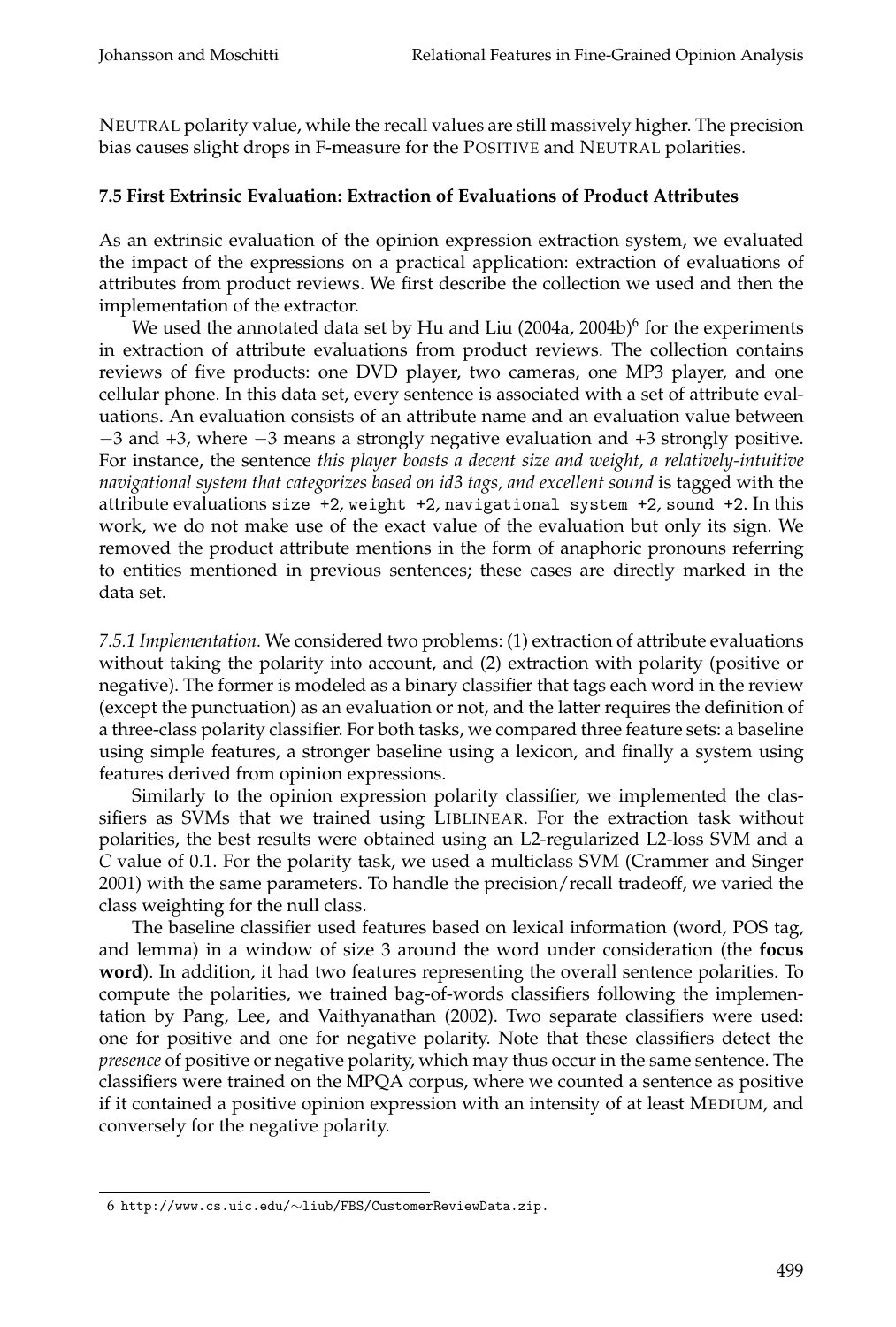*7.5.2 Features Using a Sentiment Lexicon.* Many previous implementations for several opinion-related tasks make use of *sentiment lexicons*, so the stronger baseline system used features based on the subjectivity lexicon by Wilson, Wiebe, and Hoffmann (2005), which we previously used for opinion expression segmentation in Section 4.1 and for polarity classification in Section 4.3. We created a classifier using a number of features based on this lexicon.

These features make use of the syntactic and semantic structure of the sentence. In the following examples, we use the sentence *The software itself was not so easy to use*, presented in Figure 3. In this sentence, consider the focus word *software*. One word is listed in the lexicon as associated with positive sentiment: *easy*. The system then extracts the following features:

- **SENTIMENT LEXICON POLARITIES.** For every word in the sentence that is listed in the lexicon, we add a feature. Given the example sentence, we will thus add a feature lex pol:positive because of the word *easy*, which is listed as positive in the sentiment lexicon.
- **CLOSEST PREVIOUS AND FOLLOWING SENTIMENT WORD.** If there are sentiment words before or after the focus word, we add the closest of them to the feature vector. In this case, there is no previous sentiment word, so we only extract following word:easy.
- **SYNTACTIC PATHS TO SENTIMENT WORDS.** For every sentiment word in the sentence, we extract a syntactic path similar to our previous feature sets. This represents a syntactic pattern describing the relation between the sentiment word and the focus words. For instance, in the example we extract the path SBJ↑PRD↓, representing a copula construction: The word *software* is connected to the sentiment word *easy* first up through a subject link and then down through a predicative complement link.
- **SEMANTIC LINKS TO SENTIMENT WORDS.** When there is a direct semantic role link between a sentiment word and the focus word, we add a feature for the semantic role label. No such features are extracted in the example sentence. The focus word is an argument but no sentiment word is also a predicate.

*7.5.3 Extended Feature Set Based on MPQA Opinion Expressions.* We finally created an extended feature set incorporating the following features derived from MPQA-style opinion expressions, which we extracted automatically. The features are similar in construction to those extracted by means of the sentiment lexicon. The following list describes the new features exemplified with the same sentence above, which contains a negative opinion expression *not so easy*.



**Figure 3** Example sentence for product feature evaluation extraction.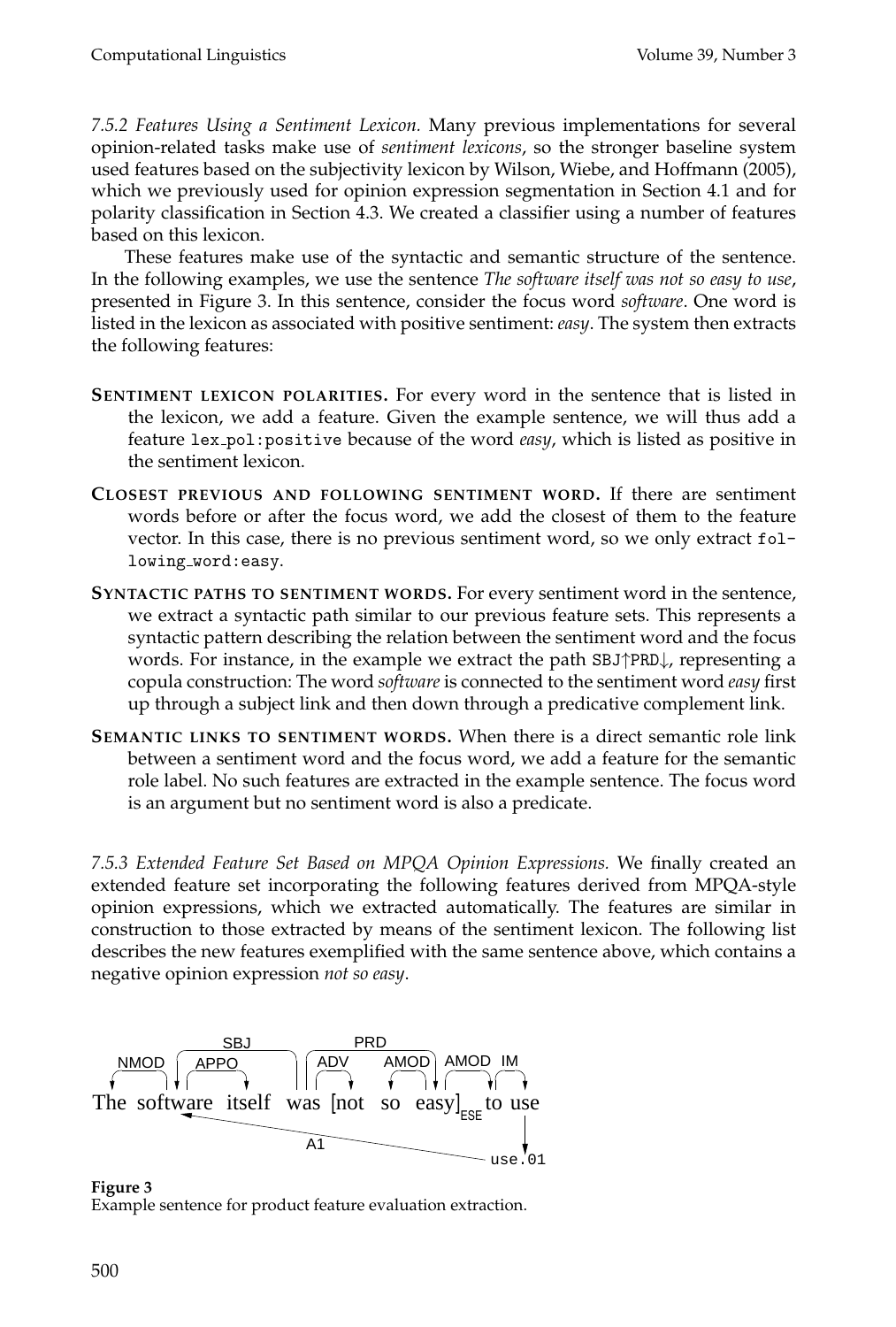| Product attribute evaluation extraction performance. |                                              |                                                |  |  |  |  |  |
|------------------------------------------------------|----------------------------------------------|------------------------------------------------|--|--|--|--|--|
| Feature representation Unlabeled Polarity-labeled    |                                              |                                                |  |  |  |  |  |
| Baseline<br>Lexicon<br>Opinion expressions           | $49.8 + 2.0$<br>$53.8 + 2.0$<br>$54.8 + 2.0$ | $39.6 + 2.0$<br>$46.2 + 2.0$<br>$49.0 \pm 2.0$ |  |  |  |  |  |

- **OPINION EXPRESSION POLARITIES.** For every opinion expression extracted by the automatic system, we add a feature representing the polarity of the expression. In the example, we get op\_expr:negative.
- **CLOSEST PREVIOUS AND FOLLOWING OPINION EXPRESSION WORD.** We extract features for the closest words before and after the focus word that are contained in some opinion expression. In the example, there is an expression *not so easy* after the focus word *software*, so we get a single feature following expr:not.
- **SYNTACTIC PATHS TO OPINION EXPRESSIONS.** For every opinion expression in the sentence, we extract a path from the expression to the focus word. Because opinion expressions frequently consist of more than one word, we use the *shortest path*. In this case, we will thus again get SBJ↑PRD↓.
- **SEMANTIC LINKS TO OPINION EXPRESSIONS.** Finally, we extracted features in case there were semantic role links. Again, we get no features based on the semantic role structure in the example since the opinion expression contains no predicate or argument.

*7.5.4 Results.* We evaluated the performance of the product attribute evaluation extraction using a 10-fold cross-validation procedure on the whole data set. We evaluated three classifiers: a baseline that did not use the lexicon or the opinion expressions, a classifier that adds the lexicon-based features, and finally the classifier that adds the MPQA opinion expressions. The F-measures are shown in Table 16 for the extraction task, and Figure 4 shows the precision/recall plots. There are clear improvements when adding the lexicon features, but the highest performing system is the one that also used the opinion expression features. The difference between the two top-performing



#### **Figure 4** Precision / recall curves for extraction of product attribute evaluations.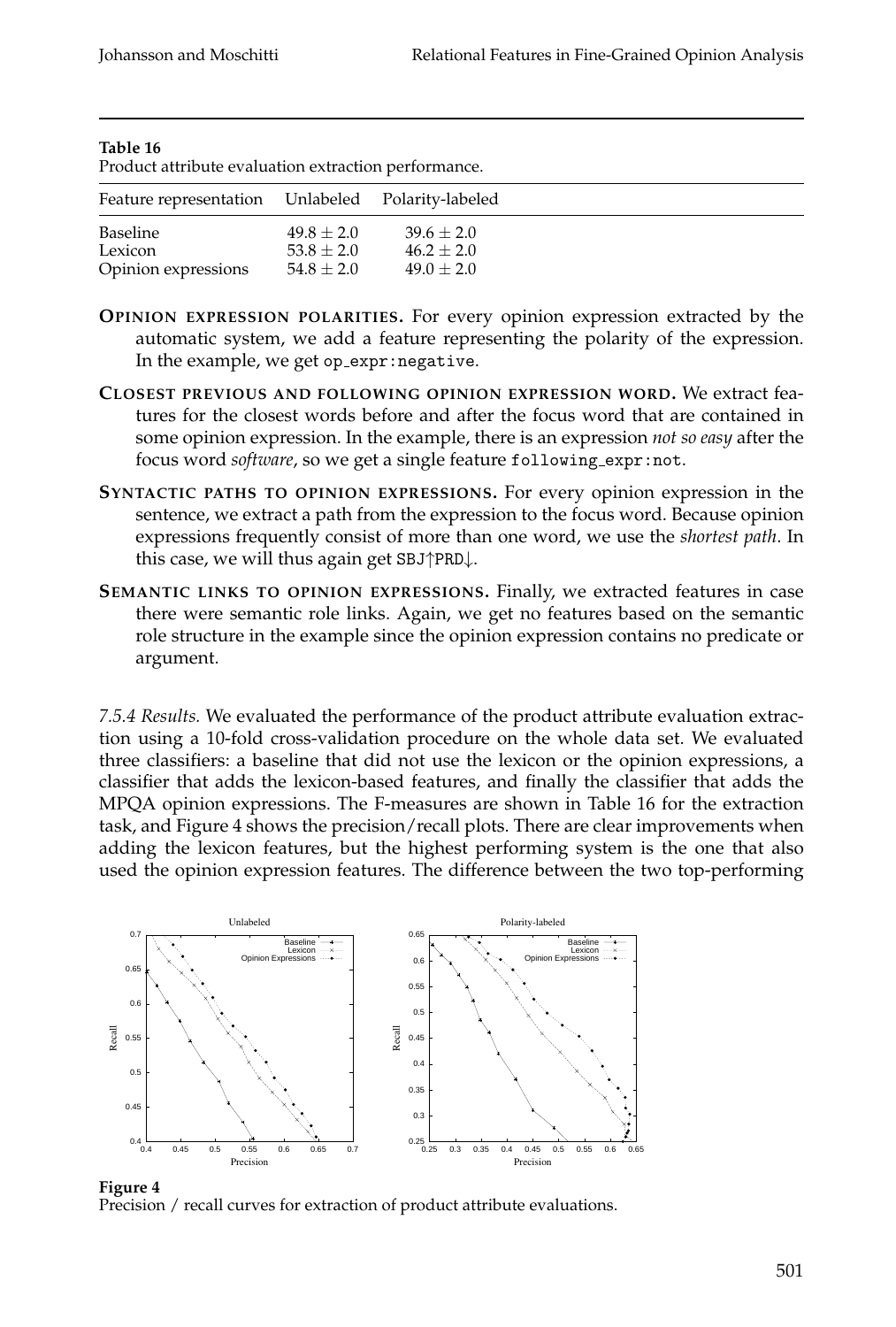classifiers is statistically significant ( $p < 0.001$ ). For the extraction task where we also consider the polarities, the difference is even greater: almost three F-measure points.

# **7.6 Second Extrinsic Evaluation: Document Polarity Classification Experiment**

In a second extrinsic evaluation of the opinion expression extractor, we investigated how expression-based features affect the performance of a document-level polarity classifier of reviews as positive or negative. We followed the same evaluation protocol as in the first extrinsic evaluation, where we compare three classifiers of increasing complexity: (1) a baseline using a pure word-based representation, (2) a stronger baseline adding features derived from a sentiment lexicon, and (3) a classifier with features extracted from opinion expressions.

The task of categorizing a full document as positive or negative can be viewed as a document categorization task, and this has led to the application of standard text categorization techniques (Pang, Lee, and Vaithyanathan 2002). We followed this approach and implemented the document polarity classifier as a binary linear SVM; this learning method has a long tradition of successful application in text categorization (Joachims 2002).

For these experiments, we used six collections. The first one consisted of movie reviews written in English extracted from the Web by Pang and Lee  $(2004)$ .<sup>7</sup> This data set is an extension of a smaller set (Pang, Lee, and Vaithyanathan 2002) that has been used in a large number of experiments. The remaining five sets consisted of product reviews gathered by Blitzer, Dredze, and Pereira (2007).<sup>8</sup> We used five of the largest subsets: reviews of DVDs, software, books, music, and cameras. In all six collections, 1,000 documents were labeled by humans as positive and 1,000 as negative.

Following Pang and Lee (2004), the documents were represented as bag-of-word feature vectors based on presence features for individual words. No weighting such as IDF was used. The vectors were normalized to unit length. Again, we trained the SVMs using LIBLINEAR, and the best results were obtained using an L2-regularized L2-loss version of the SVM with a *C* value of 1.

*7.6.1 Features Based on the Subjectivity Lexicon.* We used features based on the subjectivity lexicon by Wilson, Wiebe, and Hoffmann (2005) that we used for opinion expression segmentation in Section 4.1 and for polarity classification in Section 4.3. For every word whose lemma is listed in the lexicon, we added a feature consisting of the word and its prior polarity and intensity to the bag-of-words feature vector.

The feature examples are taken from the sentence *HRW has denounced the defenseless situation of these prisoners*, where *denounce* is listed in the lexicon as strong/negative and *prisoner* as weak/negative.

**LEXICON POLARITY.** negative.

**LEXICON POLARITY AND INTENSITY.** strong/negative, weak/negative.

**LEXICON POLARITY AND WORD.** denounced/negative, prisoners/negative.

<sup>7</sup> http://www.cs.cornell.edu/people/pabo/movie-review-data/.

<sup>8</sup> http://www.cs.jhu.edu/∼mdredze/datasets/sentiment/unprocessed.tar.gz.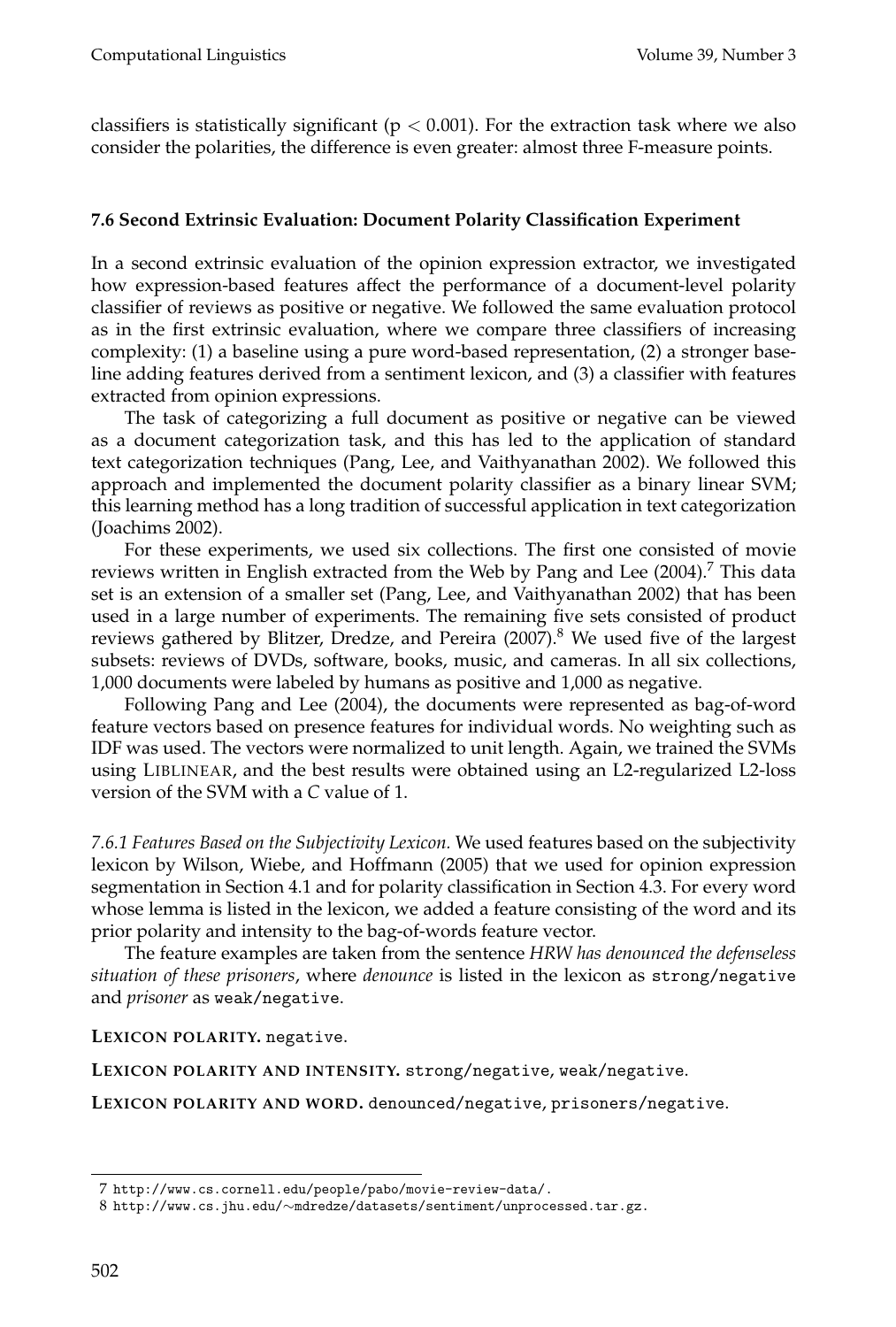*7.6.2 Features Extracted from Opinion Expressions.* Finally, we created a feature set based on the opinion expressions with polarities. We give examples from the same sentence; here, *denounced* is a negative DSE and *defenseless situation* is a negative ESE.

**EXPRESSION POLARITY.** negative.

**EXPRESSION POLARITY AND WORD.** negative/denounced, negative/defenseless, negative/situation.

**EXPRESSION TYPE AND WORD.** DSE/denounced, ESE/defenseless, ESE/situation.

*7.6.3 Evaluation Results.* To evaluate the performance of the document polarity classifiers, we carried out a 10-fold cross-validation procedure for every review collection. We evaluated three classifiers: one using only bag-of-words features ("Baseline"); one using features extracted from the subjectivity lexicon ("Lexicon"); and finally one also using the expression-based features ("Expressions").

In order to abstract away from the tuning threshold, the performances were measured using AUC, the area under ROC curve. The AUC values are given in Table 17.

These evaluations show that the classifier adding features extracted from the opinion expressions significantly outperforms the classifier using only a bag-of-words feature representation and also that using the lexicon-based features. This demonstrates that the extraction and disambiguation of opinion expressions in their context is useful for a coarse-grained task such as document polarity classification. The differences in AUC values between the two best configurations are statistically significant ( $p < 0.005$ ) for all six collections). In addition, we show the precision/recall plots in Figure 5; we see that for all six collections, the expression-based set-up outperforms the other two near the precision/recall breakeven point.

The collection where we can see the most significant difference is the movie review set. The main difference of this collection compared with the other collections is that its documents are larger: The average size of a document here is about four times larger than in the other collections. In addition, its reviews often contain large sections that are purely factual in nature, mainly plot descriptions. The opinion expression identification may be seen as a way to process the document to highlight the interesting parts on which the classifier should focus.

# **8. Conclusion**

We have shown that features derived from grammatical and semantic role structure can be used to improve three fundamental tasks in fine-grained opinion analysis: the detection of opinionated expressions, the extraction of opinion holders, and finally the

| Document polarity classification evaluation (AUC values).                                                                    |           |                                                                                                                                                                                        |          |       |       |         |  |  |
|------------------------------------------------------------------------------------------------------------------------------|-----------|----------------------------------------------------------------------------------------------------------------------------------------------------------------------------------------|----------|-------|-------|---------|--|--|
| Feature set                                                                                                                  | Movie DVD |                                                                                                                                                                                        | Software | Books | Music | Cameras |  |  |
| Baseline<br>Lexicon<br>Expressions $94.7 \pm 0.9$ $87.2 \pm 1.5$ $92.9 \pm 1.1$ $88.1 \pm 1.5$ $87.5 \pm 1.5$ $93.6 \pm 1.1$ |           | $93.1 \pm 1.0$ $85.1 \pm 1.7$ $91.0 \pm 1.3$ $85.7 \pm 1.6$ $84.7 \pm 1.7$ $91.9 \pm 1.2$<br>$93.8 \pm 1.0$ $86.6 \pm 1.6$ $92.3 \pm 1.2$ $87.4 \pm 1.5$ $86.6 \pm 1.5$ $92.9 \pm 1.1$ |          |       |       |         |  |  |

| n<br>۱ |  |
|--------|--|
|--------|--|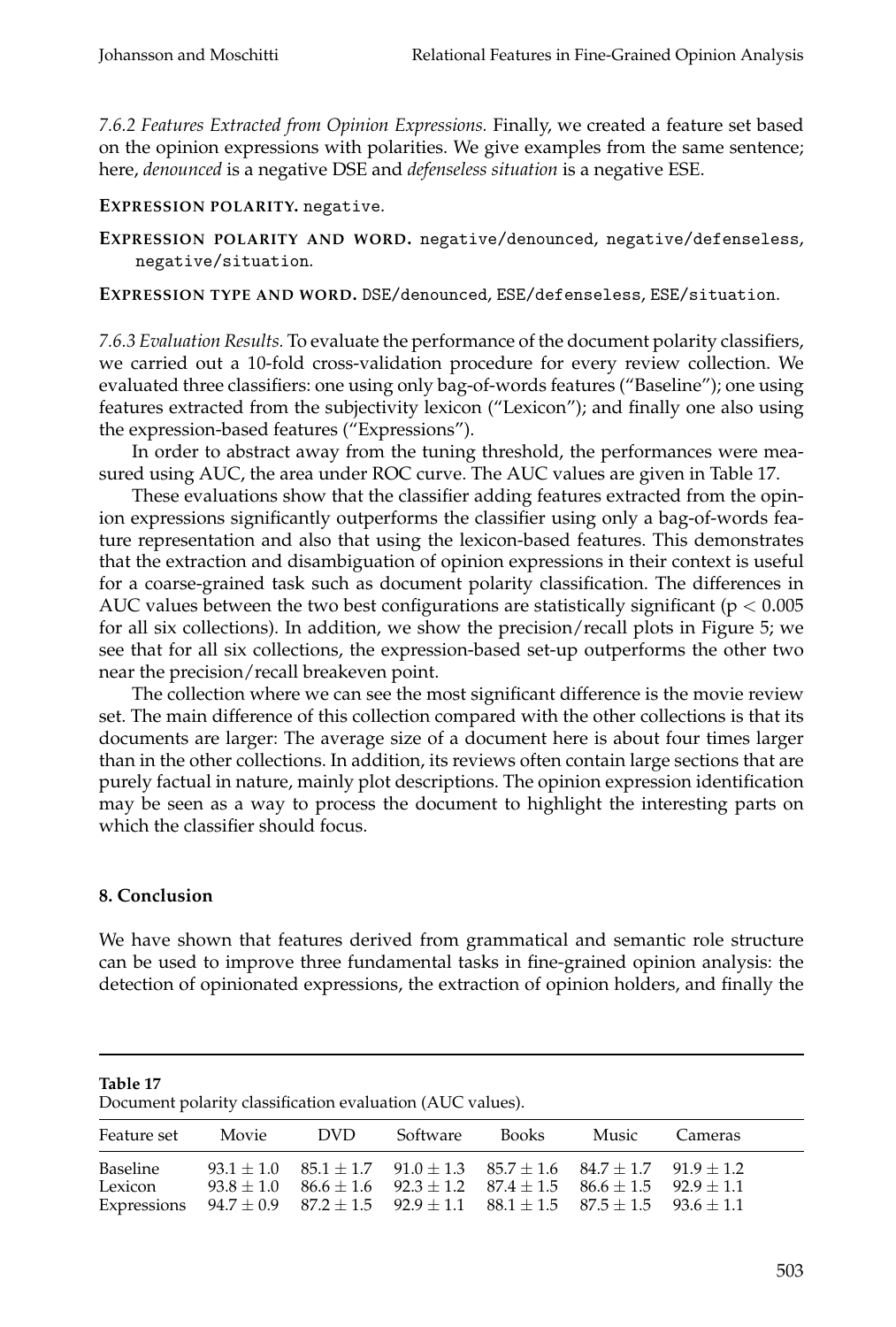

**Figure 5** Precision / recall curves for detection of positive reviews.

assignment of polarity labels to opinion expressions. The main idea is to use relational features describing the interaction of opinion expressions through linguistic structures such as syntax and semantics. This is not only interesting from a practical point of view (improving performance) but also confirms our linguistic intuitions that surfacelinguistic structure phenomena such as syntax and shallow semantics are used in the encoding of the rhetorical organization of the sentence, and that we can thus extract useful information from those structures.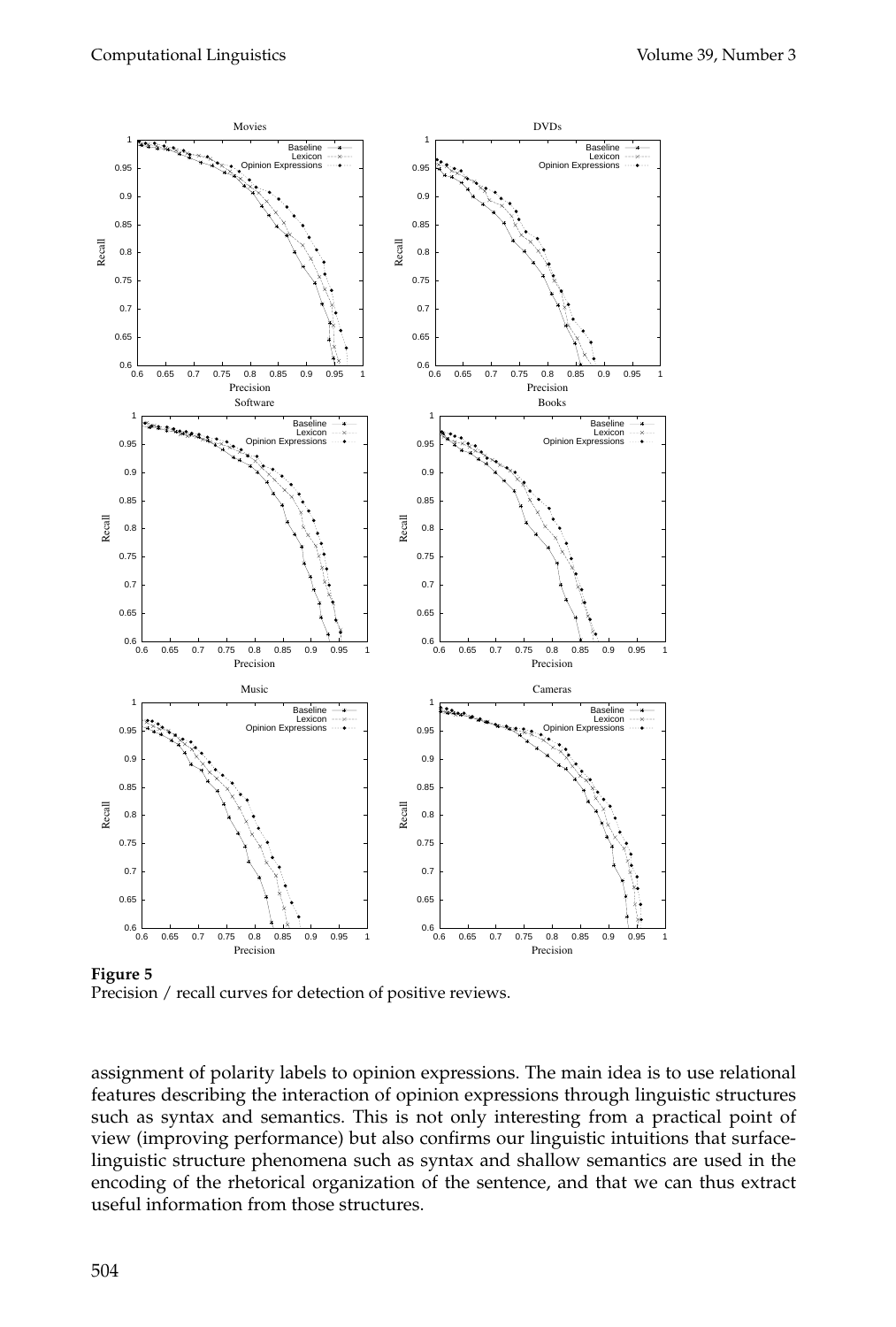Because our feature sets are based on interaction between opinion expressions that can appear anywhere in a sentence, exact inference in this model becomes intractable. To overcome this issue, we used an approximate search strategy based on reranking: In the first step, we used the baseline systems, which use only simple local features, to generate a relatively small hypothesis set; we then applied a classifier using interaction features to pick the final result. A common objection to reranking is that the candidate set may not be diverse enough to allow for much improvement unless it is very large; the candidates may be trivial variations that are all very similar to the top-scoring candidate. Investigating inference methods that take a less brute-force approach than plain reranking is thus another possible future direction. Interesting examples of such inference methods include forest reranking (Huang 2008) and loopy belief propagation (Smith and Eisner 2008). Nevertheless, although the development of such algorithms is a fascinating research problem, it will not necessarily result in a more usable system: Rerankers impose very few restrictions on feature expressivity and make it easy to trade accuracy for efficiency.

We investigated the effect of machine learning features, as well as other design parameters such as the choice of machine learning method and the size of the hypothesis set. For the features, we analyzed the impact of using syntax and semantics and saw that the best models are those making use of both. The most effective features we have found are purely structural, based on tree fragments in a syntactic or semantic tree. Features involving words generally did not seem to have the same impact. Sparsity may certainly be an issue for features defined in terms of tree fragments. Possible future extensions in this area could include bootstrapping methods to mine for meaningful fragments unseen in the training set, or methods to group such features into clusters to reduce the sparsity.

In addition to the core results on fine-grained opinion analysis, we have described experiments demonstrating that features extracted from opinion expressions can be used to improve practical applications: extraction of evaluations of product attributes, and document polarity classification. Although for the first task it may be fairly obvious that it is useful to carry out a fine-grained analysis of the sentence opinion structure, the second result is more unexpected because the document polarity classification task is a high-level and coarse-grained task. For both tasks, we saw statistically significant increases in performance compared not only to simple baselines, but also compared to strong baselines using a lexicon of sentiment words. Although the lexicon leads to clear improvements, the best classifiers also used the features extracted from the opinion expressions.

It is remarkable that the opinion expressions as defined by the MPQA corpus are useful for practical applications on reviews from several domains, because this corpus mainly consists of news documents related to political topics; this shows that the expression identifier has been able to generalize from the specific domains. It would still be relevant, however, to apply domain adaptation techniques (Blitzer, Dredze, and Pereira 2007). It could also be interesting to see how domain-specific opinion word lexicons could improve over the generic lexicon we used here; especially if such a lexicon were automatically constructed (Jijkoun, de Rijke, and Weerkamp 2010).

There are multiple additional opportunities for future work in this area. An important issue that we have left open is the coreference problem for holder extraction, which has been studied by Stoyanov and Cardie (2006). Similarly, recent work has tried to incorporate complex, high-level linguistic structure such as discourse representations (Asher, Benamara, and Mathieu 2009; Somasundaran et al. 2009; Zirn et al. 2011); it is clear that these structures are very relevant for explaining the way humans organize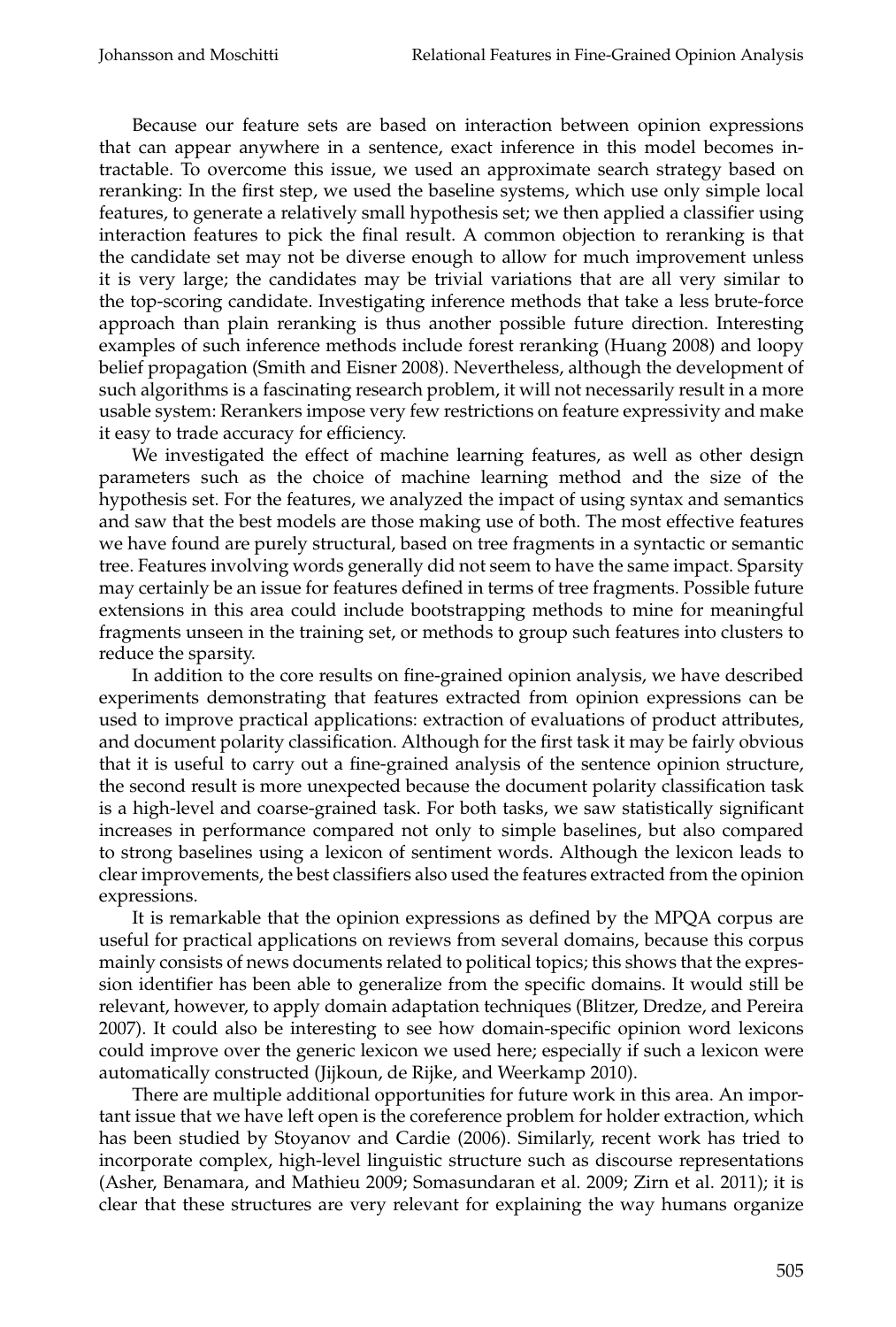their expressions of opinions rhetorically. Theoretical depth does not necessarily guarantee practical applicability, however, and the challenge is as usual to find a middle ground that balances our goals: explanatory power in theory, significant performance gains in practice, computational tractability, and robustness in difficult circumstances.

# **Acknowledgments**

We would like to thank Eric Breck and Yejin Choi for clarifying their results and experimental set-up, and for sharing their cross-validation split. In addition, we are grateful to the anonymous reviewers, whose feedback has helped to improve the clarity and readability of this article. The research described here has received funding from the European Community's Seventh Framework Programme (FP7/2007-2013) under grant 231126: LivingKnowledge—Facts, Opinions and Bias in Time, and under grant 247758: Trustworthy Eternal Systems via Evolving Software, Data and Knowledge (EternalS).

# **References**

- Asher, Nicholas, Farah Benamara, and Yannick Mathieu. 2009. Appraisal of opinion expressions in discourse. *Lingvisticae Investigations*, 31(2):279–292.
- Bethard, Steven, Hong Yu, Ashley Thornton, Vasileios Hatzivassiloglou, and Dan Jurafsky. 2005. Extracting opinion propositions and opinion holders using syntactic and lexical cues. In James G. Shanahan, Yan Qu, and Janyce Wiebe, editors, *Computing Attitude and Affect in Text: Theory and Applications*. Springer, New York, chapter 11, pages 125–140.
- Blitzer, John, Mark Dredze, and Fernando Pereira. 2007. Biographies, Bollywood, boom-boxes and blenders: Domain adaptation for sentiment classification. In *Proceedings of the 45th Annual Meeting of the Association for Computational Linguistics (ACL-07)*, pages 440–447, Prague.
- Boser, Bernhard, Isabelle Guyon, and Vladimir Vapnik. 1992. A training algorithm for optimal margin classifiers. In *Proceedings of the Fifth Annual Workshop on Computational Learning Theory*, pages 144–152, Pittsburgh, PA.
- Breck, Eric, Yejin Choi, and Claire Cardie. 2007. Identifying expressions of opinion in context. In *IJCAI 2007, Proceedings of the 20th International Joint Conference on Artificial Intelligence*, pages 2,683–2,688, Hyderabad.
- Choi, Yejin, Eric Breck, and Claire Cardie. 2006. Joint extraction of entities and relations for opinion recognition. In *Proceedings of the 2006 Conference on Empirical Methods in Natural Language Processing*, pages 431–439, Sydney.
- Choi, Yejin and Claire Cardie. 2008. Learning with compositional semantics as structural inference for subsentential sentiment analysis. In *Proceedings of the 2008 Conference on Empirical Methods in Natural Language Processing*, pages 793–801, Honolulu, HI.
- Choi, Yejin and Claire Cardie. 2010. Hierarchical sequential learning for extracting opinions and their attributes. In *Proceedings of the 48th Annual Meeting of the Association for Computational Linguistics*, pages 269–274, Uppsala.
- Collins, Michael. 2000. Discriminative reranking for natural language parsing. In *Proceedings of the Seventeenth International Conference on Machine Learning*, pages 175–182, San Francisco, CA.
- Collins, Michael. 2002. Discriminative training methods for hidden Markov models: Theory and experiments with perceptron algorithms. In *Proceedings of the 2002 Conference on Empirical Methods in Natural Language Processing (EMNLP 2002)*, pages 1–8, Philadelphia, PA.
- Crammer, Koby, Ofer Dekel, Joseph Keshet, Shai Shalev-Schwartz, and Yoram Singer. 2006. Online passive-aggressive algorithms. *Journal of Machine Learning Research*, 2006(7):551–585.
- Crammer, Koby and Yoram Singer. 2001. On the algorithmic implementation of multiclass kernel-based vector machines. *Journal of Machine Learning Research*, 2001(2):265–585.
- Fan, Rong-En, Kai-Wei Chang, Cho-Jui Hsieh, Xiang-Rui Wang, and Chih-Jen Lin. 2008. LIBLINEAR: A library for large linear classification. *Journal of Machine Learning Research*, 9:1871–1874.
- Freund, Yoav and Robert E. Schapire. 1999. Large margin classification using the perceptron algorithm. *Machine Learning*, 37(3):277–296.
- Gerber, Matthew and Joyce Chai. 2010. Beyond NomBank: A study of implicit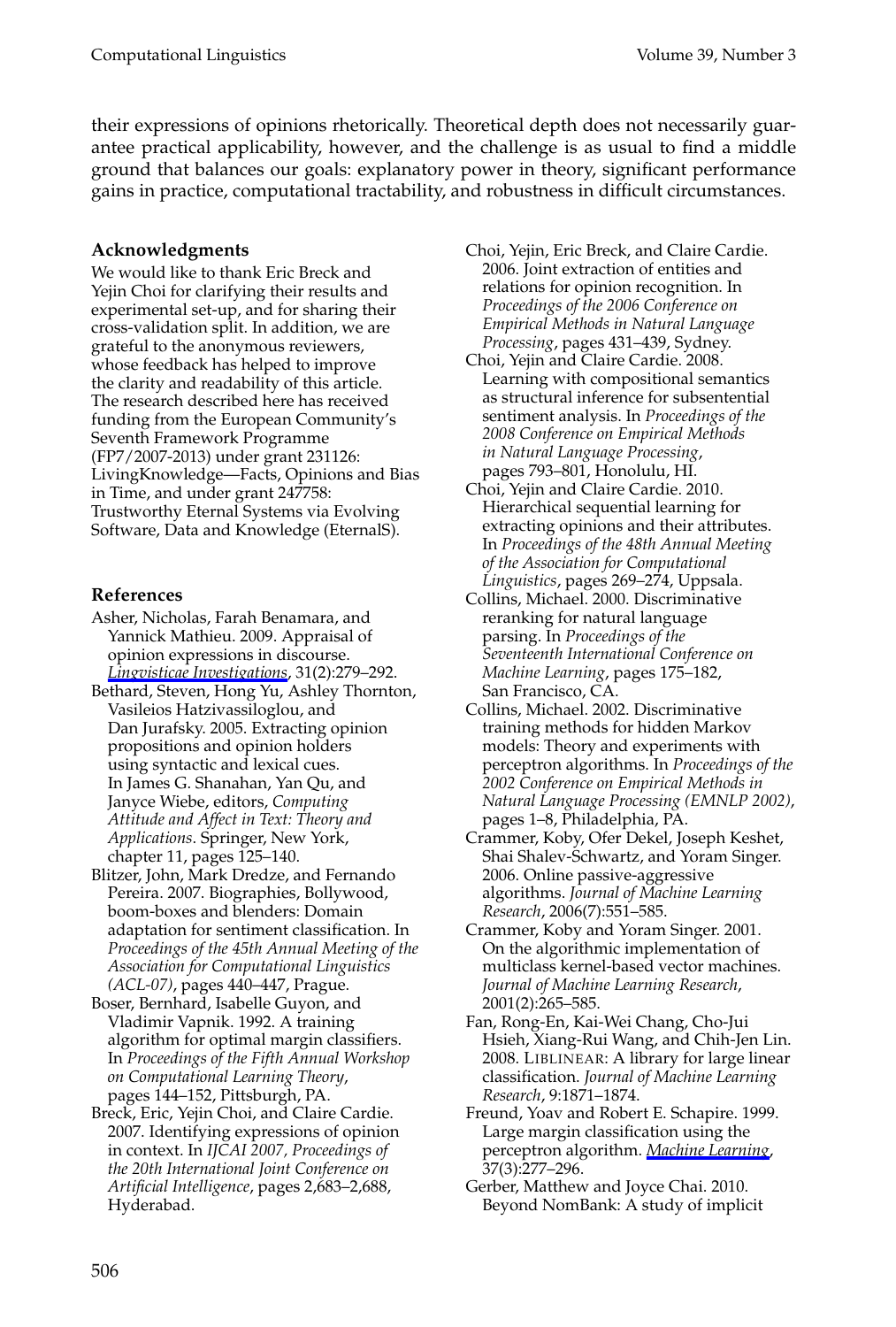arguments for nominal predicates. In *Proceedings of the 48th Annual Meeting of the Association for Computational Linguistics*, pages 1,583–1,592, Uppsala.

- Greene, Stephan and Philip Resnik. 2009. More than words: Syntactic packaging and implicit sentiment. In *Proceedings of Human Language Technologies: The 2009 Annual Conference of the North American Chapter of the Association for Computational Linguistics*, pages 503–511, Boulder, CO.
- Hjorth, J. S. Urban. 1993. *Computer Intensive Statistical Methods*. Chapman and Hall, London.
- Hu, Minqing and Bing Liu. 2004a. Mining and summarizing customer reviews. In *Proceedings of the ACM SIGKDD International Conference on Knowledge Discovery and Data Mining (KDD-04)*, pages 168–177, Seattle, WA.
- Hu, Minqing and Bing Liu. 2004b. Mining opinion features in customer reviews. In *Proceedings of the Nineteeth National Conference on Artificial Intellgience (AAAI-2004)*, pages 755–760, San Jose, CA.
- Huang, Liang. 2008. Forest reranking: Discriminative parsing with non-local features. In *Proceedings of ACL-08: HLT*, pages 586–594, Columbus, OH.
- Jijkoun, Valentin, Maarten de Rijke, and Wouter Weerkamp. 2010. Generating focused topic-specific sentiment lexicons. In *Proceedings of the 48th Annual Meeting of the Association for Computational Linguistics*, pages 585–594, Uppsala.
- Joachims, Thorsten. 2002. *Learning to Classify Text using Support Vector Machines*. Kluwer/Springer, Boston.
- Joachims, Thorsten, Thomas Finley, and Chun-Nam Yu. 2009. Cutting-plane training of structural SVMs. *Machine Learning*, 77(1):27–59.
- Johansson, Richard and Pierre Nugues. 2008. Dependency-based syntactic–semantic analysis with PropBank and NomBank. In *CoNLL 2008: Proceedings of the Twelfth Conference on Natural Language Learning*, pages 183–187, Manchester.
- Joshi, Mahesh and Carolyn Penstein-Rosé. 2009. Generalizing dependency features for opinion mining. In *Proceedings of the ACL-IJCNLP 2009 Conference Short Papers*, pages 313–316, Singapore.
- Karlgren, Jussi, Gunnar Eriksson, Magnus Sahlgren, and Oscar Täckström. 2010. Between bags and trees—Constructional patterns in text used for attitude

identification. In *Proceedings of ECIR 2010, 32nd European Conference on Information Retrieval*, pages 38–49, Milton Keynes.

- Kim, Soo-Min and Eduard Hovy. 2006. Extracting opinions, opinion holders, and topics expressed in online news media text. In *Proceedings of the Workshop on Sentiment and Subjectivity in Text*, pages 1–8, Sydney.
- Kobayashi, Nozomi, Kentaro Inui, and Yuji Matsumoto. 2007. Extracting aspect-evaluation and aspect-of relations in opinion mining. In *Proceedings of the 2007 Joint Conference on Empirical Methods in Natural Language Processing and Computational Natural Language Learning (EMNLP-CoNLL)*, pages 1,065–1,074, Prague.
- Mel'čuk, Igor A. 1988. Dependency Syntax: *Theory and Practice*. State University Press of New York, Albany.
- Meyers, Adam, Ruth Reeves, Catherine Macleod, Rachel Szekely, Veronika Zielinska, Brian Young, and Ralph Grishman. 2004. The NomBank project: An interim report. In *HLT-NAACL 2004 Workshop: Frontiers in Corpus Annotation*, pages 24–31, Boston, MA.
- Moschitti, Alessandro and Roberto Basili. 2004. Complex linguistic features for text classification: A comprehensive study. In *Proceedings of the 26th European Conference on Information Retrieval Research (ECIR 2004)*, pages 181–196, Sunderland.
- Palmer, Martha, Dan Gildea, and Paul Kingsbury. 2005. The proposition bank: An annotated corpus of semantic roles. *Computational Linguistics*, 31(1):71–105.
- Pang, Bo and Lillian Lee. 2004. A sentimental education: Sentiment analysis using subjectivity summarization based on minimum cuts. In *Proceedings of the 42nd Meeting of the Association for Computational Linguistics (ACL'04), Main Volume*, pages 271–278, Barcelona.
- Pang, Bo and Lillian Lee. 2008. Opinion mining and sentiment analysis. *Foundations and Trends in Information Retrieval*, 2(1–2):1–135.
- Pang, Bo, Lillian Lee, and Shivakumar Vaithyanathan. 2002. Thumbs up? Sentiment classification using machine learning techniques. In *Proceedings of the 2002 Conference on Empirical Methods in Natural Language Processing*, pages 79–86, Philadelphia, PA.
- Popescu, Ana-Maria and Oren Etzioni. 2005. Extracting product features and opinions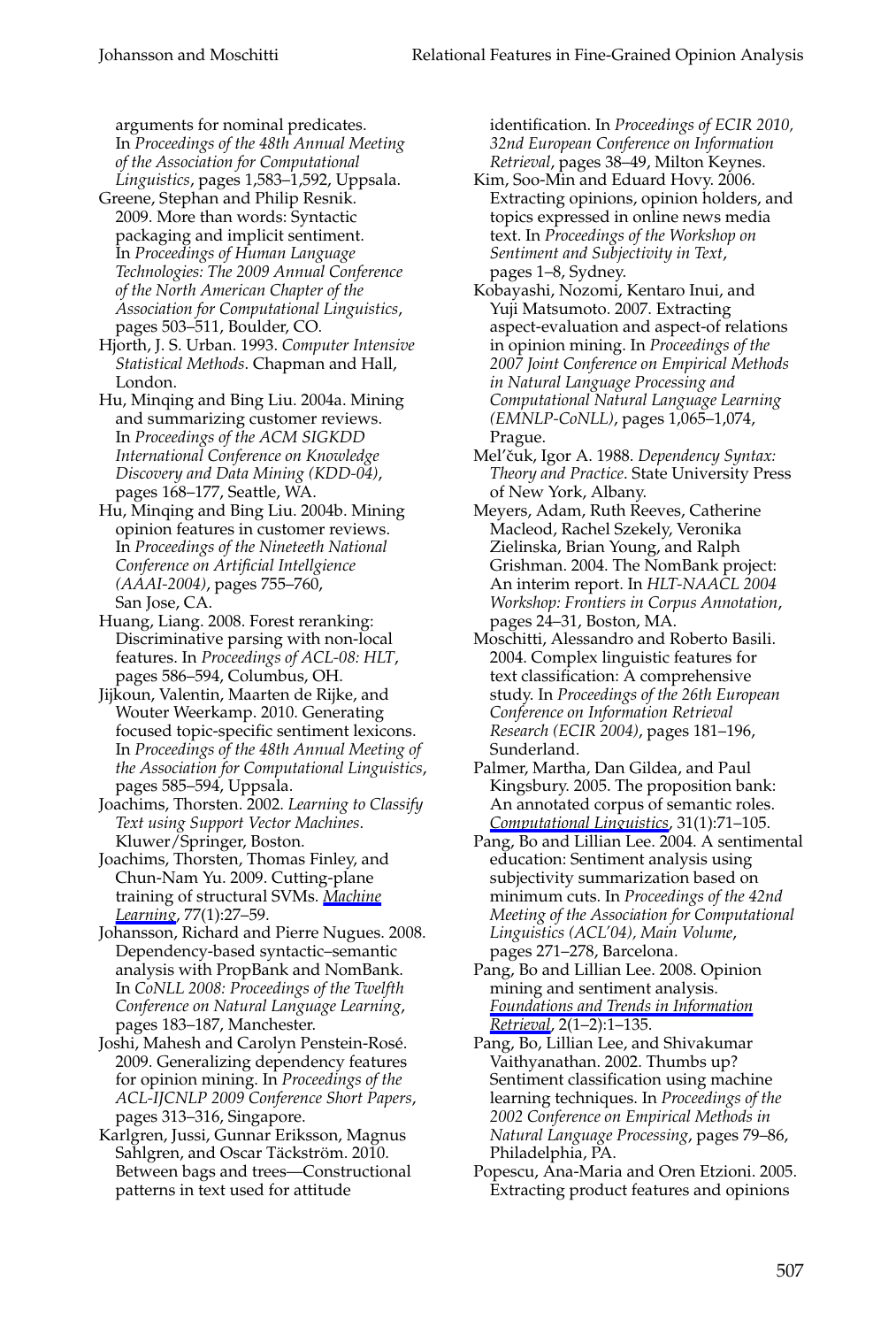from reviews. In *Proceedings of Human Language Technology Conference and Conference on Empirical Methods in Natural Language Processing*, pages 339–346, Vancouver.

- Prasad, Rashmi, Nikhil Dinesh, Alan Lee, Eleni Miltsakaki, Livio Robaldo, Aravind Joshi, and Bonnie Webber. 2008. The Penn Discourse Treebank 2.0. In *Proceedings of the 6th International Conference on Languages Resources and Evaluations (LREC 2008)*, pages 2,961–2,968, Marrakech.
- Quirk, Randolph, Sidney Greenbaum, Geoffrey Leech, and Jan Svartvik. 1985. *A Comprehensive Grammar of the English Language*. Longman, New York.
- Ruppenhofer, Josef, Swapna Somasundaran, and Janyce Wiebe. 2008. Finding the sources and targets of subjective expressions. In *Proceedings of the Sixth International Language Resources and Evaluation (LREC'08)*, pages 2,781–2,788, Marrakech.
- Schwartz, Richard and Steve Austin. 1991. A comparison of several approximate algorithms for finding multiple (n-best) sentence hypotheses. In *Proceedings of the IEEE International Conference on Acoustics, Speech, and Signal Processing (ICASSP)*, pages 701–704, Toronto.
- Smith, David and Jason Eisner. 2008. Dependency parsing by belief propagation. In *Proceedings of the Conference on Empirical Methods in Natural Language Processing (EMNLP)*, pages 145–156, Honolulu, HI.
- Somasundaran, Swapna, Galileo Namata, Janyce Wiebe, and Lise Getoor. 2009. Supervised and unsupervised methods in employing discourse relations for improving opinion polarity classification. In *Proceedings of the 2009 Conference on Empirical Methods in Natural Language Processing*, pages 170–179, Singapore.
- Stoyanov, Veselin and Claire Cardie. 2006. Partially supervised coreference resolution for opinion summarization through structured rule learning. In *Proceedings of the 2006 Conference on Empirical Methods in Natural Language Processing*, pages 336–344, Sydney.
- Stoyanov, Veselin and Claire Cardie. 2008. Annotating topics of opinions. In *Proceedings of the Sixth International Language Resources and Evaluation (LREC'08)*, pages 3,213–3,217, Marrakech.

Surdeanu, Mihai, Richard Johansson, Adam Meyers, Lluís Màrquez, and Joakim Nivre. 2008. The CoNLL-2008 shared task on joint parsing of syntactic and semantic dependencies. In *Proceedings of CoNLL 2008*, pages 159–177, Manchester.

Taskar, Ben, Carlos Guestrin, and Daphne Koller. 2004. Max-margin Markov networks. In *Advances in Neural Information Processing Systems 16*, pages 25–32, Cambridge, MA, MIT Press.

Titov, Ivan and Ryan McDonald. 2008. A joint model of text and aspect ratings for sentiment summarization. In *Proceedings of ACL-08: HLT*, pages 308–316, Columbus, OH.

- Tjong Kim Sang, Erik F., and Jorn Veenstra. 1999. Representing text chunks. In *Proceedings of the Ninth Conference of the European Chapter of the Association for Computational Linguistics*, pages 173–179, Bergen.
- Tsochantaridis, Ioannis, Thorsten Joachims, Thomas Hofmann, and Yasemin Altun. 2005. Large margin methods for structured and interdependent output variables. *Journal of Machine Learning Research*, 6(Sep):1453–1484.
- Wiebe, Janyce, Rebecca Bruce, and Thomas O'Hara. 1999. Development and use of a gold standard data set for subjectivity classifications. In *Proceedings of the 37th Annual Meeting of the Association for Computational Linguistics*, pages 246–253, College Park, MD.
- Wiebe, Janyce, Theresa Wilson, and Claire Cardie. 2005. Annotating expressions of opinions and emotions in language. *Language Resources and Evaluation*, 39(2-3):165–210.
- Wiegand, Michael and Dietrich Klakow. 2010. Convolution kernels for opinion holder extraction. In *Human Language Technologies: The 2010 Annual Conference of the North American Chapter of the Association for Computational Linguistics*, pages 795–803, Los Angeles, CA.
- Wilson, Theresa, Janyce Wiebe, and Paul Hoffmann. 2005. Recognizing contextual polarity in phrase-level sentiment analysis. In *Proceedings of Human Language Technology Conference and Conference on Empirical Methods in Natural Language Processing*, pages 347–354, Vancouver.
- Wilson, Theresa, Janyce Wiebe, and Paul Hoffmann. 2009. Recognizing contextual polarity: An exploration of features